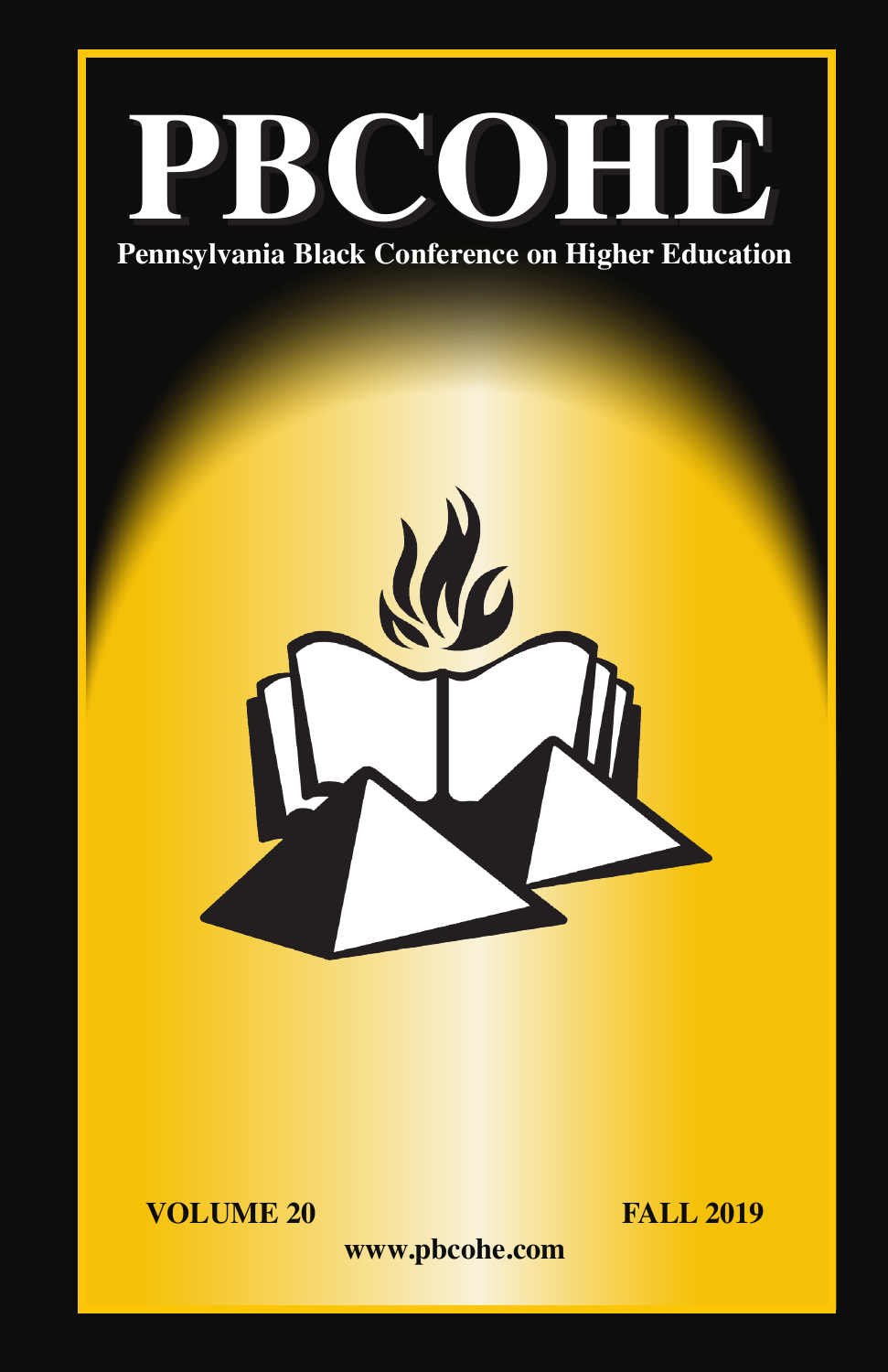#### **Editorial Board**

 Editors: Sharon B. Stringer, Ph.D., co-editor Shavonne Shorter, Ph.D., co-editor Lock Haven University of Pennsylvania Bloomsburg University of Pennsylvania

#### **Peer Reviewers**

Chigozie Achebe, Ph.D.

Richard E. Arnold, Ph.D. Edinboro University, Emeritus

Shavonne Shorter, Ph.D. Bloomsburg University

Sharon Stringer, Ph.D. Lock Haven University

Judith A. W. Thomas, Ph.D. Lincoln University, Emerita

#### **Mission Statement**

The mission of the Pennsylvania Black Conference on Higher Education, Inc. (PBCOHE) is to provide programs and services which help ensure that the postsecondary educational needs and aspirations of African Americans in particular are met, and to work in concert with members of other underrepresented groups in the Commonwealth.

*The Pennsylvania Black Conference on Higher Education Journal was designed to support the mission of the PBCOHE.*

The Journal of the Pennsylvania Black Conference on Higher Education, Inc. is published every other year. The Copyright 2019 for this publication belongs to the Pennsylvania Black Conference on Higher Education. Nonprofit organization or individuals may reproduce or quote from materials copyrighted in PBCOHE journals for non-commercial purposes on a one-time basis, provided for full credit is given. For additional copies of the PBCOHE Journal, contact:

Sharon B. Stringer, Ph.D. Lock Haven University of Pennsylvania Department of Communication 603 Robinson Building Lock Haven, PA 17745 sstringe@lockhaven.edu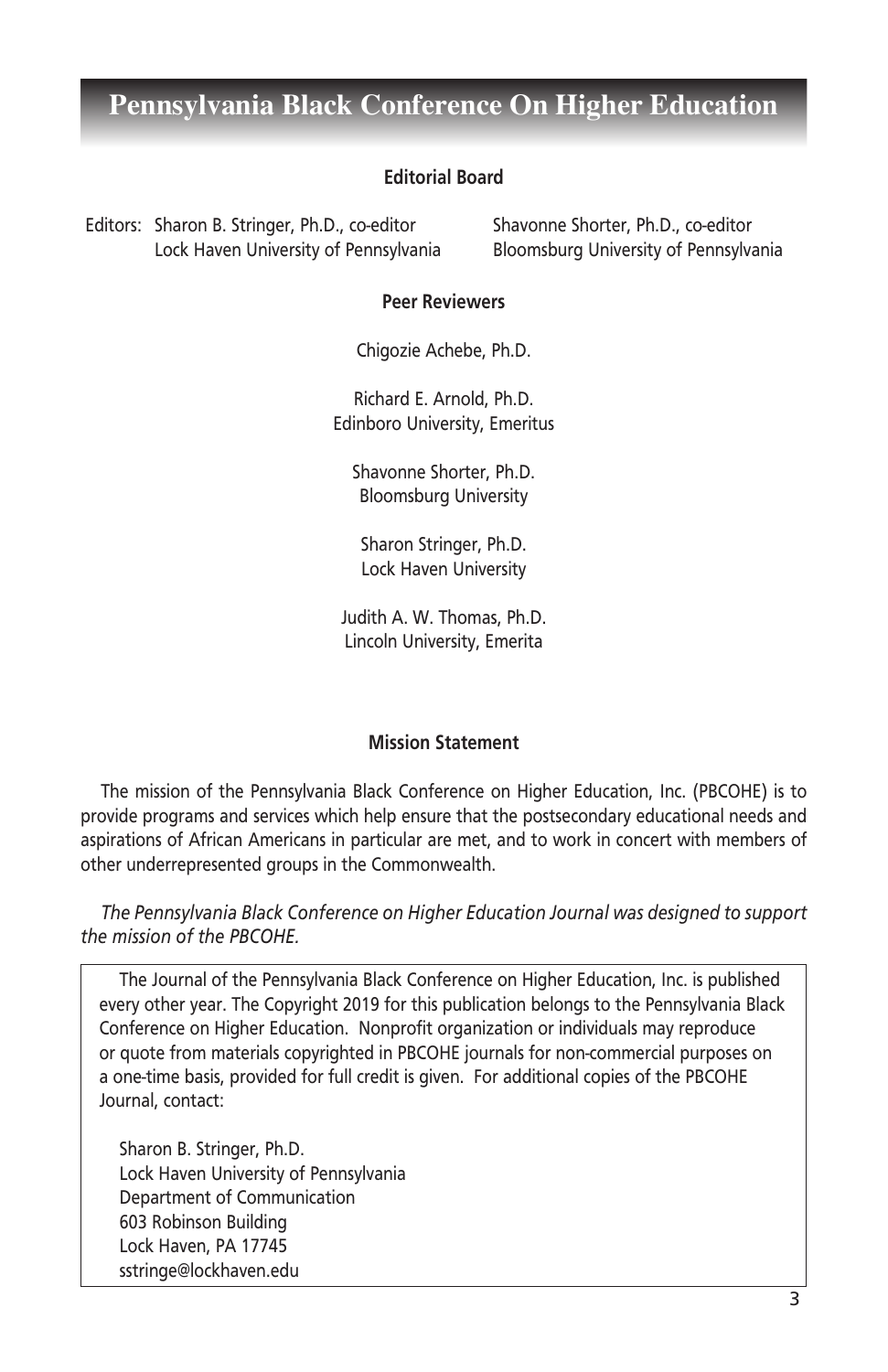### **Pennsylvania Black Conference on Higher Education Journal Guidelines for Submission**

The Pennsylvania Black Conference on Higher Education Journal (PBCOHEJ) is published once every two years. PBCOHEJ publishes scholarly papers, research reports, critical essays, and reviews focusing on issues related to factors affecting African Americans and other racial and ethnic populations.

The PBCOHE Journal (1) provides a forum for critical discussions on relevant issues related to blacks in higher education (these issues may include discussions of educational, social, economic, and legislative topics), (2) serves as a vehicle for exchange of scholarly works of Black faculty and administrators, and (3) disseminates knowledge about critical practice, research, and education which affects the Black community.

Each paper is accepted with the understanding that it is to be published exclusively with PBCOHE Journal. Material published in the PBCOHE Journal may not be reprinted or published without permission of the PBCOHE Journal. Please address all inquiries to the editor:

> **Dr. Sharon B. Stringer Community Community Dr. Shavonne Shorter Lock Haven University Bloomsburg University sstringe@lockhaven.edu sshorter@bloomu.edu**

#### **Manuscript Submission:**

The journal uses a blind-review procedure. This means that all submitted manuscripts must be prepared for a blind review. Omit or mask references to specific institutions, states, or any other form of identifying information within the manuscript until your manuscript is accepted for publication and submitted in the final version. The section below describes the steps in submitting a manuscript.

Submit via email attachment to sstringe@lockhaven.edu. The editors make final decisions regarding publication. Generally, authors can expect a decision regarding a manuscript six to eight weeks after notification that their manuscript has been received. Following are guidelines for developing and submitting a manuscript. Manuscripts that do not conform to these guidelines will be returned to the author without review.

#### **The Submission Cover Letter**

Manuscript submission must be accompanied by a cover letter designating the type of manuscript. Manuscript types include research papers using qualitative design, quantitative design, and innovative methods, as well as book reviews or position papers. The cover letter also must include a statement establishing that ethical procedures were employed and that all relevant human subjects' considerations were observed. In addition, the cover letter must include the full contact information of all authors. The contact information must include the following information for the corresponding author: name, academic credentials, institutional affiliation or place of employment, postal mailing address, email address, and phone number. Please include the names and email addresses for all co-authors.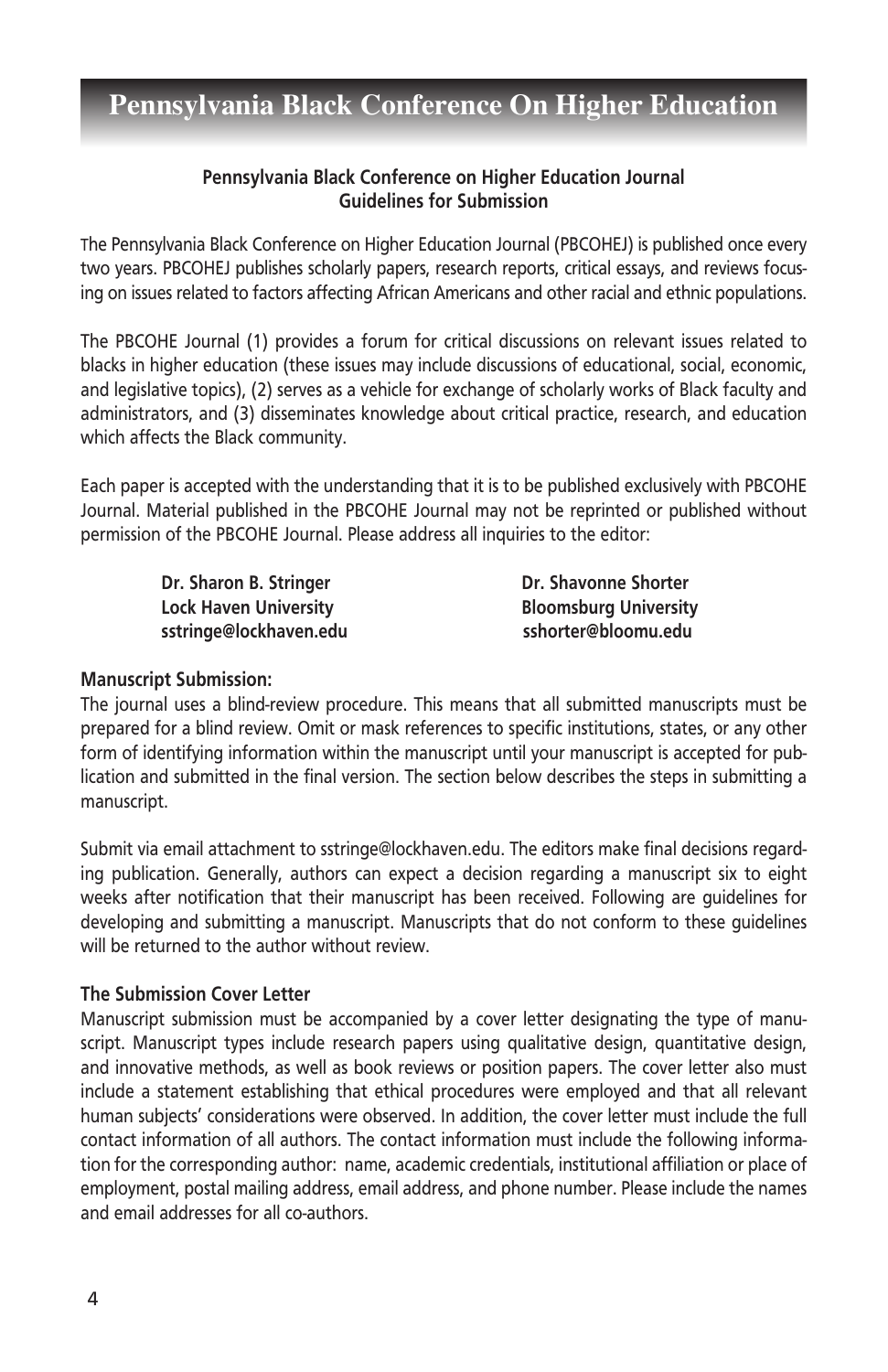#### **Manuscript Requirements**

1. Research manuscripts should be a minimum 16 pages and a maximum 25 pages total, including all references, tables, etc. Manuscripts must include a 125-150 word abstract. All manuscripts are to be double-spaced including references and extensive quotes. Allow 1" margins on all sides.

2. Manuscript should be submitted in Microsoft Word, or as RTF files. For resubmissions only, combine the cover letter and manuscript into one complete file, which is prepared for blind review. Please do not use ''track changes" feature. Files must be submitted in a 12-point Times Roman Font.

3. Use the Publication Manual for the American Psychological Association (5th Edition) as a manual for style and manuscript format, including style for all figures, tables, and references. Figures that are not camera-ready will be returned to the author and may cause a delay in publication. Authors bear responsibility for the accuracy of references, tables, and figures.

4. Authors are encouraged to use guidelines to reduce bias in language against persons based on gender, sexual orientation, racial or ethnic group, disability, or age by referring to the 5th Edition of the Publication Manual for the American Psychological Association.

5. Do not submit previously published or in-press material or a manuscript that is under consideration for publication in another periodical.

6. Lengthy quotations (300-500 words) require written permission from the copyright holder for reproduction. Adaptation of tables and figures also requires reproduction approval. It is the author's responsibility to secure such permission. A copy of the publisher's permission must be provided to the journal editor immediately on acceptance of the article for publication.

7. Submit all manuscripts via email attachment, please include your cover letter in the body of the email, and make sure a copy of the manuscript is prepared for a blind review. Send your manuscript to sstringe@lockhaven.edu. All tables and figures must be included and properly formatted within the electronic file (otherwise, they will not be accepted separately).

#### **Submissions are accepted on a continuous schedule unless otherwise noted.**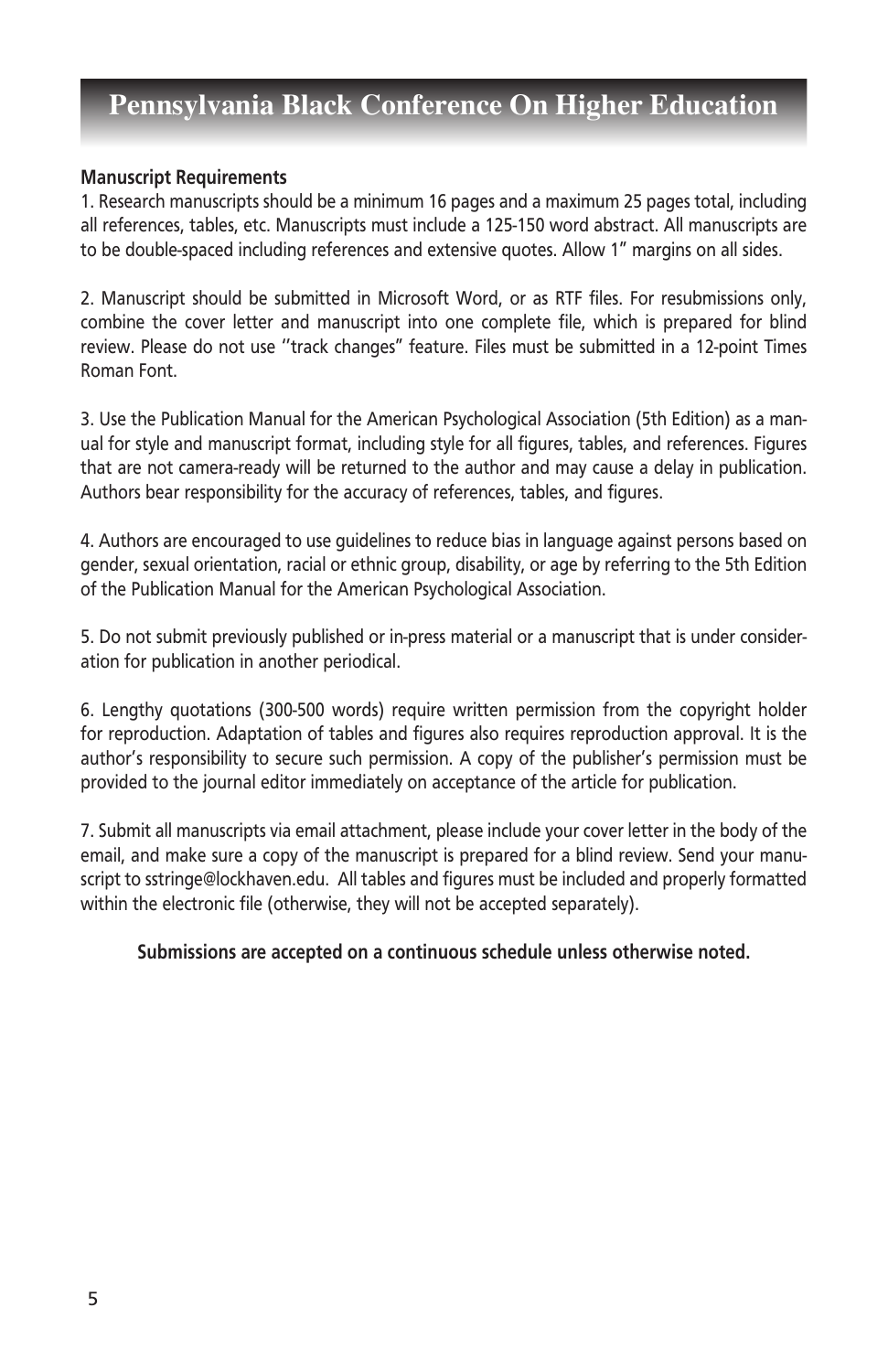### **Table of Contents**

Journal of the Pennsylvania Black Conference On Higher Education, Inc. (PBCOHE)

| Volume 20                                                                                                                                        | Fall 2019 |
|--------------------------------------------------------------------------------------------------------------------------------------------------|-----------|
|                                                                                                                                                  |           |
| <b>Sharon Stringer</b>                                                                                                                           |           |
| W. Terrell Jones                                                                                                                                 |           |
| Examining Pipelines of Women of Color in Higher Education Leadership:<br>Tiffany E. Jones, Jocelyn A. Manigo, and Juanita Wooten                 |           |
| <b>Culturally Responsive Transition Practices:</b><br>Beyond the Postsecondary Education Opportunity Gap for Diverse Students24<br>York Williams |           |
| Pathways to Academic Success:<br>A literature Review of a Strengths-Based Approach to Support Student Success37<br>Joseph Webb                   |           |
| Readings for Diversity and Social Justice:<br>Jean Paul Kondantusi                                                                               |           |
|                                                                                                                                                  |           |
|                                                                                                                                                  |           |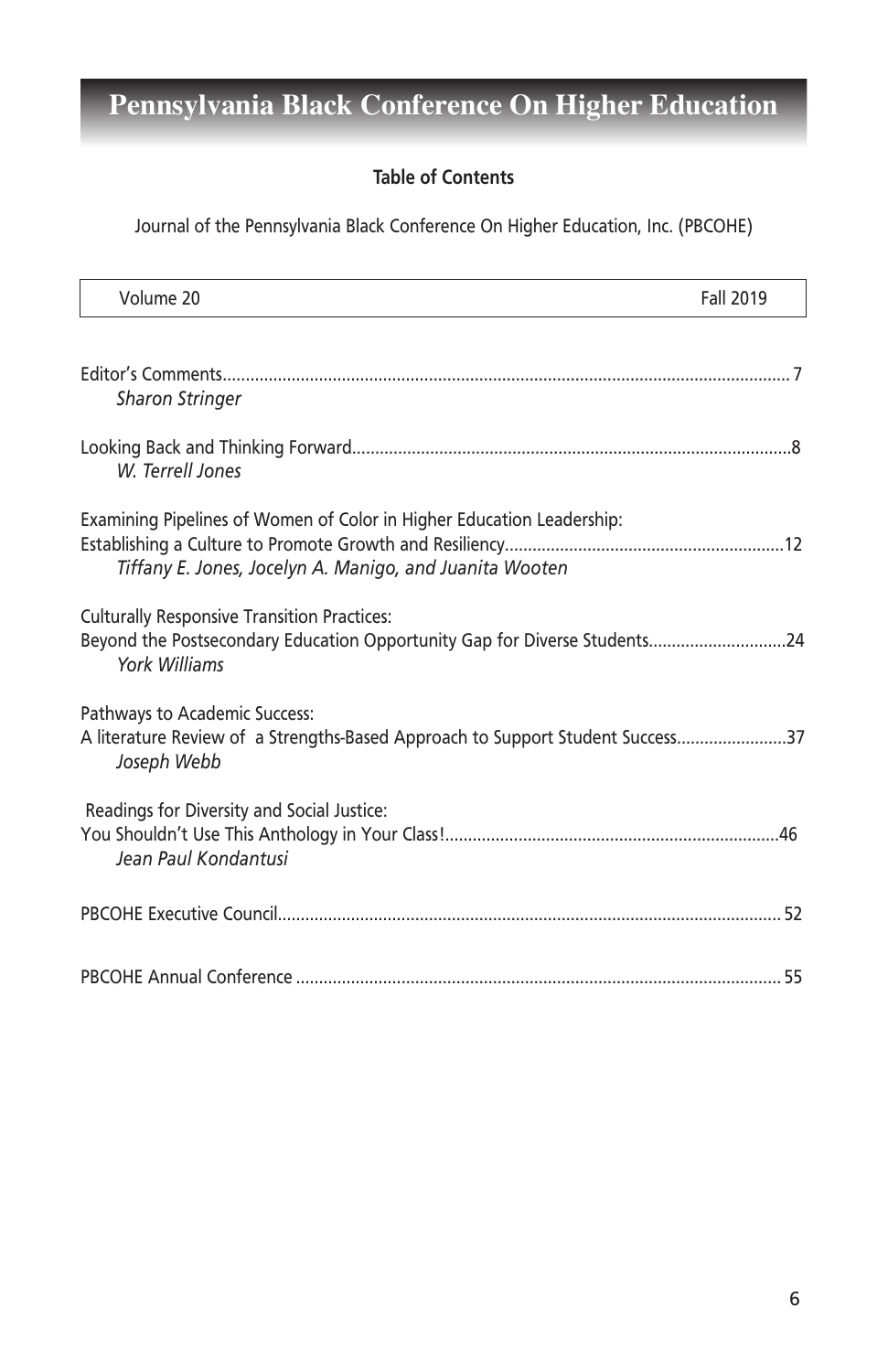Editor's Comments

Greetings and welcome to the Fall 2019 issue of the Pennsylvania Black Conference on Higher Education Journal. This journal supports the mission of PBCOHE as well as provides a forum for discussion and review about issues relevant to the sustainability and promotion of racial and ethnic diversity in higher education.

This edition commemorates the 50th anniversary of the PBCOHE by reprinting an article written by the late Terrell W. Jones. In it you'll find a look at the past, present, and the future. Jones provided an historic account of the challenges in higher education as well as offering strategies for its continued viability in his article, "Looking Back and Looking Forward." Many of his observations remain relevant today. In the article "Examining Pipelines of Women of Color in Higher Education Leadership: Establishing a Culture to Promote Growth and Resiliency," three faculty recount the challenges that women of color face as they seek professional advancement in the academy. The authors note that there are leaks in the pipeline to academic leadership positions and that women of color are more likely to experience professional exclusion with minimal recognition for their scholarship.

In the article, "Culturally Responsive Transition Practices: Beyond the Post-Secondary Education Opportunity Gap for Diverse Students," the author champions diverse students with learning disabilities and offers suggestions on how the same can be empowered to improve their own access to higher education. In "Pathways to Academic Success: A Literature Review of a Strengths-Based Approach to Support Student Success," the author takes advantage of the opportunity to share early research efforts in the dissertation process, by providing some suggestions for approaches to academic success. While most academic authors provide suggested reading for course assignments, the author of "Readings for Diversity and Social Justice: You Shouldn't Use This Anthology in Your Class" has a different agenda. He has a list of readings that he would not recommend to your students.

It is important to note that this journal owes its existence to those who had the foresight to make it a reality. The success of this publication can be attributed to the hard work and dedication of its former editors. I'd like to thank Alicia King Redfern, Jannis V. Floyd, and Shon Smith, who preceded me in the responsibility as editor. Without their diligence and commitment, this commemorative issue would not be possible. I would also like to acknowledge my co-editor, Shavonne Shorter, and the journal's review board, who are charged with reading the manuscripts submitted for publication. Much appreciation is also given to the Honorable K. Leroy Irvis, founder of the PBCOHE. Without the PBCOHE, there would be no journal.

And to you the readers, thanks. This work continues only with your help. Please continue to submit your manuscripts and ask your colleagues to consider the same. The editorial board will carefully review all submissions as they become available.

Respectfully submitted,

*Sharon B. Stringer*

Sharon B. Stringer, Co-Editor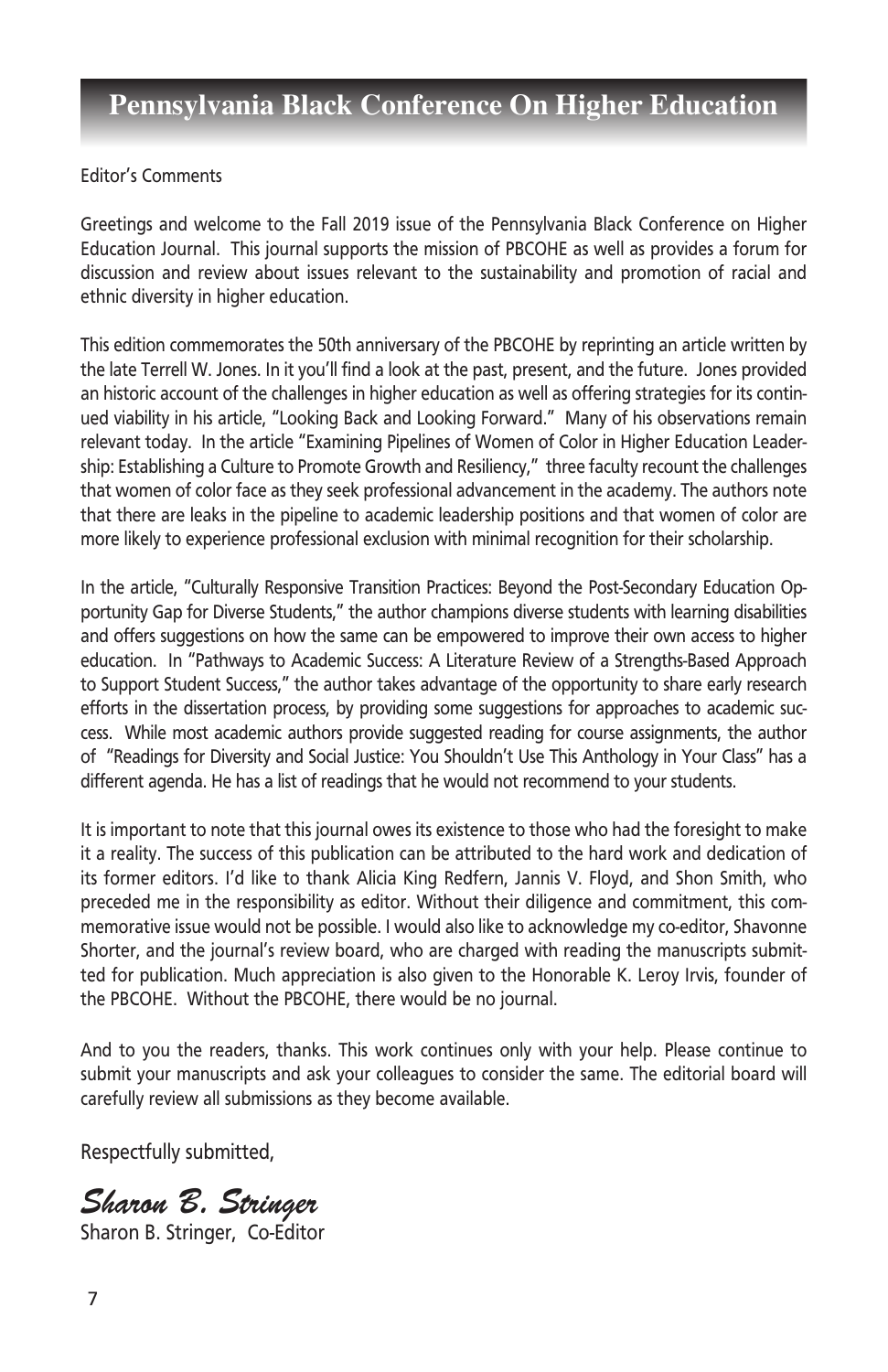### **Looking Back and Thinking Forward** Reprinted

W. Terrell Jones, Ed.D.

At last year's annual conference, many of us spent an enjoyable evening at a 70s party. The music, dress, and dancing made for a great time. The event got me thinking about the 70s when I started college. In 1968, I began my college experience with a welcome from the dean of academic affairs at my college. Many times, people do not remember what was said at welcomes and graduation speeches; they don't generally leave a lasting impression. However, after speaking for a few moments, the dean said something I still remember many years later. He said, "Look to your left and then to your right; one of you will not be here in four years to graduate." In the 70s, one of the ways institutions of higher education measured their value was by the number of students who were not successful. Interestingly enough many institutions of higher education have lower student graduation rates now than they did in the 70s. As we look back at the 70s and celebrate the beginnings of the Pennsylvania Black Conference of Higher Education, we should also be willing to think about our mission and the future of our organization.

Our world was much different in the 1970s. The Berlin Wall was erected, the three Americans most admired by college-aged young people - John F. Kennedy, Robert Kennedy and Martin Luther King, Jr. - had all been assassinated. We had student protests and demonstrations at most of our institutions of higher education and shootings of college students at Kent State in Ohio and Jackson State in Mississippi. During the 70s, our national policies on higher education were shaped by the late 1960s federal policies and programs that stressed inclusion and equality of opportunity. In 1970, the census bureau reported the 378,000 African-American students (nearly 70% of the total) were attending predominantly white colleges and universities (Fleming, 1984). Busing was a highly-contested remedy to achieve desegregation in K through 12 school districts. Many institutions of higher education experimented with open-admissions policies, which set the stage for anti-affirmative action backlash and the Supreme Court Bakke decision.

In 1970, the Honorable K. Leroy Irvis, Minority Leader of the House of Representatives, Commonwealth of Pennsylvania, convened a conference of black college presidents, vice presidents, deans, department chairs, directors, teachers, and other needed political leaders and professionals. At the beginning of our organization, the major higher education issues in Pennsylvania for African-Americans were access, affordability, and climate. In response to the needs of African American students, faculty, staff and administration, our conference was created to provide input into the formation of a master plan for higher education. Mr. Irvis is also remembered for his commitment to diversity and inclusion exemplified by the passage of legislation creating the Pennsylvania

The late **Terrell Jones** was the author or co-author of several book chapters on the subject of cultural diversity. He was an affiliate faculty member with the Division of Counseling and Educational Psychology at Penn State and taught courses on race relations and crosscultural counseling. In addition, Dr. Jones served as president of the Pennsylvania Black Conference on Higher Education from March 2008 through February 2010.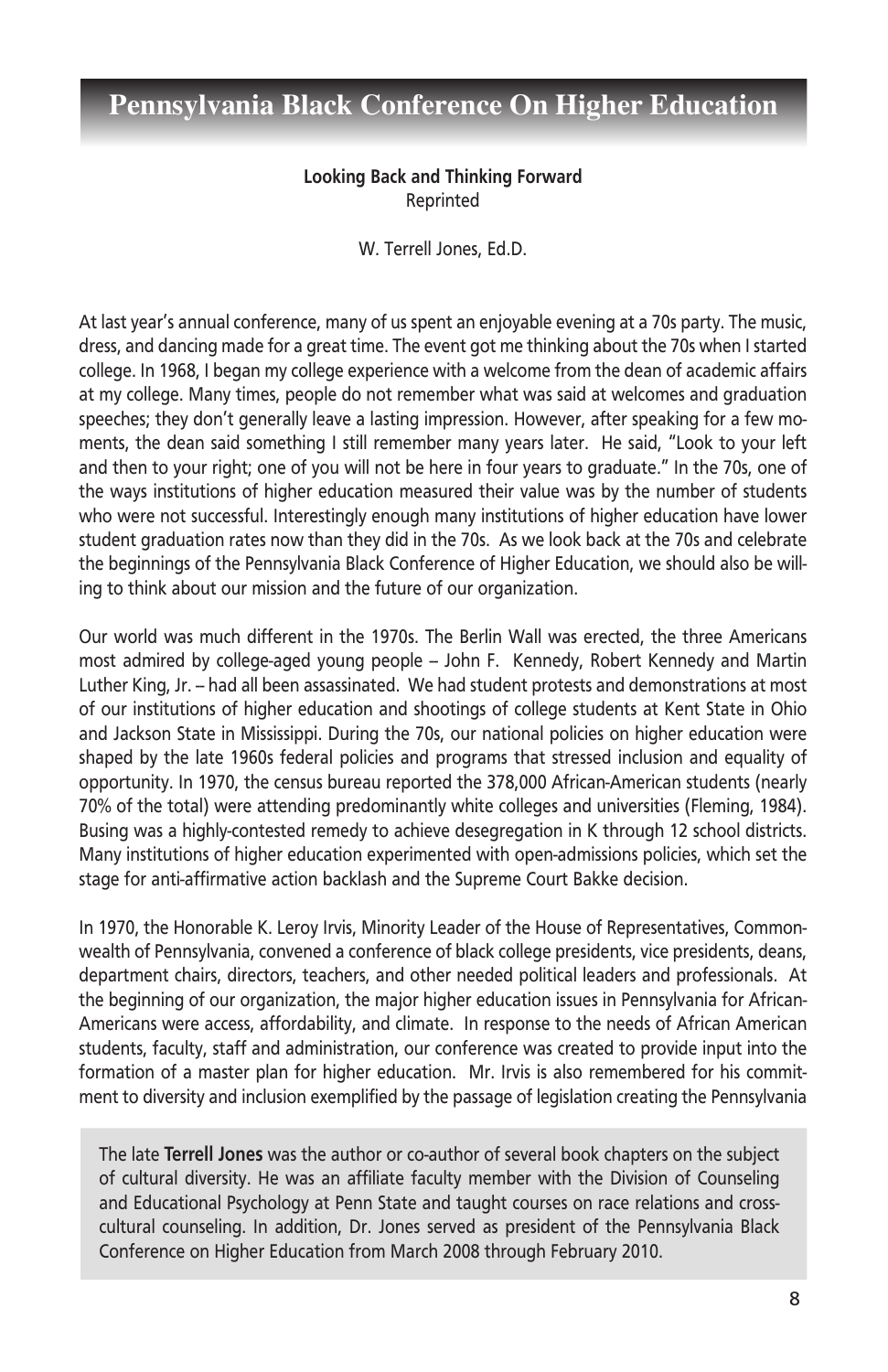Human Relations Commission, the Pennsylvania Higher Education Assistance Agency and Equal Opportunity Program, the state's community college system, the Minority Business Development Authority, and the Pennsylvania Council on the Arts.

As part of the master plan, the Pennsylvania Black Conference on Higher Education was formed with the mission to ensure equal education for African Americans and other minorities in the Commonwealth of Pennsylvania. The primary concern of the first conference in 1971 was the advancement of African Americans in higher education. At that first conference, community college education and its affordability and quality, developing a student loan program, and establishing an organization that would have as its primary goal the advancement of African Americans were the issues discussed.

In the 70s there appeared to be a real emphasis on accesses to higher education within the state. With what seemed to be an almost unlimited pipeline of K through 12 minority students, little attention was paid to our rapidly decaying and increasing minority and low-income urban school systems. Also in the 1970s, there appeared to have been more synergies between the goals of minority professionals in higher education and minority leadership in the Pennsylvania legislature.

Generally speaking in today's economy and political reality, higher education no longer enjoys its historical unquestioned priority, support, and funding from state and federal agencies. As we look to the future of PBCOHE, accountability and advocacy for policies and programs with proven track records of minority success must become the hub of the organizations' priorities and actions. According to the most recent statistics, the national graduation rate for African American students is an appallingly low rate of 45 percent (JBHE Weekly Bulletin, Dec. 10, 2009). This means that over half of Pennsylvania's 104,377 African Americans presently in college will not graduate in six years and are likely to leave college in debt without a degree (Pennsylvania Facts 2009). The low graduation rate also sounds a warning siren for the future economic health of our state and nation.

On our website, the stated purpose of PBCOHE is "to ensure that the educational needs of minorities and African American students in Pennsylvania are addressed. PBCOHE shall facilitate meeting this goal by utilizing its individual and collective resources for developing and implementing effective educational programming." The review and analysis of state and federal legislation for effect on African Americans and other minorities in higher education in the Commonwealth of Pennsylvania is also an objective of PBCOHE. Additionally, the conference is responsible for providing a means of communication and for consulting with local, state, and federal agencies, both private and public, to encourage co-sponsorship of the conference efforts. Any future vision of our organization's mission must consider the following:

1. Large gaps in minority student graduation rates by socioeconomic indicators. Students from first generation and/or low income families are much more likely to not graduate. This gap holds constant when you control for academic ability. In summary, minority students with high academic potential and low financial resources graduate at a lesser rate than minority students with limited academic ability and adequate financial resources.

2. African American men are much less likely to graduate from college than African American women (Bowen, Chingos and McPherson, 2009). Also, African American men are less likely to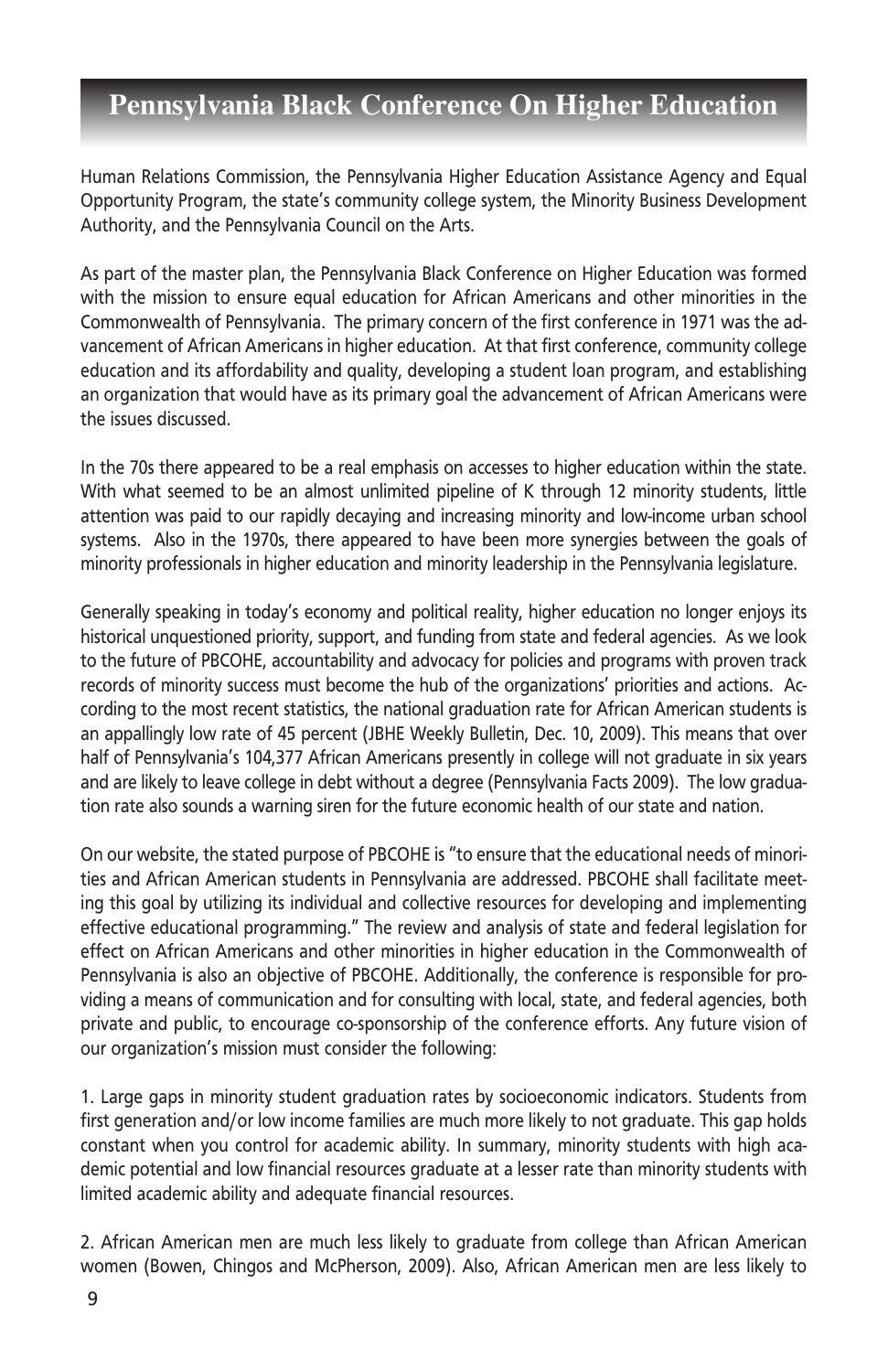go to college than African American women. Our organization must develop new strategies that stress early recognition of talent pools in primary school and partnership with other external stakeholders to address this crisis situation.

3. The recognition and inclusion of Hispanic students' educational concerns and Hispanic professionals. In 1970, Pennsylvania did not have a large Hispanic population (less than onepercent). However, today the Hispanic community has grown and now makes up over 4.5 percent of the state's population and nationally is the largest ethnic minority group in the United States. Our in-state Hispanics also make up a much larger share of the K through 12 population and many of our minority students identify themselves as either multiracial or multiethnic (Pennsylvania Facts, 2009). To not find more ways to include our Hispanic population into our organization weakens our mission and potentially threatens funding sources.

4. Curriculum transformation and teaching reform will also need to be a priority for PBCOHE. There is a belief among many scholars and a growing number of citizens that higher education has a moral responsibility to accommodate diversity and to transform itself to more closely reflect the array of cultures represented in our society. There is now a rapidly growing body of literature in a range of areas that offer both subtle and profound educational practices that prevent discrimination and support diverse student groups. Given our history and membership we should be poised to be leaders in this area.

5. Increasing our support for students with financial need is essential to our future. Over the past ten years, our organization doubled both the number and amount of our financial scholarships. I think we should be proud of that accomplishment. However, we may also need to re-evaluate what we consider merit. Higher education institutions now give out more financial support based on merit than need. The questions we have to answer are: should our academic scholarship also consider need? Is a first generation, low income student who outperforms his or her academic predictors less meritorious than a second generation college student with a high GPA? Is a community college student working two jobs, raising a family, and doing well academically worth considering for our scholarship support?

6. Develop a K through 16 framework for improving Pennsylvania education. Institutions of higher education cannot improve college graduation rates without improving the quality of the students and the quality of primary school instruction. Identifying talented students early and providing those students with academic enhancement programs, parent support strategies, and financial planning for college insights, are strategies well worth our consideration. These are long-term sustainable strategies that influence partnerships with school districts and other external stakeholders.

7. Global and social justice should be integrated into all aspects of our organization. This includes, but is not limited to, the importance of learning different languages, understanding cultural sensitivity and diversity, and, above all, knowledge, respect and an ability to understand our connection to the lives and welfare of each other with respect for the planet on which we live.

8. Finally, we have to find ways to include young professionals into PBCOHE. I am hopeful that the recruitment of new professionals will be one of the top priorities of our next meeting of the Think Tank.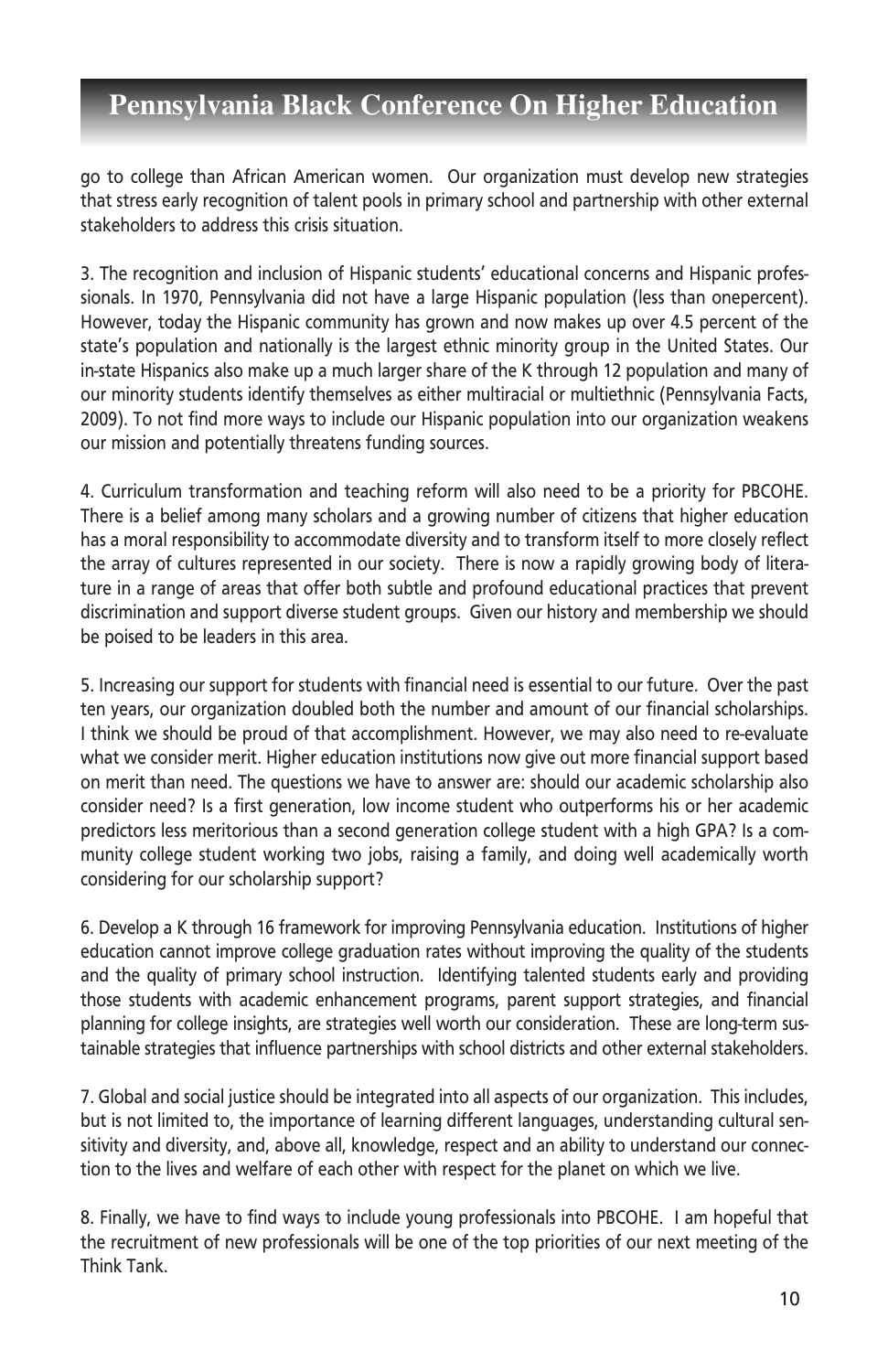I close with one of my favorite K. Leroy Irvis quotes: "Get to know yourself! Find out what your abilities are and keep adding new ones! Never let anyone tell you what you cannot do – unless to do it would be foolish or impossible. Be sure that you climb and help someone else to climb. Keep learning!"

W.Terrell Jones, Ed.D. Former PBCOHE President, 2008 to 2010

#### **References**

Bowen, W.G, Chingos, M.M., and McPherson, M.S. 2009. Crossing the Finish Line: Completing College at America's Public University. Princeton: Princeton University Press, pp. 207 to 212.

Fleming, J. 1984. Blacks in College. San Francisco: Jossey-Bass, pp.7-9.

http://www.jbhe.com/latest/index121009.html

Pennsylvania Facts 2009. Pennsylvania State Data Center. http://pasdc.hbg.psu.edu/pasdc/ whats\_new/2009\_factsfortheweb.pdf

Weekly Bulletin – December 10, 2009, in the Journal of Blacks in Higher Education. pp.1.

This paper was written by the late W. Terrell Jones, who served many years as the vice provost for educational equity at The Pennsylvania State University. Jones developed and conducted numerous seminars on cultural differences, racial awareness, cross-cultural counseling, minority retention strategies, and affirmative action programs for industry, government, public schools, and universities. He authored or co-authored several book chapters on the subject of cultural diversity and taught classes on race relations and cross-cultural counseling.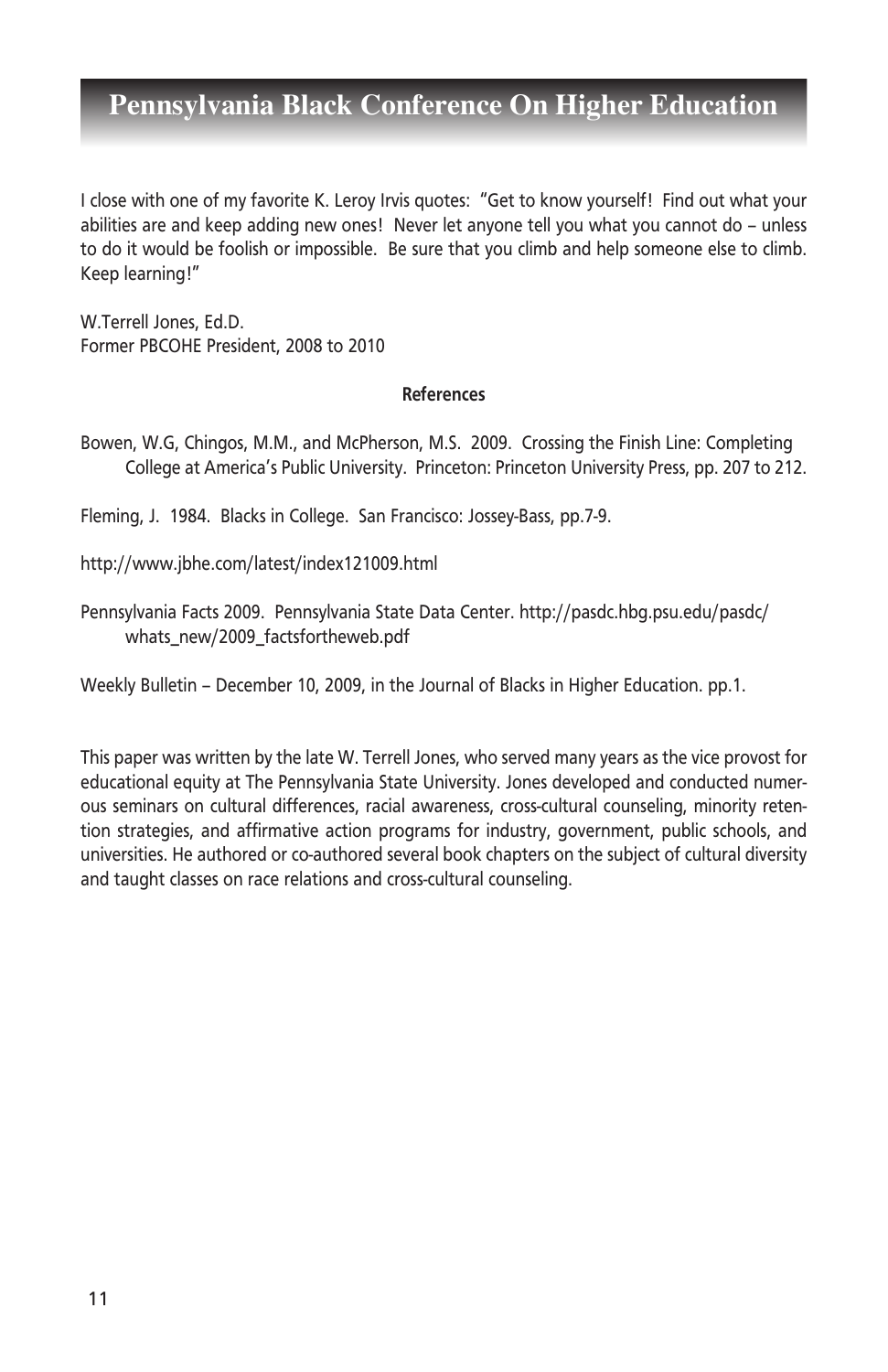### **Examining Pipelines of Women of Color in Higher Education Leadership: Establishing a Culture to Promote Growth and Resiliency**

Tiffany E. Jones, Jocelyn A. Manigo, and Juanita Wooten

### **Abstract**

For many individuals, higher education provides access for lifelong learning, achievement, and professional success. At its inception, United States higher education was designed to provide professional training and advancement opportunities for men but excluded women and minorities (Morris, 2011; Nidiffer, 2001). Since that time, women have evolved and made significant contributions in higher education. Despite these impressive strides, the literature reveals a significantly low representation of women of color in higher education senior leadership roles. This disparity of women of color in higher education senior leadership is indicative of a pipeline issue and affects the diversity of higher education institutions (Armenti, 2004; Cobb-Roberts & Agosto, 2011; Correa & McHatton, 2005). This paper explores the challenges associated with women of color in higher education leadership, introduces strategies for establishing a culture of growth and resiliency along the pipeline, and provides recommendations for future research and practice.

### **Introduction & Background**

Higher education serves as a point of access for lifelong learning and achievement. It is often correlated with a transformative power that supports the academic growth, freedom, and integration of society. When higher education institutions were founded, their common mission was to provide professional advancement opportunities for men and excluded women and minorities (Morris, 2011; Nidiffer, 2001). During these earlier periods in history, women's roles in the workplace were very limited and contained to caretaking responsibilities within the home (Webb, 2010). Women's roles in the workplace began to increase due to the Industrial Revolution and World War I (Webb, 2010). Women's enrollment in higher education also began to grow over time. At present, women are enrolled in higher education institutions and earning professional degrees at increased rates as compared to years past (Hill & Warbelow, 2008; Webb, 2010).

Whereas women have encountered many challenges navigating the workplace and higher educa-

**Tiffany E. Jones, Ed.D** is an Assistant Professor and Learning Specialist for the Academic Success Program at West Chester University. Her research interests include first year students, empowerment of underserved students, academic advising, learning strategies, leadership of women of color in higher education, and faculty development. Email: tjones2@wcupa.edu

**Jocelyn Manigo, Ed.D** is the Director of the Learning Assistance and Resource Center (LARC) at West Chester University. Her research interests include self-regulated learning, critical thinking, and peer-supported learning. Email: jmanigo@wcupa.edu

**Dr. Juanita Wooten,** West Chester University; Dr. Wooten earned her doctorate degree at Wilmington University, Delaware in Leadership and Innovation in Higher Education. She has worked in higher education for several years and has a specific interest in the challenges confronted by women of color in higher education. She works diligently to support first generation students who come from under-served communities and are unprepared for college.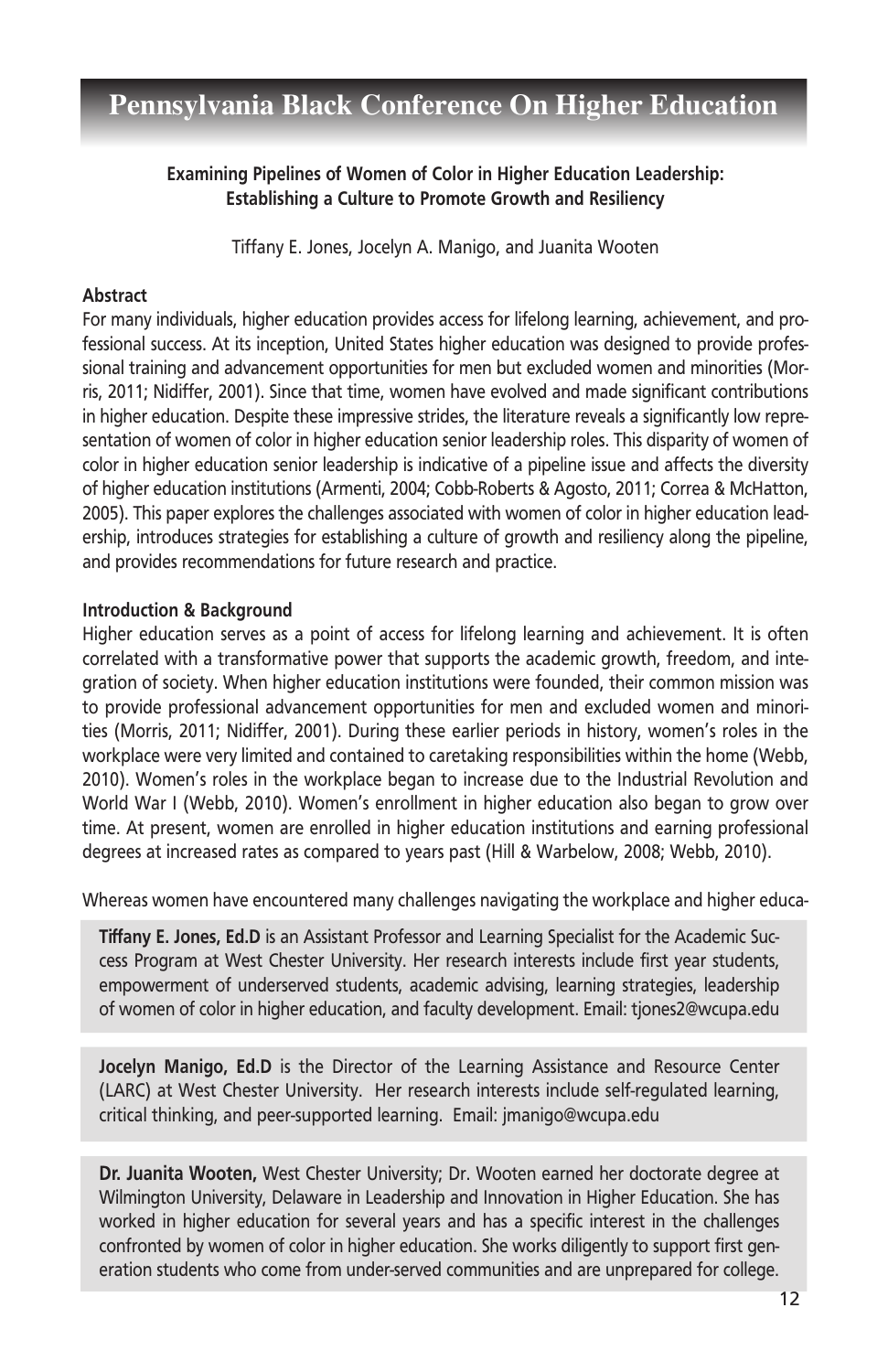tion, women of color have endured unfair and insurmountable adversities along their professional journeys (Sanchez-Hucles & Davis, 2010). Women of color possess a plethora of unique identities that affect their experiences in higher education (Sanchez-Hucles & Davis, 2010). Three very salient characteristics include the intersections of gender, race, and ethnicity. Intersectionality, originated by Crenshaw (1989), studies the multiple roles that individuals possess and how they affect their experiences within certain contexts. Gender, commonly associated with the belief of femininity and masculinity, dictates the way an individual is perceived, treated in society, as well as opportunities that are available to him or her (Carvalho & de Lurdes Machado, 2010; Mollaeva, 2018). BlackChen (2015) and Priola (2007) pointed out that from its origin, society perceived higher education as a masculine culture whereas Lester (2008) noted that women are commonly associated with nurturing roles within higher education. BlackChen (2015) further explained that "women in higher education have had the daunting task of proving themselves in this so-called male dominated field, in order to be recognized as leaders" (p. 153). In addition to gender, the literature attributes race and ethnicity as salient characteristics of women of color in higher education. Strom, Lee, Trahan, Kaufman, and Pritchett (2009) operationally defined race as physical and genetic traits similar to a specific group of individuals and ethnicity as shared similar cultural traits. Luna, Medina, and Gorman (2010) stated that "the added distinction of being a woman of color contributes an additional disadvantage in the academic environment" (p. 3).

Numerous leadership roles are available at higher education institutions such as president, provost, academic dean, faculty, departmental or program chairperson, and program directors. Despite the opportunity to advance in these roles, research indicates that women and women of color are underrepresented in higher education senior level roles (Alexander, 2010; Cobb-Roberts & Agosto, 2011; Hannum, Muhly, Shockley-Zalabak, & White, 2015; Moodly & Toni, 2017; Sanchez-Hucles & Davis, 2010). For example, Woollen (2016) studied pathways to American higher education presidency and reported the following:

Currently, women account for 26% of all presidents, representing a three percent increase in women presidents from 2006 (as cited in ACE, 2012). The percentage of African American and Hispanic women presidents increased slightly from 2006, but women of color in presidencies are still disproportionately low and have a "rare presence" in the position. (Woollen, 2016, p. 1, as cited in Fitzgerald, 2014).

This lack of diversity in higher education leadership is indicative of a pipeline issue and negatively affects the professional trajectory of women of color, higher education institutions, and their constituents (Armenti, 2004; Correa & McHatton, 2005; Hannum et al., 2015). This paper explores sources of pipeline issues, strategies to promote the growth and resiliency, and implications for the future practice of women of color in higher education leadership.

### **Pipelines: Where is the Leak?**

Women of color face several challenges affecting their professional growth and advancement in higher education. Many of these pipeline "leaks" originate from systemic issues that require large-scale reform while other issues represent the individualized struggles that women of color confront daily in the workplace environment (U. S. Department of Education, 2018). This section explores challenges that greatly affect the professional experiences of women of color in higher education leadership.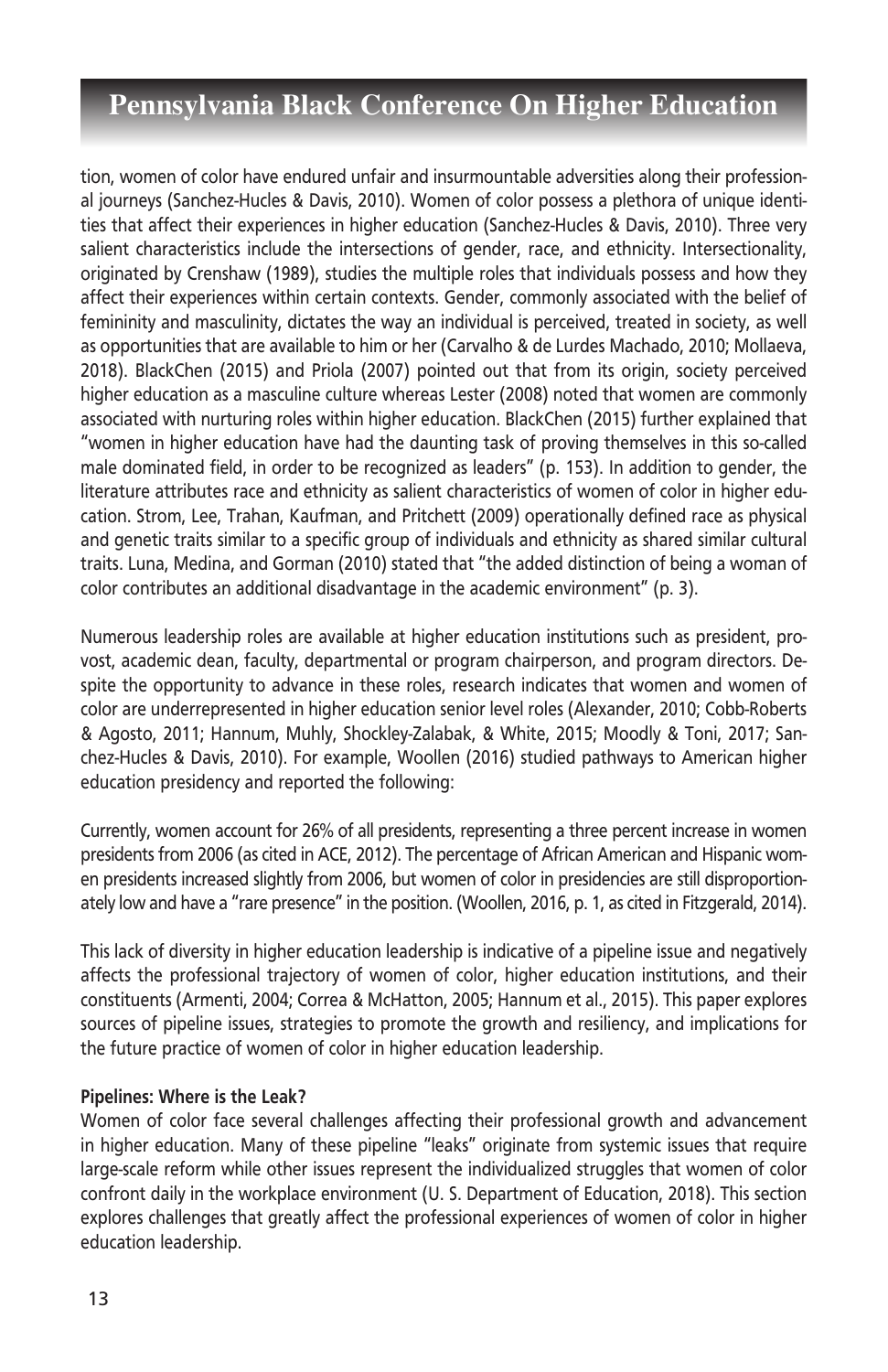#### **Navigating the Tenure Process**

Navigating the tenure process is an unfamiliar challenge for most new faculty; this task can be especially daunting for female minority faculty members who are isolated and underrepresented within higher education. Based on a 2016 study by the National Center for Education Statistics, women of color constitute approximately 10 percent of associate professors in postsecondary education in comparison to 35 percent of white women. Similarly, women of color represent only six percent of the full professor pool nationwide in comparison to 27 percent of white female full professors (U. S. Department of Education, 2018). The type of institution plays a role in this disparity. Research shows that women of color are less likely to become tenured at non-minority serving institutions. However, the presence of tenured female minority faculty remains higher in historically black colleges and universities and other minority-serving institutions (Strauss, 2015). A highly recommended strategy for successfully navigating the tenure process is to form relationships with other tenured faculty, particularly those who can serve as mentors throughout the process (Enwefa, Enwefa, & Nyarambi, 2011). For women of color who already battle isolation on college campuses, forging these relationships requires additional effort. While some institutions have adopted formal mentor programs, many schools lack this programming and, in turn, leave faculty of color uninformed and unsupported (Enwefa et al., 2011).

#### **Isolation/Exclusion from Informal Networks**

'Isolation' and 'exclusion' are common themes throughout the narratives of minority women in faculty, administrative and professional roles in higher education (Caroll, 2017; Molina, 2008). Women of color, particularly those at predominantly white institutions, are at a disadvantage when forming social bonds. They tend to lack small and large-group communities and other affinity groups that offer inclusivity and support. Research by Kanter (as cited in Turner, 2002) suggests that individuals who differ from the norm are vulnerable to a "cycle of cumulative disadvantage," including invisibility and exclusion from peer networks. The degree to which an individual differs from the norm – by way of gender, race, or ethnicity, for example - indicates the extent to which the individual is marginalized from the mainstream (Turner, 2002).

#### **Lack of Significant Line Exposure, Visibility, and Challenging Assignments**

With fewer opportunities to develop on-campus networks, women of color encounter difficulty obtaining line exposure, visibility, and opportunities to tackle challenging assignments in the workplace. Settles, Buchanan, and Dotson (2019) posit that invisibility is a function of power; marginalized groups who lack mainstream visibility normally lack influence within an organization. Invisibility ultimately denies minority groups "recognition, legitimacy, authority, and voice" (Settles et al., 2019, p. 63). Women of color are more likely to experience professional exclusion with minimal recognition for scholarship (Molina, 2008). Academic research contributions by women of color are often viewed as being "intellectually weak and suspect" in contrast to the seemingly more legitimate work of white men and women (Hooks, 1989 as cited in Molina, 2008, p. 14). Furthermore, women of color are commonly treated as tokens and are sought out to provide diverse perspectives (Molina, 2008). Settles et al. (2019) claim that faculty of color respond to tokenism in one of three ways: they disengage with colleagues while remaining engaged with their scholarly activities (strategic invisibility), they work harder to prove themselves, or they counter exclusion by creating more visibility.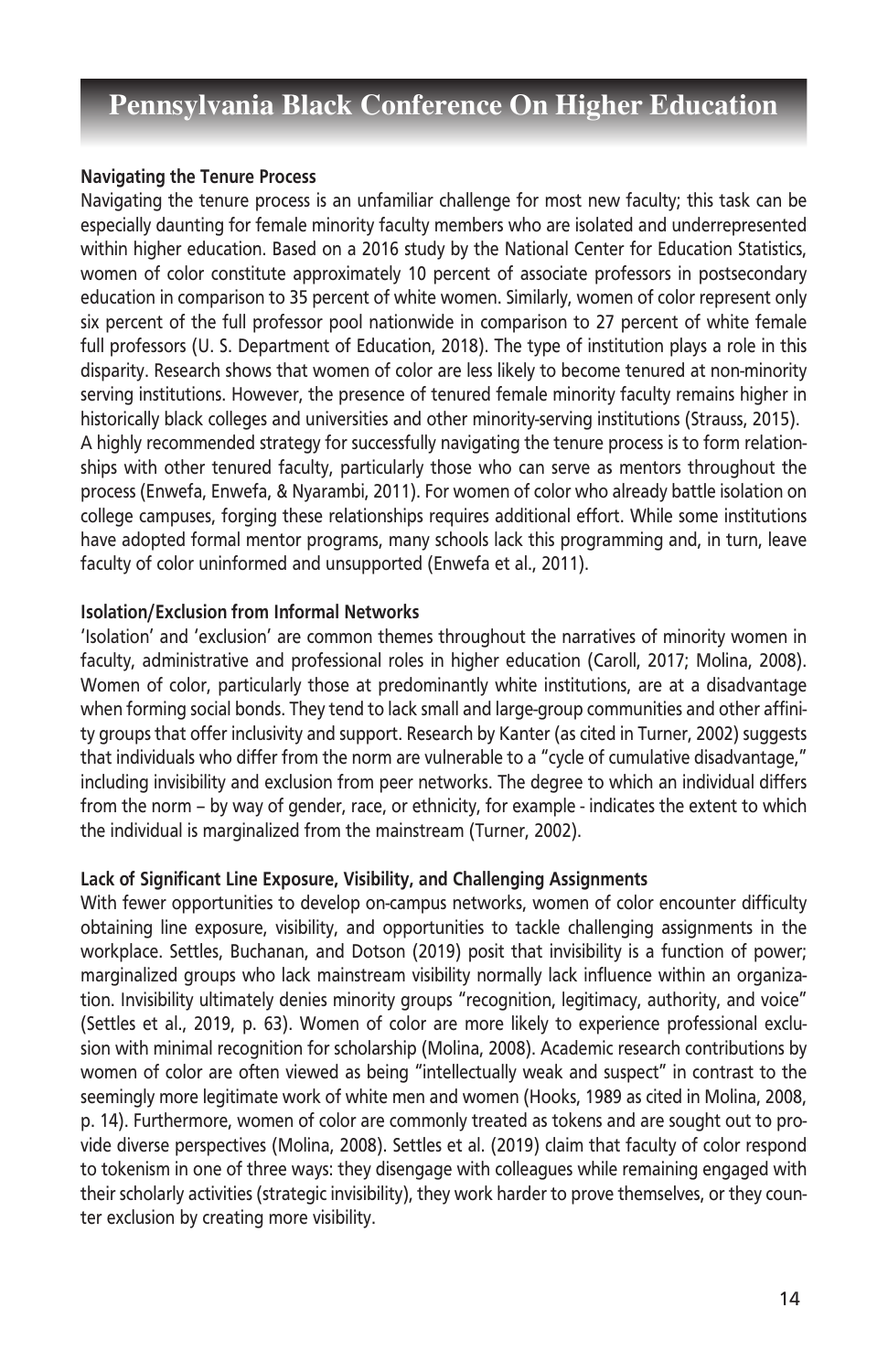#### **Work/Life Balance**

In addition to managing the work-related duties of higher education roles, women of color must also meet the demands of their personal responsibilities. Multiple obligations such as household duties, childcare, and spousal or parental support result in a constant tug-of-war between professional and personal environments. The common result is lower productivity, increased stress, and work absences (Powell, 2018). The work/life balance is a struggle for women of any background, but women of color tend to experience the conflict to a greater degree (Powell, 2018). In a 2018 study examining the work/life balance of faculty, Denson, Szelényi, and Bresonis discovered that faculty across four different racial groups (Asian American, African American, Latina/Latino, and White) overwhelmingly reported having a "less-than-satisfying work/life balance" (p. 239). The study concluded that faculty of color struggle to resolve work/life balance issues due to the added pressures of workplace discrimination. Faculty rank was found to have an effect on work/life satisfaction. Faculty within higher ranks, including those with tenure, exhibit a stronger work/life balance due to increased freedom and autonomy in navigating obligations (Denson et al., 2018).

### **Pay Inequity**

Another issue impeding the advancement of minority women in higher education is pay inequity. Research shows that women of color make 67 cents on every dollar paid to white men. Women of color are also paid less for professional, staff, and faculty roles than white men, white women, and men of color (Johnson, 2016; McChesney, 2018). McChesney (2018) claims that women of color are "disproportionately over-represented in lower-paid positions and underrepresented elsewhere" (p. 9). Despite strides in the number of minority women earning post-baccalaureate degrees, women of color remain at the bottom of the pay scale in higher education (Johnson, 2016; McChesney, 2018). Closing the wage gap requires systemic reform and detailed evaluation of pay equity; yet even then, progress would be slow-moving.

### **Microaggressions in the Workplace**

Research indicates that women of color encounter microaggressions in the workplace that negatively affect their professional experiences and trajectory in higher education leadership (Marbley, Wong, Santos-Hatchett, Pratt, & Jaddo, 2011; Ong, Smith, & Ko, 2018). Microaggressions are described as verbal, nonverbal, and environmental insults that reveal implicit bias against a group (Dalton & Villagran, 2018). Presented in the form of subtle discriminatory comments or behaviors, microaggressions communicate hostile or negative messages to target persons from marginalized populations. Such behavior contributes to negative and uncomfortable working conditions (Caroll, 2017; Dalton & Villagran, 2018). As Caroll (2017) notes, faculty women of color who confront microaggressions daily "envision themselves within an oppressive environment, one that neither respects nor protects them" (p. 41). These regular encounters with microaggressions may mount up, causing women to feel defenseless in their professional environments.

### **Fixing the Leak: Establishing a Culture to Promote Growth and Resiliency**

Burton (2012) defines resilience as "the ability to bounce back from setbacks. Resilient people thrive and grow in the face of adversity, challenges and change" (p. 132). Mentoring and sponsorship, professional branding, affinity groups and campus programming initiatives, social networks, and establishing a growth mindset are some of the ways explored here for fixing the leak in the pipeline to establish a culture to promote growth and resiliency.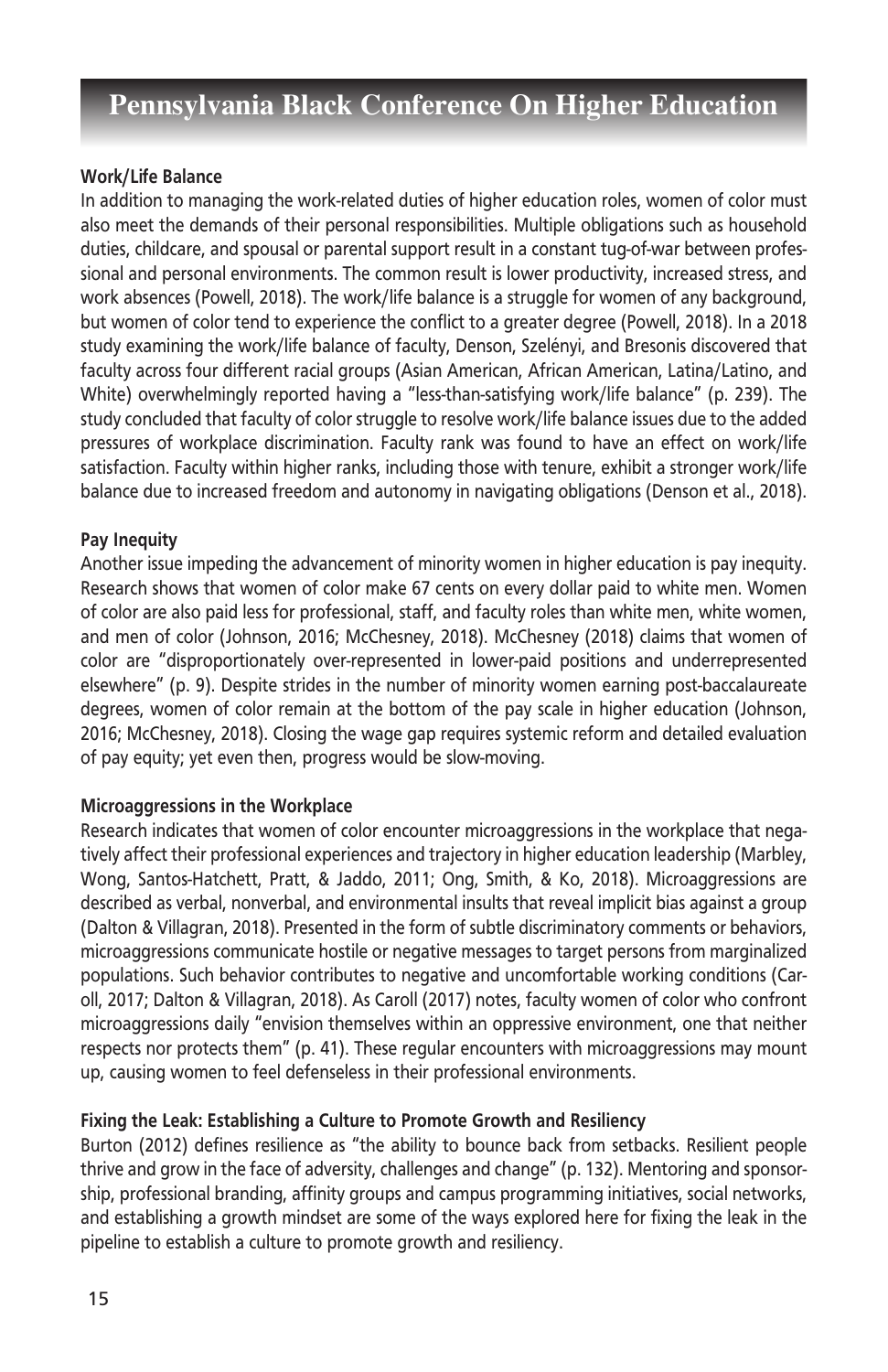#### **Mentoring and Sponsorship**

Research demonstrates that mentoring and sponsorship are examples of professional coaching that can help to support women of color in the academic pipeline (Bynum & Stordy, 2017; Commodore, Freeman, Gasman, & Carter, 2016; Freeman & Kochan, 2012). In a case study of women in higher education leadership positions, 84 precent attributed their success to mentoring and strong relationships as a factor for supporting the leadership of women of color (Bynum & Stordy, 2017). Both mentoring and sponsorship offer the vital support that women need to navigate their journey through the various ranks of academia. Mentoring is strongly encouraged and can "help to fill in the theoretical and practical knowledge that is needed to succeed in the tentyfirst century" (Freeman & Kochan, 2012, p.110). A report published by the American Council on Higher Education (2016) suggests that pairing with a seasoned professional or someone in a higher-ranking position increases one's chance for ascending to a leadership position. The study also suggests that although more women are receiving degrees, women of color are more likely to be employed in low-ranking faculty positions. With fewer women of color having full professorship and access to tenure track positions, finding a female mentor of color becomes much more difficult (Duran, 2016). Seeking a mentor can present its own challenges due to the potential mentor's time constraints and commitments. It would behoove one to reach out and develop formal or informal relationships with competent individuals who share an interest in one's goals and is invested in your plans to ascend to a higher-ranking position. Networking and having multiple mentors from several disciplines is encouraged to broaden outlook and perspective (Reinarz, 2002). Catalyst (2012) suggests that "diverse women with more than one mentor had higher promotion rates than those with just one" (p.4). Sponsors on the other hand, through their own vested interest in an individual, is more positioned to open doors to senior leadership opportunities and will generally be an advocate for an individual's success (Catalyst, 2011).

### **Professional Branding**

In addition to mentoring and sponsorship, professional branding is another proposed method of promoting the growth and resiliency of women of color in higher education leadership. Rubin (2017) described professional branding as an essential form of identity. Skallerup Bessette (2014) further explained that a well-crafted brand articulates a clear and cohesive statement about you, sets you apart as a thoughtful leader, and highlights your contributions. Branding can increase the visibility and impact of your work, grow and cultivate your support network, and generate new career opportunities (p. 8).

The literature identifies creating a tagline for your brand, expanding knowledge and expertise, and creating a presence in one's field as effective strategies to build or strengthen the professional brand. The literature recommends that professionals create a tagline for their brands by identifying core values, passions, and talents. This professional branding tagline highlights what others can expect from professionals.

Expanding knowledge and expertise are also noted as strategies to strengthen the professional brand. Reitman and Williams (2013) expressed the importance of upgrading skills and remaining up to date on issues and trends in one's field. Women of color leaders in higher education can attend workshops and training sessions, subscribe to reputable journals, podcasts, webinars, etc. to remain updated on professional trends.

Lastly, creating a presence in one's field is an instrumental professional branding strategy for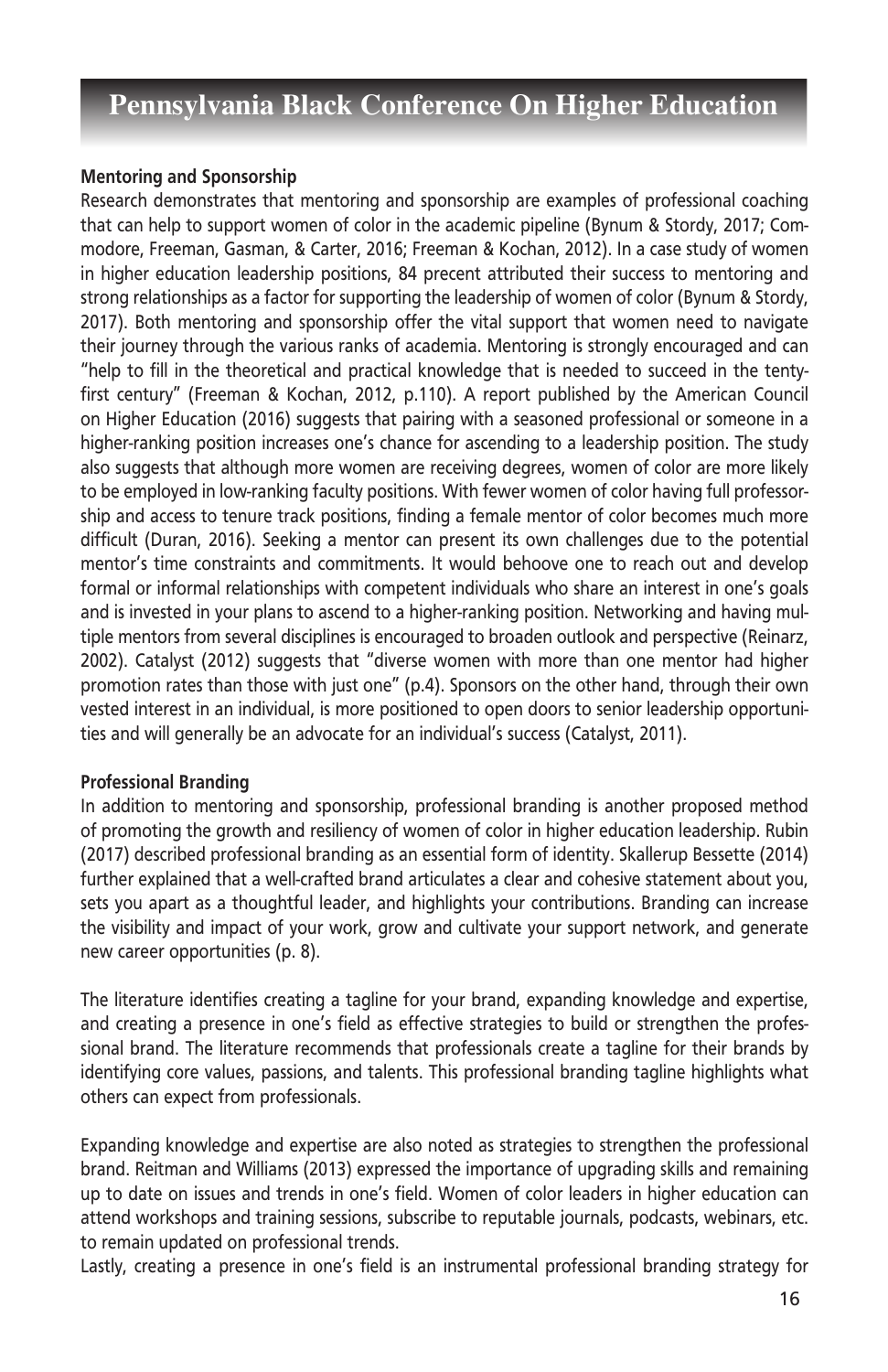women of color in higher education leadership. Professionals may establish a presence in their prospective fields by writing journal articles, blogs, commenting on others' blogs, serving on committees, and presenting at local and national conferences. In addition, social media has become an integral means of establishing and promoting one's professional brand. Social media outlets such as Facebook, Twitter, LinkedIn, and YouTube are all platforms for professionals to promote their brands while gaining a presence in prospective fields (Wheatman, 2016). Wheatman (2016) recommends that professionals establish a purpose for online posting, maintain a neutral position to sensitive or hot topics, create separate personal and professional profiles, showcase authenticity and expertise, and share positive and relevant information to readers.

### **Affinity Groups and Campus Programming Initiatives**

Finding or building community through groups via a common interest is another way of supporting and building relationships with women of color. Research demonstrates that having an affiliation to an affinity group improves sustainability and retention of women of color since these types of groups can help members to network with others with a common interest, boost morale, and foster a sense of empowerment and confidence (Digilov, 2018). Affinity groups not only help to improve awareness of women, but of other diverse underrepresented groups and are viewed as a way for promoting diversity and inclusion. When seeking out a group, individuals should explore their areas of interest and attempt to identify programs on or off campus that support these interests. For example, locate programs geared toward supporting women of color, and particularly their interest in career advancement and leadership. In instances where groups are not found, an opportunity is now presented for one to create them by researching support networks (on campus, professional affiliations, mentors, interest groups, community resources, etc.) to develop a group or programs.

### **Social Networks to Promote a Sense of Belonging**

Working in a supportive environment that fosters and encourages women's professional development and leadership interests improves job retention (Commodore, Freeman, Gasman, & Carter, 2016). Networking with individuals who have common interests and goals can motivate one to push beyond internal barriers (Network of Executive Women, 2018). Identifying those in one's immediate circles, social groups, professional group members and organizations, and the utilization of social media can all attribute to improving a sense of belonging in a workplace. Connecting to others who acknowledge your thoughts, interests, and goals provides validation and acceptance. By engaging with others in a broader environment, women who feel isolated or overlooked on the job can gain greater exposure and access to more professional and social opportunities.

### **Establishing a Growth Mindset**

Establishing a growth mindset regarding professional experiences is a final strategy identified for promoting the growth and resiliency of women of color in higher education leadership. Burton (2012) noted the research of Dweck (2006) which focused on the mindset of successful people regarding handling challenges and embarking on new tasks and opportunities. Dweck (2006) asserted that individuals maintain one of two mindsets regarding intelligence and ability: it is either fixed or it can grow. Dweck (2006) described the fixed mindset as limiting and often perceived as negative, whereas fostering a growth mindset brightens, expands, energizes, and adds positivity to the experiences of individuals.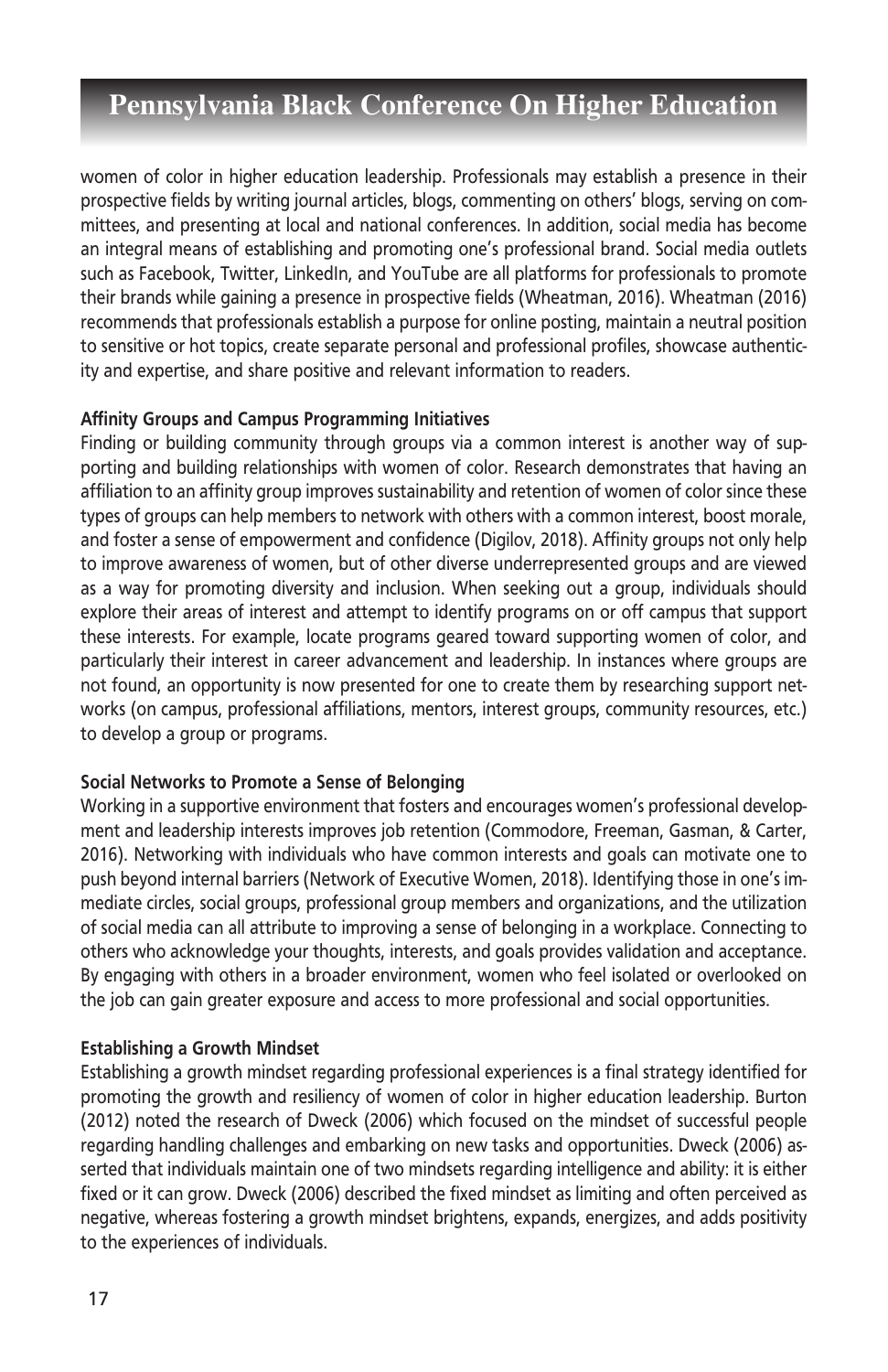Goal setting is identified as a beneficial strategy to enhance the mindset of women of color in higher education leadership. According to Burton (2012), "happily successful women set inspired goals and move toward them. They intuitively set goals that tap into their strengths, curiosity, and purpose" (p. 112). During the goal setting process, women are encouraged to identify at least one important goal at a time in which to focus and establish a timeframe for completion (Burton, 2012). The women then identify specific action steps in which they intend to follow throughout the goal setting stage. These action steps drive the individuals' motivations and inspirations (Burton, 2012). Burton (2012) further stated, "happily successful women do not set goals, write them down, and stuff them in a drawer. They get busy taking action that will bring the goals to pass" (p. 112). Burton (2012) also expressed the importance of not giving up when encountering setbacks and challenges along the goal pathway. Individuals should anticipate hurdles, methods of addressing them, and a plan for moving forward. To increase the effectiveness of the goal setting process, Burton (2012) also recommends that professionals align themselves with a likeminded peer or team, seek support from others, and establish a vision board to assist in maintaining focus and motivation throughout the term of the goal.

#### **Recommendations for Future Research and Practice**

To thoroughly examine pipeline issues in higher education leadership, several recommendations for future practice are mentioned in this section. The first recommendation is to study pipeline issues associated with men and women of color in higher education leadership. Wolfinger, Goulden, and Mason (2010) noted that in addition to women, an increasing amount of men face challenges related to balancing professional and family responsibilities than in previous years. This proposed examination would provide an extensive view of how race, ethnicity, gender, and other intersecting identities affect professional experiences. As a result of this research, higher education institutions would have a greater awareness of the diverse needs of men and women of color and implement strategies to support them in their professional endeavors, while advocating and providing a welcoming and supportive professional environment for women of color (Luna, Medina, & Gorman, 2010).

Second, as women of color are increasingly earning advanced degrees and are placed in the pipeline for higher education leadership positions, it would be meaningful to study the hiring practices and measures taken by governing boards and senior administrators to promote institutional diversity. Research on the processes in which search committees select new hires, especially as they pertain to gender and ethnicity, is extremely limited (Konrad & Pfeffer, 1991; Rivera, 2017). There are a plethora of qualified women of color candidates to be considered for leadership positions in higher education, however, application and interview rates of women of color candidates at higher education institutions remains unknown (Konrad & Pfeffer, 1991; Rivera, 2017). Search committees play an integral role in enhancing institutional diversity during hiring processes. Diversity among search committee members is extremely important. Kayes (2006) further contended that in addition to diversifying search committees, institutions should also promote awareness of the cultural biases that often impede the hiring of minority faculty and staff. As a result, women of color are presented with a fair opportunity to advance in their prospective areas and have a seat at the table and serve on governing boards and lead in senior positions.

Third, pipeline issues across the various academic disciplines should be studied further to identify causal factors and implications for remedying the issue. Despite the increased number of women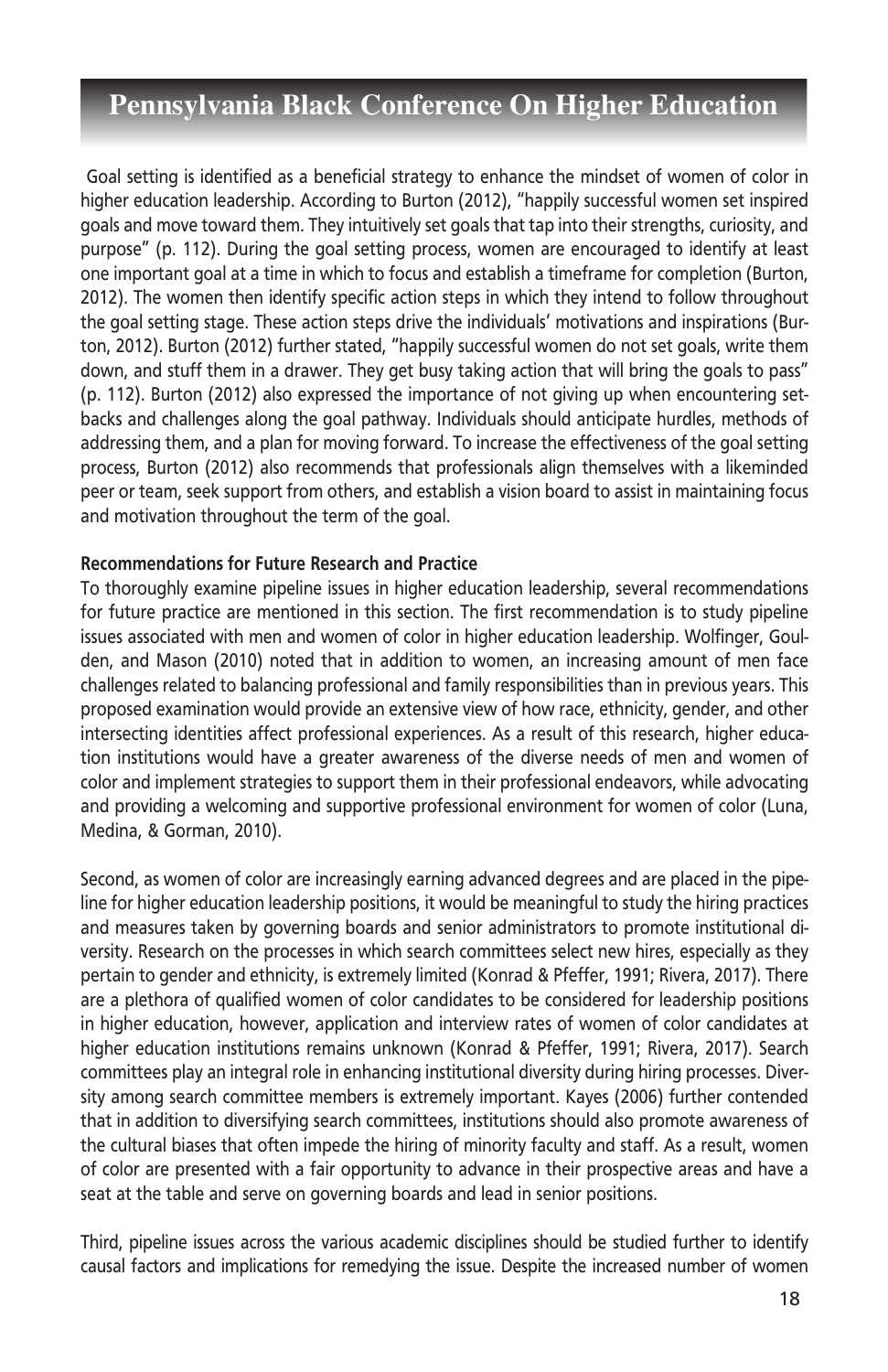earning advanced degrees in the sciences, the literature reveals underrepresentation and extensive pipeline challenges for women and women of color in the professoriate and specifically in the areas of science, technology, engineering, mathematics, and health-related fields (Harsh, Maltese, & Tai, 2012; Malveaux, 1998; Rivera, 2017). According to Evans, Green, and McCloud (2004), women of color endure unfair challenges during the tenure track process that affects their ability to advance to associate and full professor roles. It is recommended that tenure track and promotion practices be evaluated to ensure that they are inclusive of all persons. In addition, research and data that supports the need for diversity and identifies the underlying barriers to the success of women of color should be utilized and implemented in the practices of all higher education institutions.

Lastly, the continuous disparity in the pay of women of color employed at higher education institutions remains an issue and should be examined further (Pennamon, 2018). Leuze and Straub (2016) reported that "even though women today constitute the majority of higher education graduates, they still earn considerably less than their male counterparts" (p. 802). Institutions are encouraged to address issues of pay inequity for women of color by evaluating "pay and representation across different job categories" (Johnson, 2016, p. 10). To ensure equitable compensation, institutions should seek comparison data from peer institutions and make necessary adjustments. Additional factors such as "employee turnover, age, and experience" are corresponding variables to consider with this approach (Johnson, 2016, p. 10). With additional research and advocacy in this area, it is hoped that this ongoing issue is remedied and made equitable for all people regardless of gender, race, ethnicity, socioeconomic status, religion, and all other intersecting identities.

#### **Conclusion**

Women have evolved in higher education and in the workplace since earlier periods of history in which race and/or gender prevented their access. Despite strides in degree attainment, representation of women of color in higher education leadership remains low (Cobb-Roberts & Agosto, 2011; Hannum et al., 2015; Rivera, 2017). This low representation of women of color in higher education leadership is indicative of a pipeline issue and affects the overall diversity of higher education. Pipeline issues such as navigating the tenure process, microaggressions in the workplace, isolation and exclusion from informal networks of communication, lack of significant line exposure, visibility, challenging assignments, work/life balance, and pay inequity create negative and uncomfortable working conditions for women of color (Marbley et al., 2011; Rivera, 2017; Sanchez-Hucles & Davis, 2010). As Cole (2005) pointed out, "because we are in the house does not mean that we are truly invited to the table" (p. 14). Luna et al. (2010) describes this type of campus climate as "chilly" when individuals of color "feel marginalized, underrepresented, overused, and/or discriminated against" (p. 5, as cited in Jackson, 2004; Park, 1996; Patitu & Hinton, 2003; Turner, 2002; Turner, Myers, & Creswell, 1999). Women of color are seeking a voice and a seat at the table in higher education leadership. In review of challenges that women of color in higher education encounter, the literature reveals strategies for them to employ in order to promote professional growth and resiliency. Further research should be conducted to explore these pipeline issues, institutional climate, and professional opportunities for women of color. As women of color continue to navigate the pipeline, it is extremely important to support, uplift, and celebrate them as essential leaders in higher education.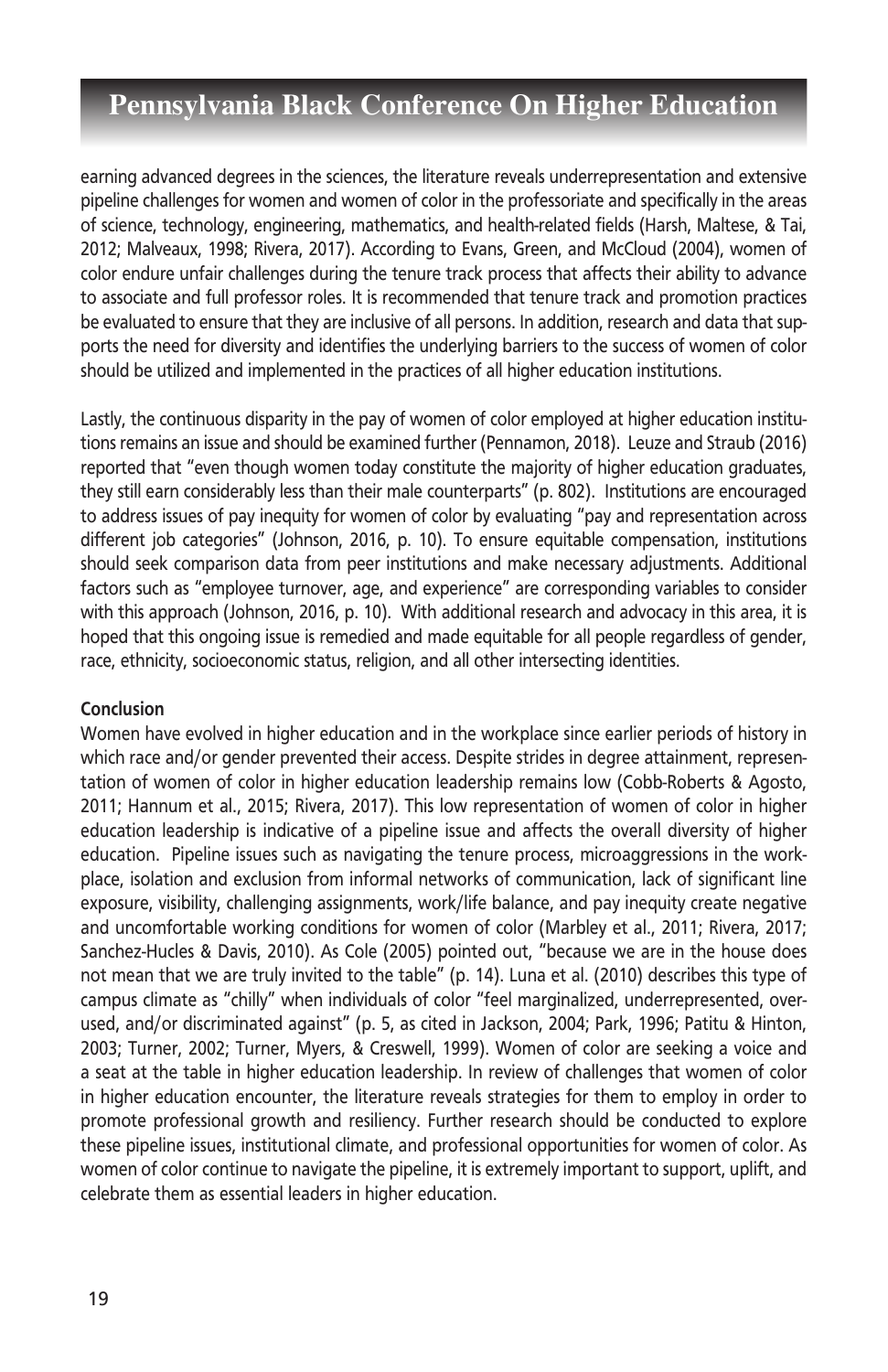#### **References**

- Alexander, T. (2010). Roots of Leadership: Analysis of the Narratives from African American Women Leaders in Higher Education. The International Journal of Learning, 17(4), 193-204.
- American Council on Education. (2012). The American College President: 2012. Washington, D. C.
- Armenti, C. (2004). Women Faculty Seeking Tenure and Parenthood: Lessons from Previous Generations. Cambridge Journal of Education, 34(1), 65-83.
- BlackChen, M. (2015). To Lead or Not to Lead: Women Achieving Leadership Status in Higher Education. Advancing Women in Higher Education, 35, 153-159.
- Burton, V. (2012). Successful Women Think Differently. Eugene, Oregon: Harvest House Publishers.
- Bynum, K. J., & Stordy, P. G. (2017). "Factors Supporting the Leadership of Women of Color in Higher Education, Local Politics, and the Nonprofit Sector". Education Student Work, 26. Retrieved from http://scholarworks. merrimack. edu/soe\_studentpub/26.

Carroll, D. (2017). A Faculty Woman of Color and Micro-Invalidations at a White Research Institution: A case of Intersectionality and Institutional Betrayal. Administrative Issues Journal, (7)1. Available at: https://dc. swosu. edu/aij/vol7/iss1/4

Carvalho, T., & de Lurdes Machado, M. (2010). Gender and Shifts in Higher Education Managerial Regimes. Australian Universities' Review, 52(2), 33-42.

Catalyst. (2012). Optimizing Mentoring for Women of Color (2012). Retrieved from https://www. catalyst. org/research/optimizing-mentoring-programs-for-women-of-color/

Catalyst. (2011). Sponsoring Women to Success. Retrieved from https://www. catalyst. org/wpcontent/uploads/2019/01/sponsoring\_women\_to\_success. pdf

Cobb-Roberts, D., & Agosto, V. (2011). Underrepresented Women in Higher Education: An Over view. Negro Educational Review, 62-63(1-4), 7-11.

Cole, J. (2005). Transcending Boundaries to Build a New Academic Leadership. The Presidecy,14-17.

Commodore, F., Freeman, S., Gasman, M., & Carter, C. (2016). "How It's Done": The Role of Mentoring and Advice in Preparing the Next Level Generation of Historically Black College and University Presidents, Education Sciences. 2016, 6,19; doi:10. 3390/educ sci6020019.

Correa, V. I., & McHatton, P. A. (2005). Promoting Faculty Diversity for Women and Minorities in Higher Education: Journeys and Challenges. In V. I. Correa & P. A. McHatton (eds. ) \Special Women, Special Leaders: Special Educators & the Challenge of Leadership, 97-110.

Crenshaw, K. (1989). Demarginalizing the Intersection of Race and Sex: A Black Feminist Critique of Antidiscrimination Doctrine, Feminist Theory and Antiracist Politics. University of Chicago legal forum, 1989(1), 2-31.

Dalton, S., & Villagran, M. (2018). Minimizing and Addressing Microaggressions in the Workplace, College & Research Libraries News, 538-564.

Denson, N., Szelényi, K., & Bresonis, K. (2018). Correlates of Work-Life Balance for Faculty Across Racial/Ethnic Groups. Research in Higher Education, 59 (2).

Digilov, F. (2018, May 4). To Affinity and Beyond: A Look at Legal Risks and Recent Trends in Corporate Affinity Groups [Blogpost]. Retrieved from https://www.laboremploymentreport.com/2018/05/04/to-affinity-and-beyond-alook-at-legal-risks-and-recent-trends-in-corporate-affinity-groups/.

Duran, V. (2016). Mentorship and Women of Color in Higher Education: The Stronger Our Voice, the Greater Impact We Might Forge. In Taylor, B. (Ed.), Listening to the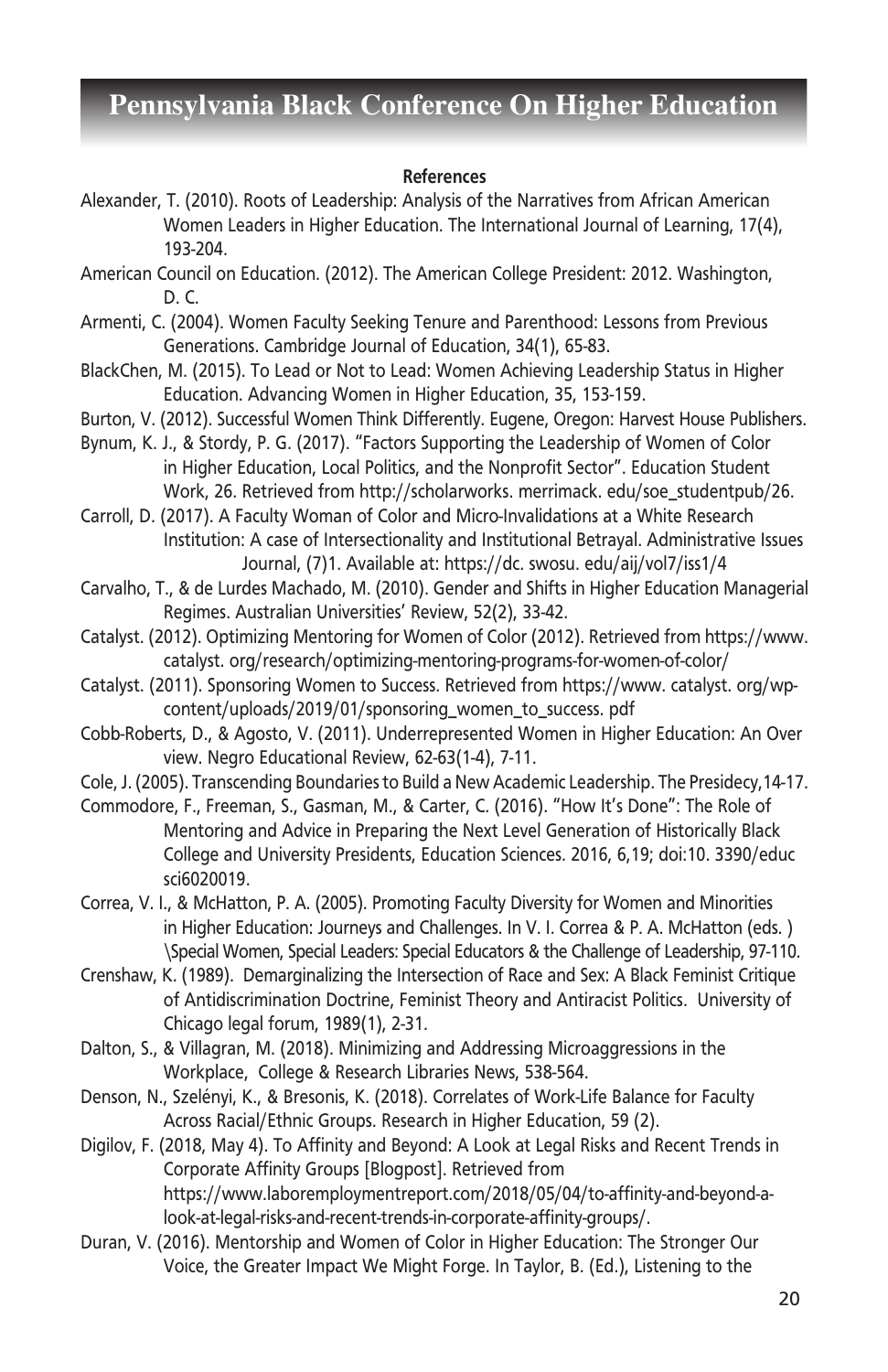Voices: Multi-Ethnic Women in Education (pp 111 - 118). San Francisco, CA: University of San Francisco.

Dweck, C. (2006). Mindset: The New Psychology of Success. New York: Ballantine Books.

- Enwafa, R. L., Enwefa, S. C., & Nyarambi, A. (2011). The Odd Ones Out: The Challenges and Opportunities in Navigating Tenure and Promotion at a Predominantly White University-An Experiential Experimental Odyssey. NAAAS & Affiliates Conference Monographs, pp. 180-192.
- Evans Green, C., & McCloud, R. (2004). Finding Calm Waters During the Tenure Process: A Dozen Anchors for Success. In C. Y. Battle & C. M. Doswell (Eds.), Building Bridges for Women of Color in Higher Education: A Practical Guide for Success (pp. 157-169). Lanham, MD: University Press of America, Inc.
- Fitzgerald, T. (2014). Women Leaders in Higher Education: Shattering the Myths. London: Routledge.
- Freeman, S., & Kochan, F. K. (2012). Academic Pathways to University Leadership: Presidents'\ Descriptions of Their Doctoral Education. International Journal of Doctoral Studies, 7, 93-124.
- Hannum, K. M., Muhly, S. M., Shockley-Zalabak, P. S., & White, J. S. (2015). Women Leaders Within Higher Education in the United States: Supports, Barriers, and Experiences of Being a Senior Leader. Advancing Women in Leadership, 35, 65-75.
- Harsh, J. A., Maltese, A. V., & Tai, R. H. (2012). A Perspective of Gender Differences in Chemis try and Physics Undergraduate Research Experiences. Journal of Chemical Education, 89, 1364-1370.
- Hill, C., & Warbelow, S. (2008). Tenure Denied: Cases of Sex Discrimination in Academia. American Academia, 4, 65-104.
- Hooks, B. (1989). Talking Back: Thinking Feminist, Thinking Black. Boston, MA: South End Press as cited in Molina, K. (2008). Women of Color in Higher Education: Resistance and Hegemonic Academic Culture. Feminist Collections: A Quarterly of Women's Studies Resources, 29 (1), pp. 10-20.
- Jackson, J. (2004). The Story is Not in the Numbers: Academic Socialization and Diversifying the Faculty. NWSA Journal,16(1), 172-185.
- Johnson, H. L. (2016). Pipelines, Pathways, and Institutional Leadership: An Update on the Status of Women in Higher Education. Washington, DC: American Council on Education.
- Kayes, P. (2006). New Paradigms for Diversifying Faculty and Staff in Higher Education: Uncovering Cultural Biases in the Search and Hiring Process. Multicultural Education, 14(2), 65-69.
- Konrad, A. M., & Pfeffer, J. (1991). Understanding the Hiring of Women and Minorities in Educational institutions. Sociology of Education, 64, 141-157.
- Lester, J. (2008). Performing Gender in the Workplace: Gender Socialization, Power, and Identity Among Women Faculty Members. Community College Review, 35(4), 277-305.
- Leuze, K., & Straub, S. (2016). Why Do Occupations Dominated by Women Pay Less? How 'Female Typical' Work Tasks and Working-Time Arrangements Affect the Gender Wage Gap Among Higher Education Graduates. Work, Employment, and Society, 30(5), 802-820.
- Luna, G., Medina, C., & Gorman, S. (2010). Academic Reality "Show": Presented by Women Faculty of Color. Advancing Women in Leadership Journal, 30(11), 1-18.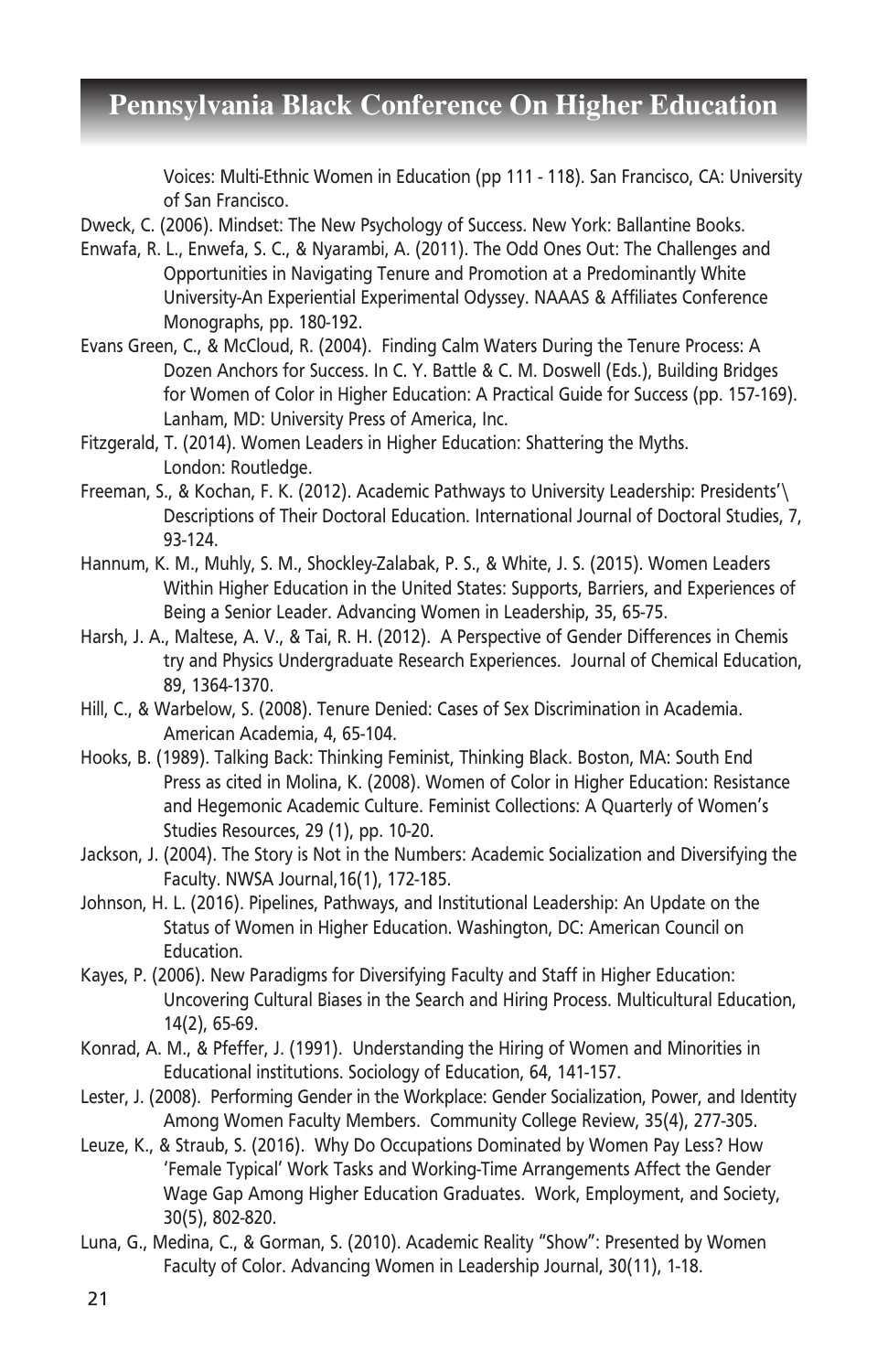- Marbley, A. F., Wong, A., Santos-Hatchett, S. L., Pratt, C., & Jaddo, L. (2011). Women Faculty of Color: Voices, Gender, and the Expression of Our Multiple Identities Within Academia. Advancing Women in Leadership, 31, 166-174.
- McChesney, Jasper. (2018). Representation and Pay of Women of Color in the Higher Education Workforce (Research report). CUPA-HR. Retrieved from: https://www. cupahr. org/surveys/research-briefs/
- Molina, K. (2008). Women of Color in Higher Education: Resistance and Hegemonic Academic Culture. Feminist Collections: A Quarterly of Women's Studies Resources, 29 (1), pp. 10-20.
- Mollaeva. E. A. (2018). Gender Stereotypes and the Role of Women in Higher Education. Education and Urban Society, 50(8), 747-763.
- Moodly, A., & Toni, N. M. (2017). Accessing Higher Education Leadership: Towards a Framework for Women's Professional Development. South African Journal of Higher Education, 31(3), 138-153.
- Morris, L. V. (2011). Women in Higher Education: Access, Success, and the Future. Innovative Higher Education, 36, 145-147. Network of Executive Women. (2008). Advancing all women: How women of color experience the workplace. Retrieved from https://www. newonline. org/news-insights/research-center/advancing-allwomen-report.
- Nidiffer, J. (2001). Crumbs from the Boys Table: The first Century of Coeducation. In J. Nidiffer, C. T. Bashaw, & C. Terry (Eds). Women Administrators in Higher Education: Historical and Contemporary Perspectives (pp. 13-34). Albany, NY: State University of New York Press.
- Ong, M., Smith, J. M., & Ko, L. T. (2018). Counterspaces for Women of Color in Stem Higher Education: Marginal and Central Spaces for Persistence and Success. Journal of Research in Science Teaching, 55(2), 206-245.
- Park, S. (1996). Research, Teaching, and Service: Why Shouldn't Women's Work Count? The Journal of Higher Education, 67(1), 46-84.
- Patitu, C., & Hinton, K. (2003, Winter). The Experiences of African American Women Faculty and Administrators in Higher Education: Has Anything Changed? New Directions for Student Services, 104, 79-93.
- Pennamon, T. (2018). Report: Women Need Additional Degree to Attain Equal Pay. Diverse: Issues in Higher Education, 35(4), 6.
- Powell, A. D. (2018). African-American Women and Work-Life Balance. Walden University, Minneapolis, Minnesota.
- Priola, V. (2007). Being Female Doing Gender: Narratives of Women in Educational Management. Gender and Education, 19(1), 21-40.
- Reinarz, A. (2002, December). Women's Issues in Higher Education Administration. Academic Advising Today, 25(4). Retrieved from https://nacada.ksu.edu/Resources/Academic-Advising-Today/View-Articles/Womens-Issues-in-Higher-Education-Administration.aspx.
- Reitman, A., & Williams, C. (2013). Distinguish Yourself and Excel in the Profession. Career Development, 42-46.
- Rivera, L. A. (2017). When Two Bodies are (not) a Problem: Gender and Relationship Status Discrimination in Academic Hiring. American Sociological Review, 82(6), 1111-1138.
- Rubin, T. (2017). Branding 101. District Administration, 24. Sanchez Hucles, J. V., & Davis, D. D. (2010). Women and Women of Color in Leadership: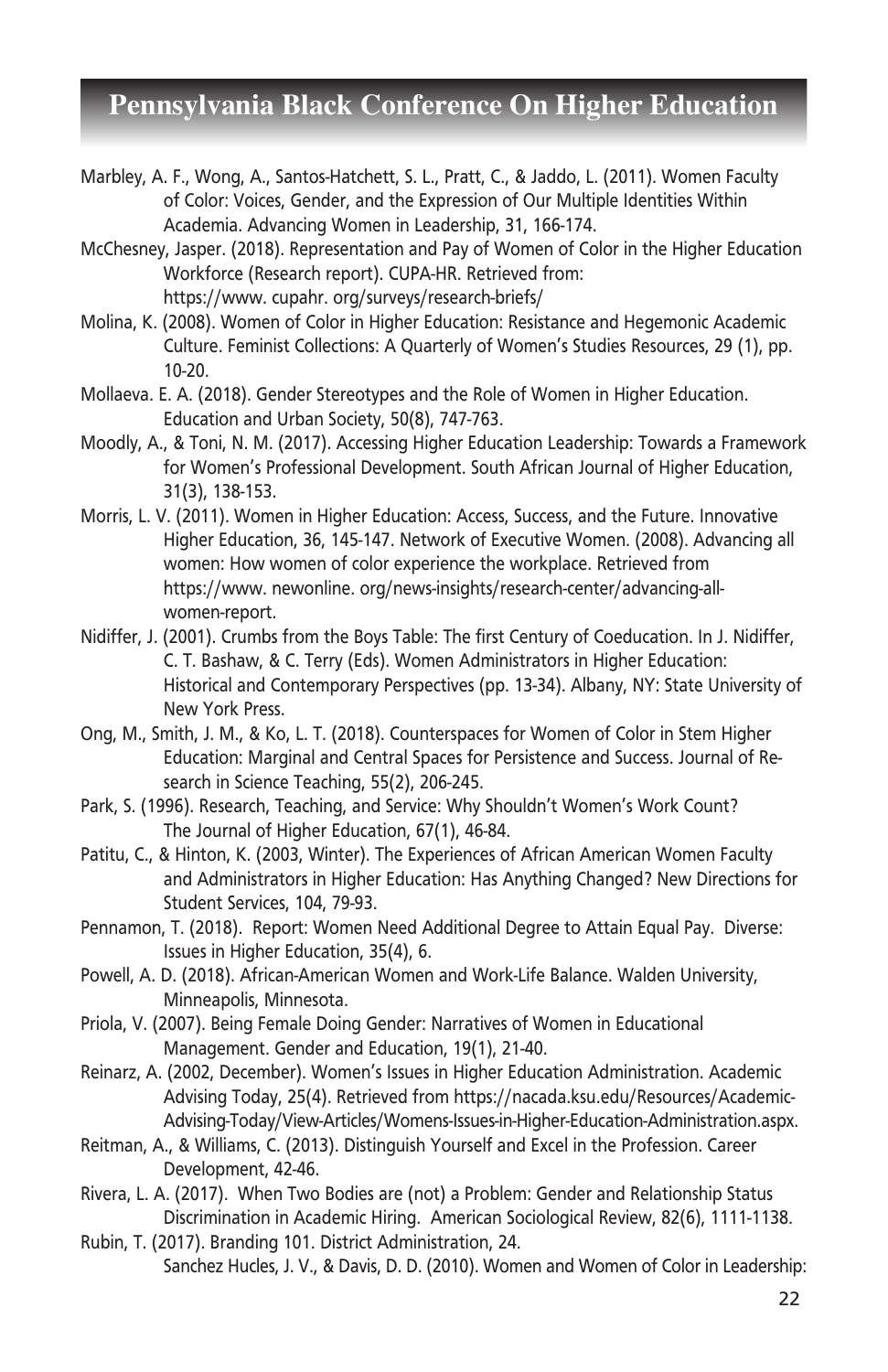Complexity, Identity, and Intersectionality. American Psychologist, 65(3), 171-181. Settles, I., Buchanan, N., & Dotson, K. (2019). Scrutinized but not Recognized: (In) Visibility and Hypervisibility Experiences of Faculty of Color. Journal of Vocational Behavior, 113, 62-74.

- Skallerup Bessette, L. (2014). Develop a Professional Brand to Move Ahead. Disability Compliance for Higher Education, 8.
- Skallerup Bessette, L. (2014). What's Your Brand? Professional Branding and You. Women in Higher Education, 23(4), 8-9.
- Strauss, V. (2015). It's 2015. Where Are All the Black College Faculty? The Washington Post. Published November 12. Available at: https://www. washingtonpost. com/news/ answer-sheet/wp/2015/11/12/its-2015-where-are-all-the-black-collegefaculty/?noredirect=on&utm\_term=. 3ebb921e59a6.
- Strom, T. Q., Lee, D. J., Trahan, E., Kaufman, A., & Pritchett, T. (2009). The Use of Race Related Variables in Counseling Research. Measurement and Evaluation in Counseling Development, 42(2), 121-133.
- Turner, C. S. V. (2002). Women of Color in Academe: Living with Multiple Marginality. The Journal of Higher Education, 73(1), 74-93.
- Turner, C. S. V., Myers, S. L., & Creswell, J. W. (1999). Exploring Underrepresentation: The Case of Faculty of Color in the Midwest. The Journal of Higher Education, 70(1), 27-59.
- U. S. Department of Education, National Center for Education Statistics. (2018). The Condition of Education 2018 (NCES 2018-144), Characteristics of Postsecondary Faculty.
- Webb, J. G. (2010). The Evolution of Women's Roles Within the University and the Workplace. Forum on Public Policy Online, 2010(5), 1-17.
- Wheatman, D. (2016). Use Social Media to Manage Your Online Reputation and Support Your Brand. Career Planning and Adult Development Journal, 107-113.
- Wolfinger, N. H., Goulden, M., & Mason, M. A. (2010). Alone in the Ivory Tower. Journal of Family Issues, 31(12), 1652-1670.
- Woollen, S. A. (2016). The road less traveled: Career Trajectories of Six Women Presidents in Higher Education. Advancing Women in Leadership, 36, 1-10.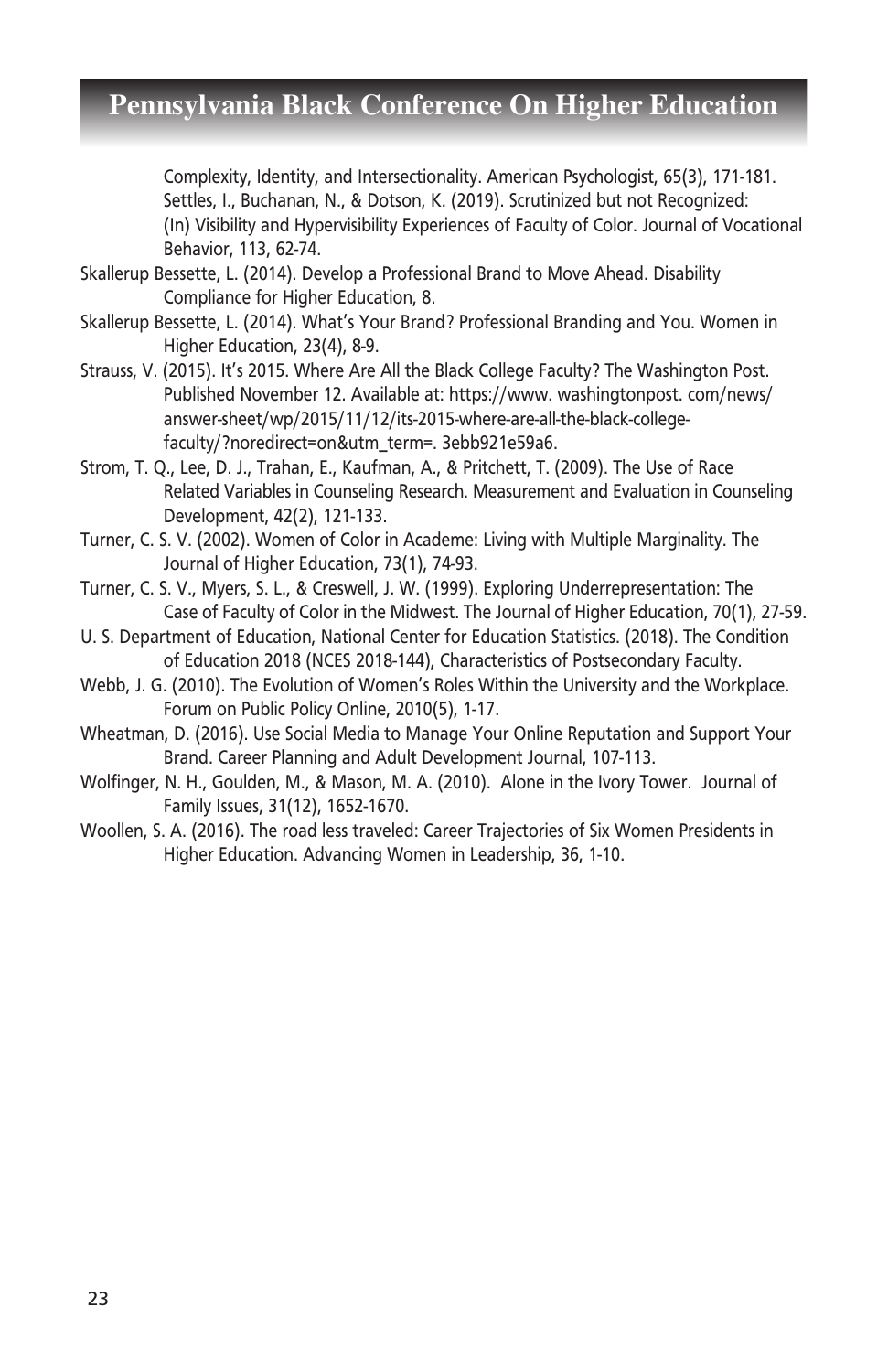### **Culturally Responsive Transition Practices: Beyond the Postsecondary Education Opportunity Gap for Diverse Students**

**York Williams, Ph.D.**

### **Abstract**

Connecting transition planning with students' needs and goals listed in the Individual Education Plan (IEP) has become of critical importance. Transition goals are driven by the student's level of functioning and performance, and other related services under the Individual Disabilities Education Act (IDEA, 2004). The author stresses the importance of culturally appropriate transition goals that can lead to a successful college or professional school experience for students of culturally and linguistically diverse (CLD) backgrounds. Transition plans should increase students' opportunities to learn, by including personal goals and culturally responsive family collaboration beyond the students' disabilities, which is crucial to closing the opportunity gap for students with special needs, particularly those from low income and at-risk school communities. The post-high school transition to college access gap can be addressed through: (1) culturally responsive mentoring, (2) building social and cultural capital for CLD student, and (3) strengthening family and school collaboration.

**Key Words:** Culturally Responsive Mentoring, Culturally and Linguistically Diverse, At-risk, Family Collaboration

### **Culturally Responsive Transition Practices:**

**Beyond the Postsecondary Education Opportunity Gap for Diverse Students**

Research in the past 20 years has focused on the overrepresentation of working-class African American, Latino/Latina, and Native American students in special education (Johnson, 1991; Losen & Orfield, 2002), including issues surrounding referral and identification of these students under the Individual Disabilities Education Act (IDEA, 2004). The issues that impact students from culturally and linguistically diverse (CLD) backgrounds have continued to raise concerns in the field of special education with a focus on school reforms to address rising disparities in educational outcomes (Artiles & Harry, 2004; Salend & Garrick Duhaney, 2005). Even as the field of general education has worked to change how students are identified for special education, special educators continue to see a disproportionate number of low income and working-class African American, Latino/Latina, and Native American students on their caseloads. The issues of misidentification, under achievement, and poor school outcomes for CLD students have historically been problematic for special educators. Additionally, placement decisions in special education have been inextricably linked to a number of issues such as poor graduation rates, high drop-out rates, and limited access to postsecondary education opportunities (Chamberlain, 2005). Moreover, the overrepresentation of low income and working-class CLD students with disabilities in special education positively correlates with the issues in postsecondary education with college attendance, graduation, and low retention (Gandara & Maxwell-Jolly, 1999; Tierney & Hagedorn, 2002). Research suggests that a learning disability in combination with other characteristics (e.g., race and class) has a more significant impact on educational

**York Williams, Ph.D.,** associate professor of special education at West Chester University, conducts research primarily in culturally responsive teaching, special education leadership, school law, and urban school choice reform. Dr. Williams is the author of "Urban Charter Schools: African American Parents' School Choice Reform" (2013) and has written and presented more than two dozen papers at conferences and workshops nationwide.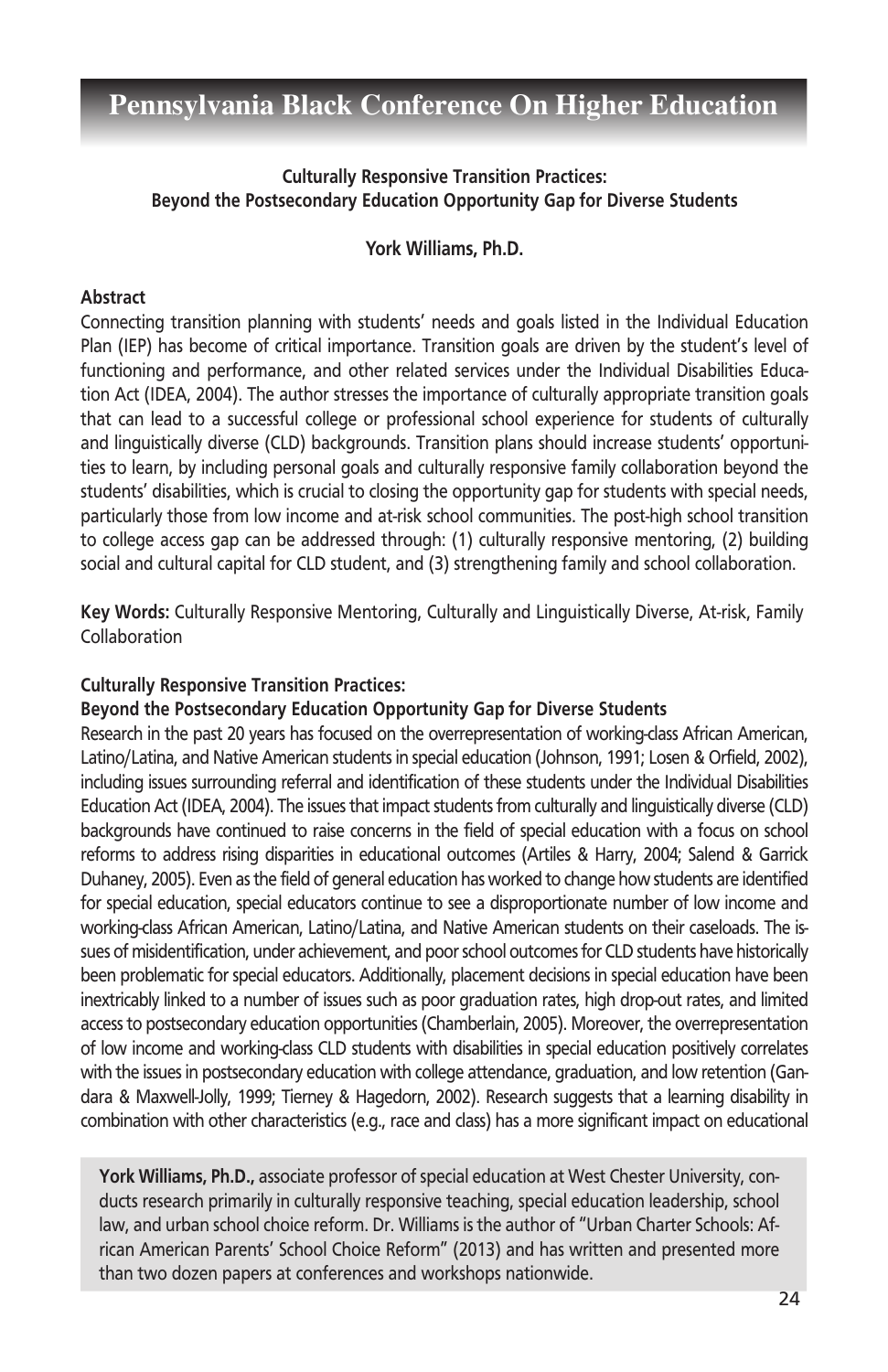attainment than any one of the aforementioned characteristics alone (Coutinho, Oswald, & Best, 2002). Through this analytical literature review, the author examines how an understanding of the intersection of race, class, and disability informs 'best practices' in special education transition practices. A diverse set of promising practices must be used with low income and at-risk and workingclass African American, Latino/Latina, and Native American students with disabilities in order to increase their social and cultural capital that is also required to support their Postsecondary goals. Some of these goals may include college, career and technical school, and/or professional studies. The author argues that a three-fold approach adopted by special educators will construct a more inclusive secondary transitions framework for students who come from CLD backgrounds and will have a positive impact on their post-high school outcomes. The post-high school to college transition access gap can be addressed through: (1) culturally responsive mentoring, (2) building social and cultural capital for CLD students, and (3) strengthening family and school collaboration.

#### **IDEA & Secondary Transitions**

Under the IDEA, special education teachers are required to provide access to a variety of post-high school opportunities and resources to assist students who have a learning disability. The transition planning should begin as early as age 14 in most states, and under IDEA, by aged 16. Secondary transitions are a series of coordinated activities that provide substantive data on measured outcomes across education, employment, and independent living domains. The student's IEP and evaluation report will identify a student's strengths and needs across these three primary areas. Schools should utilize evidenced-based transition assessment data to inform postsecondary goals noted in the student's current IEP. This is especially important when students are nearing graduation and when the school must complete a Summary of Academic and Functional Performance (SAAFP) for the student.

Overall, secondary transition is the process of preparing students for adult life after they leave high school. Transition planning typically begins at age 14, or younger if determined appropriate by the IEP team, as students consider their goals for the time after graduation through career awareness exploration activities. The transition process continues through high school as academic instruction and community experiences help clarify and support students' goals. The entire process is based on individual student's needs, considering each student's strengths, preferences, and interests. Transition can be thought of as a bridge between school programs and the opportunities of adult life, including higher education or training, employment, independent living, and community participation.

According to the Tennessee Department of Education (Cabeza et al., 2013), as students move through school toward adulthood, they are expected to assume greater responsibility for managing their own behaviors, needs, and expectations. As such, teaching self-determination involves equipping students with the skills, attitudes, and opportunities to play an active and prominent role in their learning and planning for the future. Accordingly, this is now considered a best practice in the field of special education (IDEA, 2004). During the spring of 2012, the authors surveyed administrators across the state of Tennessee to (a) learn how schools across Tennessee are currently addressing self-determination within the curriculum, and (b) find out what schools might want—in terms of training, information, or other resources. The authors received surveys back from 333 schools (37.8 percent of all invited schools). Next, administrators were asked to rate the importance of the seven component skills associated with selfdetermination, and then which of the seven were taught to identified students with disabilities in specific curricular areas.

Following this data collection, administrators were asked to rate how likely their school staff would be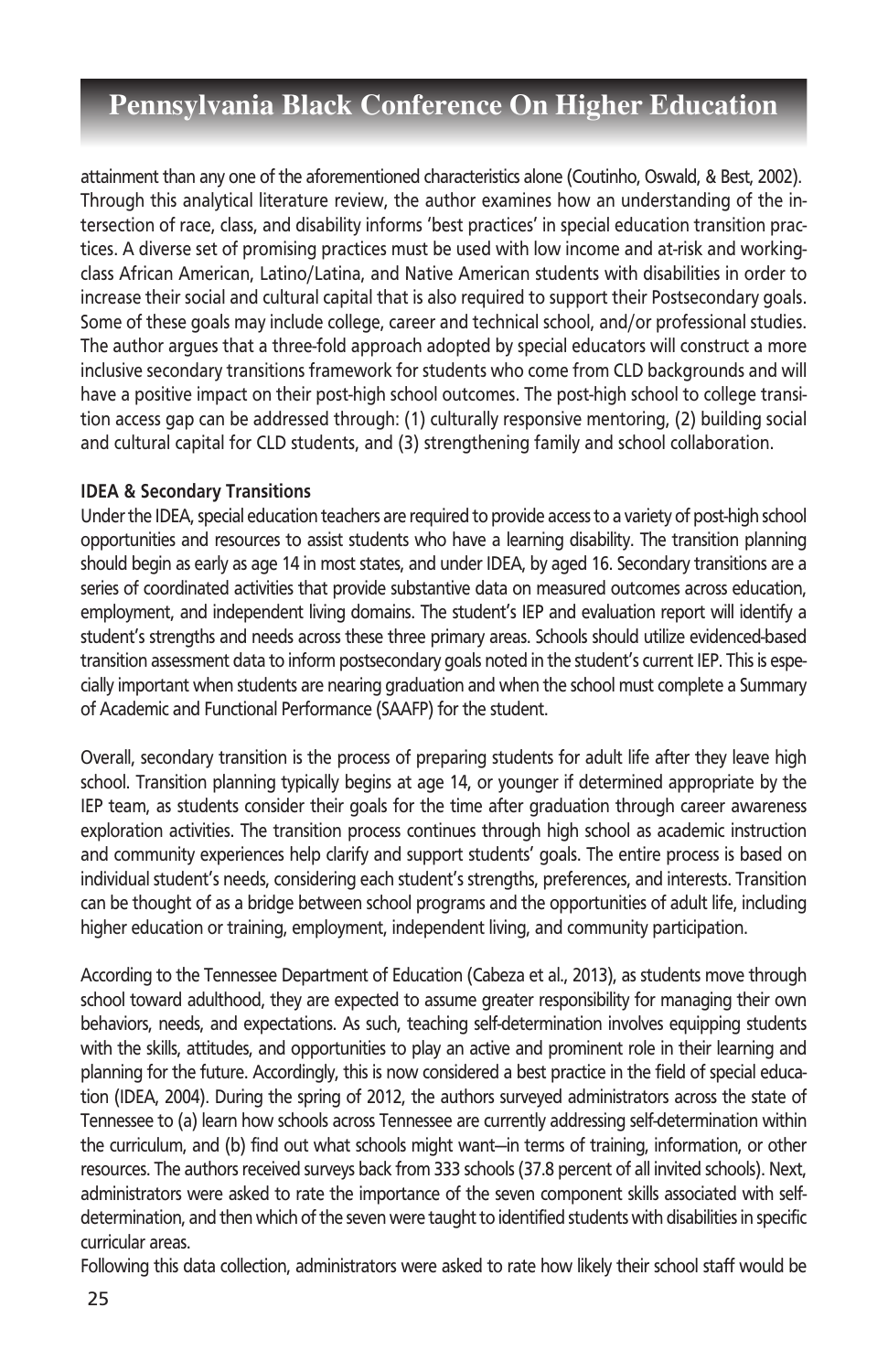to draw upon the resources and trainings in order to support students with self-determination skills: (1) choice making, (2) decision making (3) problem solving (4) goal setting and attainment (5) self-advocacy and leadership (6) self-management and self-regulation and (7) self-awareness and self-knowledge (p. 2). Overall, the school responded favorably to professional development supporting students with selfdetermination skills through a variety of school and curricula related options. One of the most favored appeared to be a professional development workshop during school hours (92 percent). Relatedly, in another study on self-determination, Wehmeyer et al., recommended including family and community so as to enhance self-determination skill building in youth with special education needs.

According to Test et al. (2009) when looking at all individuals with disabilities of all working ages, only 35 percent reported having a full-time or part-time job versus 78 percent of those without disabilities (National Organization on Disability, 2004). National Longitudinal Transition Study-2 (NLTS2; 2007) Wave 3 data indicated that 72.6 percent of youth with disabilities continued to live with their parents after high school, 9.9 percent lived alone, and 0.5 percent lived in a group home or assisted living facility. Post-school education data indicated that only 7.7 percent were attending a four-year college or university, and 12.8 percent were attending a two-year community college. However, the authors contend that one of the most interesting challenges facing educators who wish to develop and implement transition programs that improve the post-school outcomes for students is to determine what practices lead to improved post-school outcomes for students with disabilities. Test et al. identified the need for a review of correlational research in secondary transition to identify evidence-based predictors that are correlated with improved post-school outcomes in education, employment, and/or independent living.

As a result of the systematic review, 16 predictor categories correlated with improved post-school outcomes in the areas of education, employment, and/or independent living were identified. Of the 16 predictor categories identified in this review, 11 significantly correlated with post-school education, five with post-school independent living, and all 16 predictor categories significantly correlated with post-school employment (p. 170), career awareness, community experiences, exit exam requirements/ high school diploma status, inclusion in general education, interagency collaboration, occupational courses, paid work experience, parental involvement, program of study, self-advocacy/self-determination, self-care/independent living, social skills, student support, transition program, vocational education, and work study. Of primary interest for this MPP, community experiences had a potential level of evidence for employment based on one exploratory study, and interagency collaboration was a predictor of education, with a potential level of evidence based on one a priori and one exploratory study (p. 171). Lastly, based on one a priori study, parental involvement had a potential level of evidence for employment with a small effect size of .03 (p. 177). The results of this study provide further support for these same variables, the list is now extended to additional predictors and each predictor is now correlated with a specific type of post-school outcome that can lead to potential postsecondary success for identified students receiving special education and transition planning services.

According to Noonan, Morningstar, and Erickson (2008), interagency collaboration has emerged as a major area of difficulty and a critical area of need for improvement for school districts throughout the US. In the authors study, based on the input of research participants from 29 high-performing districts and state-level transition coordinators from five diverse states, 11 key strategies are identified to enhance interagency collaboration. For the purposes of this study, interagency collaboration was defined as a broad concept that encompasses formal and informal relationships between schools and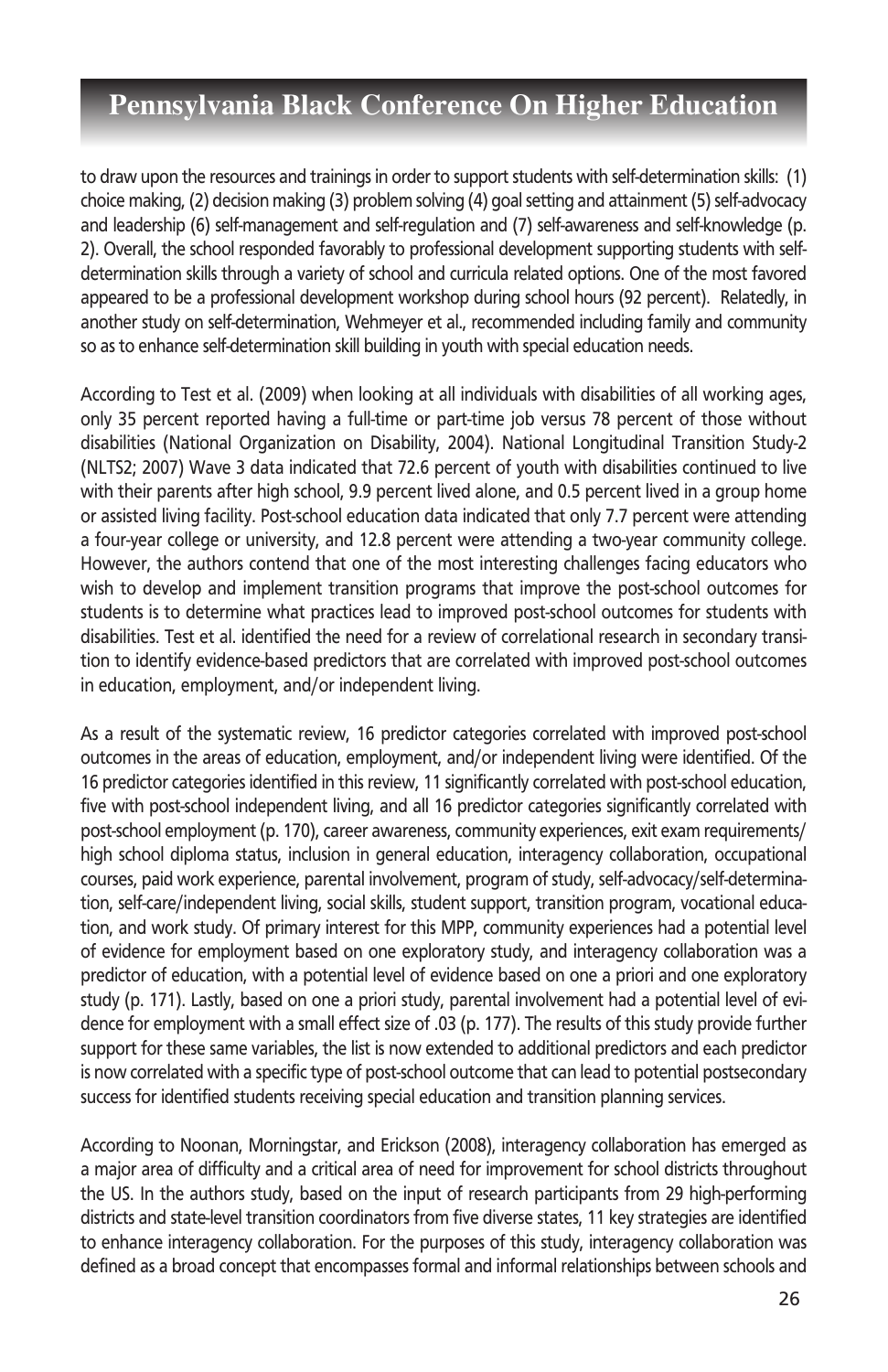adult agencies in which resources are shared to achieve common transition goals. The study involved a two-phase process that consisted of first, analyzing an extant database to identify high performing states and school districts. Next, the authors used focus groups conducted within five states to examine effective interagency strategy practices. The report that the Transition Outcomes Project (TOP) database was used to identify high-performing districts from five states (Arizona, Colorado, Michigan, New Mexico, Pennsylvania), with a pilot study in Kansas. Six one-hour telephone focus groups were conducted with high-performing districts and seven individual interviews were held with the SEA Transition Coordinators by two researchers. The focus groups reportedly consisted of openended questions and probes, with some questions designed to receive feedback from all participants (p. 7). The authors identified eleven key strategies as critical for interagency collaboration. Of the ten noted in the study (pp. 10-23), for this MPP, two were most salient: Strategy Eight: Training Students and Families Meetings with Agency Staff and Strategy 10: Transition Councils.

High performing districts valued providing information and training to students and families regarding adult agency services, employment, and postsecondary education. All six focus groups discussed the importance of training students and families as a strategy for interagency collaboration. Information for students was provided primarily through school-based classes, agency presentations, and community-based programs. High-performing districts also often had regularly scheduled meetings between the LEA and adult agency staff which varied from weekly to quarterly meetings. A variety of agencies, such as vocational rehabilitation, mental health, and developmental disability organizations were involved in such meetings. Often, the purpose of these meetings was to ensure ongoing collaboration by sharing information and individualized student planning.

Based on data from the PACER (2017) resource guide for educators, being culturally competent and collaborative includes: (a) being transparent and authentic about student risk, and help families prepare for and advocate for their son or daughter's safety, (b) identifying and taking necessary steps to ensure that families have knowledge of school policies, practices, and procedures related to transition, as well as concerns regarding immigration, bias, and student safety, and (c) scheduling with him and the family meetings in a place and at a time that is convenient for the family's attendance. Additional recommendations include finding a culturally responsive mentor for the colleague who can model best practices and someone who he would respect. Another strategy is role play and reversal which allows him to be in the shoes of the family in order to build on these diverse perspectives and experiences. Teachers can also make sure that he had good contact time in order to learn more about what the family experiences, how they view school and to begin to see the resilience in their efforts to keep sending their kids and to keep coming, when other variables could have forced them to quit a long time ago. These narratives are important since it becomes critical for building rapport and cultural reciprocity in a time of turbulent difference.

Under Section 504 of the Rehabilitation Act of 1973 and the Americans With Disabilities Act (ADA) of 1990, at the postsecondary level, students must self-identify with the ADA office on a college campus. Additionally, students are responsible for providing documentation verifying their need for accommodations by making specific requests. These students are then provided a level playing field at meeting the same academic requirements of all other students. Part of the transition process is to make sure that students understand the difference between K-12 and college. Namely, in K-12 institutions, it is the responsibility of the institution to reach out and identify students in need of special education, pay for the documentation to evaluate these students, and provide specialized programming. Under the Higher Education Opportunity Act (HEOA, 2008) and ADA, it is the student's responsibility to docu-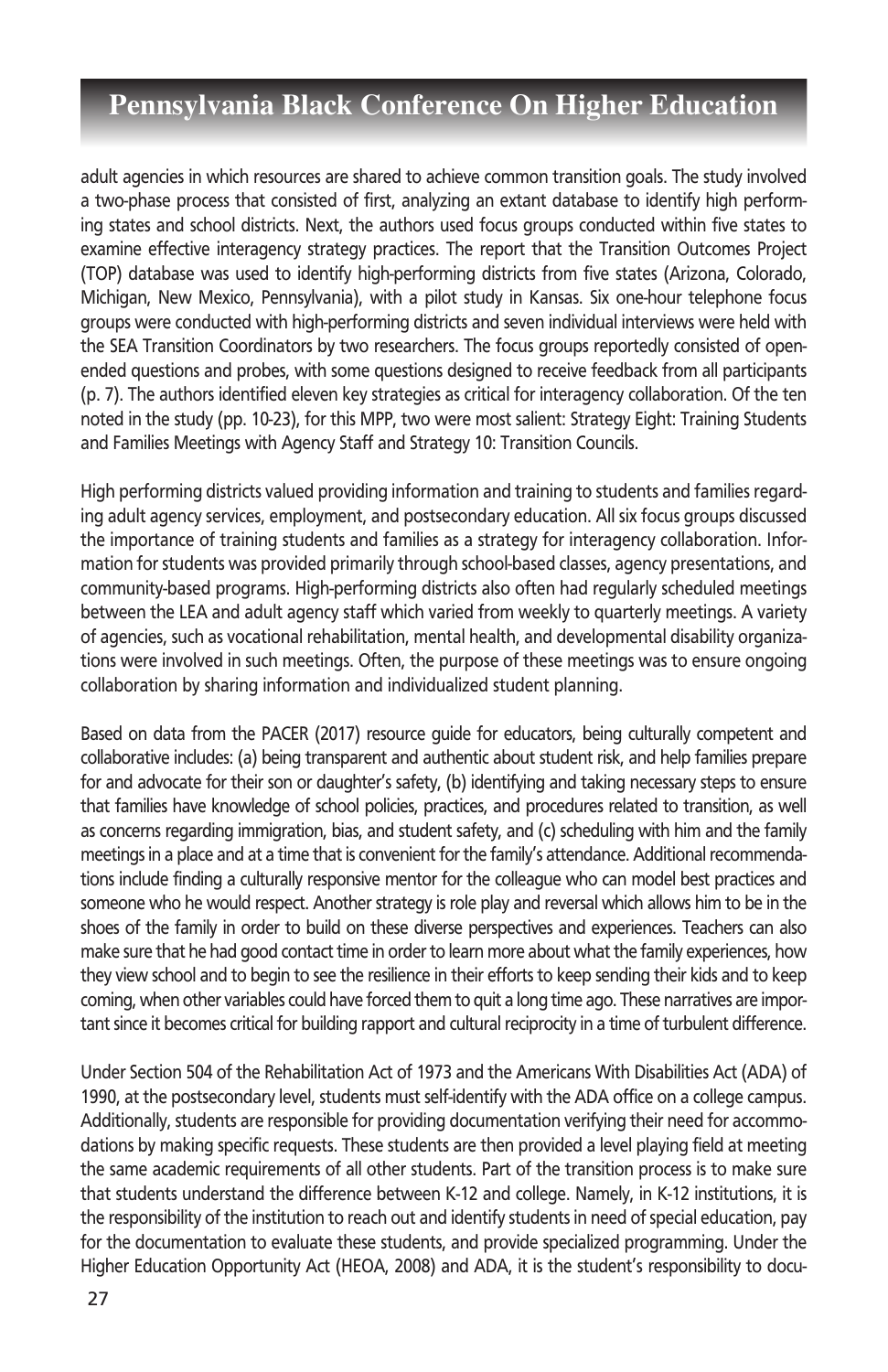ment needs, make the appointments with the respective school's office of disability services, and work with individual faculty to make the transition to college effective.

When schools and special educators fail to work with students, particularly low income CLD students, the students are more likely to find the transition to college and professional school as problematic and discouraging, and are more likely to avoid pursuing a higher education altogether. Further, many CLD students who have a learning disability are more likely to be first-generation college students. Failure to assist students and their families in identifying these fundamental differences and nuances between postsecondary and K–12 services can leave students and their families frustrated and may result in their developing feelings of racial and social isolation once they arrive at the college campus. Additionally, the IDEA attempts to safeguard against students being left without any level of support and to provide an opportunity for all students with disabilities to secure accommodations that they require in order to meet the academic standards of postsecondary education institutions.

### **The Post-High School Access Gap**

A transformative goal for schools, in partnership with special educators, is at increasing opportunities for educational access to college for underserved populations, including students who are first generation, working-class, and underrepresented CLD students who have a learning disability. However, educators in public schools often have large caseloads, must manage student behaviors, and struggle with implementing culturally responsive practices. As a result, these educators tend to shift their focus and best practices away from students' post-school outcomes, and instead focus more narrowly on those students' high school graduation. However, the demographic shift in the national college freshman population highlights the growing numbers of students with disabilities.

In 1999-2000, six percent of full-time, first-time freshmen who were enrolled in four-year public and private institutions had disabilities (Henderson, 2001). Although this statistic represents an increase of postsecondary students reporting a disability, it blurs the link between the race and class of students with disabilities in high school and their transition to college. The largest percentage of students with disabilities attending college is of those who comprise the disability category known as specific learning disability (SLD) which is typically characterized by deficits in reading, mathematics, and writing (Table 1). These students have increased from 16.1 percent to 40.4 percent of college students with disabilities in the past 12 years (Henderson, 2001). Notably, this increase represents a Caucasian, upper-middle class increase in postsecondary attendance and attainment, not CLD students, where the data on these groups is sparse and not readily available (Henderson, 2001). See table below:

| Specific learning disabilities     | Deaf-Blindness                           |
|------------------------------------|------------------------------------------|
| ٠                                  | ٠                                        |
| Emotional disturbance              | Orthopedic impairments                   |
| ٠                                  | ٠                                        |
| Intellectual Disability (ID)Mental | Traumatic brain injury                   |
| ٠                                  | ٠                                        |
| retardation (High functioning)     | Multiple Disabilities<br>٠               |
| Other Health Impairment (ADHD)     | Hearing impairments                      |
| ٠                                  | ٠                                        |
| Speech or Language Impairments     | Autism Spectrum Disorder (Severe to<br>٠ |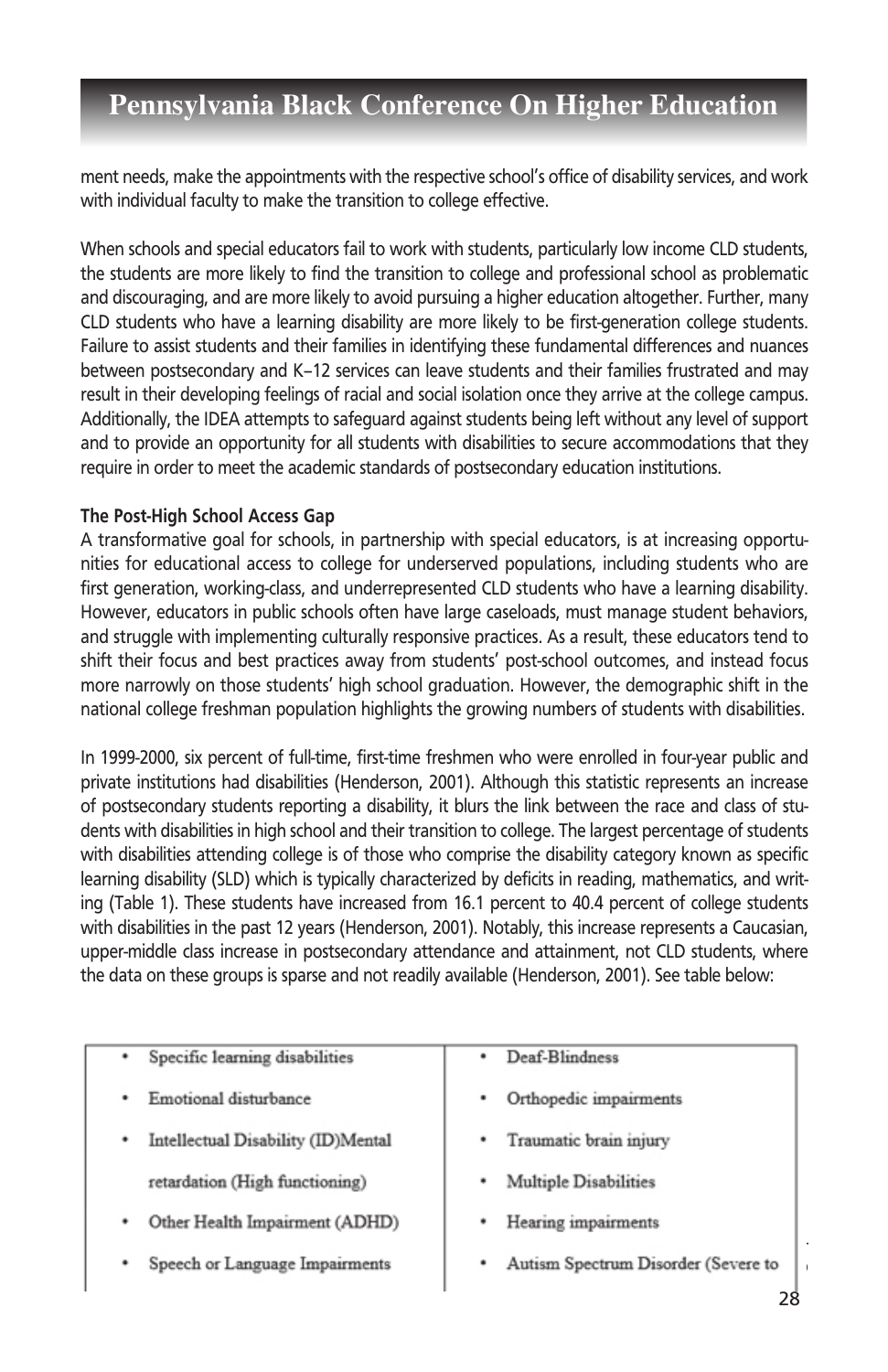Autism (High Functioning) Bridging)

Profound)

**Intellectual Disability** 

(Severe - Profound)

Visual impairments

Table 1 represents the learning disability categories under the IDEA.

low income, CLD students with an SLD. Additionally, students who come from CLD backgrounds who also have more severe disabilities within special education often come from families who have not attended postsecondary education. These students often do not have an opportunity to attend postsecondary education, and are usually highly underrepresented in high school college preparation courses, such as advanced placement and honors courses. Unfortunately, even under the new Common Core, the practice of HS course placement is often based on students' SES, race, and learning disability or ability (Artiles, Rueda, Salazar, & Higareda, 2005). Relatedly, low income CLD students cannot afford and do not have access to private tutoring and other out-of-school services such as SAT preparation, professional tutoring and college preparation programs (Tierney & Hagedorn, 2002). These discrepancies in access to quality education resources limit CLD students' acquisition of social and cultural capital that can assist them in developing college-going identities.

### **Culturally Responsive Mentoring**

Culturally responsive mentoring is defined as "using the cultural knowledge, prior experiences, frames of reference, and performance styles of ethnically diverse students to make learning and achievement more relevant and effective for them (Williams, 2010; 2012). The relationship is established based on a model of ethics and culturally competent care (Illustration 1). The mentor establishes an ethic of care model in which to understand the background of the student, their beliefs, assumptions, and practices which may and/or may not be directly linked to the student's predicted success as a college student. The mentor understands dispositions and beliefs and connects or disconnects these assumptions through their modeling of the habits and skills required to become a successful college student. Coupled with culturally responsive teaching and pedagogy, culturally responsive mentoring becomes a successful tool used to close the achievement and access gaps found in higher education today (Garcia & Guerra, 2004; Harry, 2008; Hoge & Coladarci, 1989; Ladson-Billings, 1994). See Ethic of Care Model Illustration below (Williams, 2008). **Figure 2 illustrates the role care and culturally responsive practices plays in the lives of students**

In a study by Glaser & Ross (1970), the authors identify characteristics that separate successful and

Ethic of Care Model

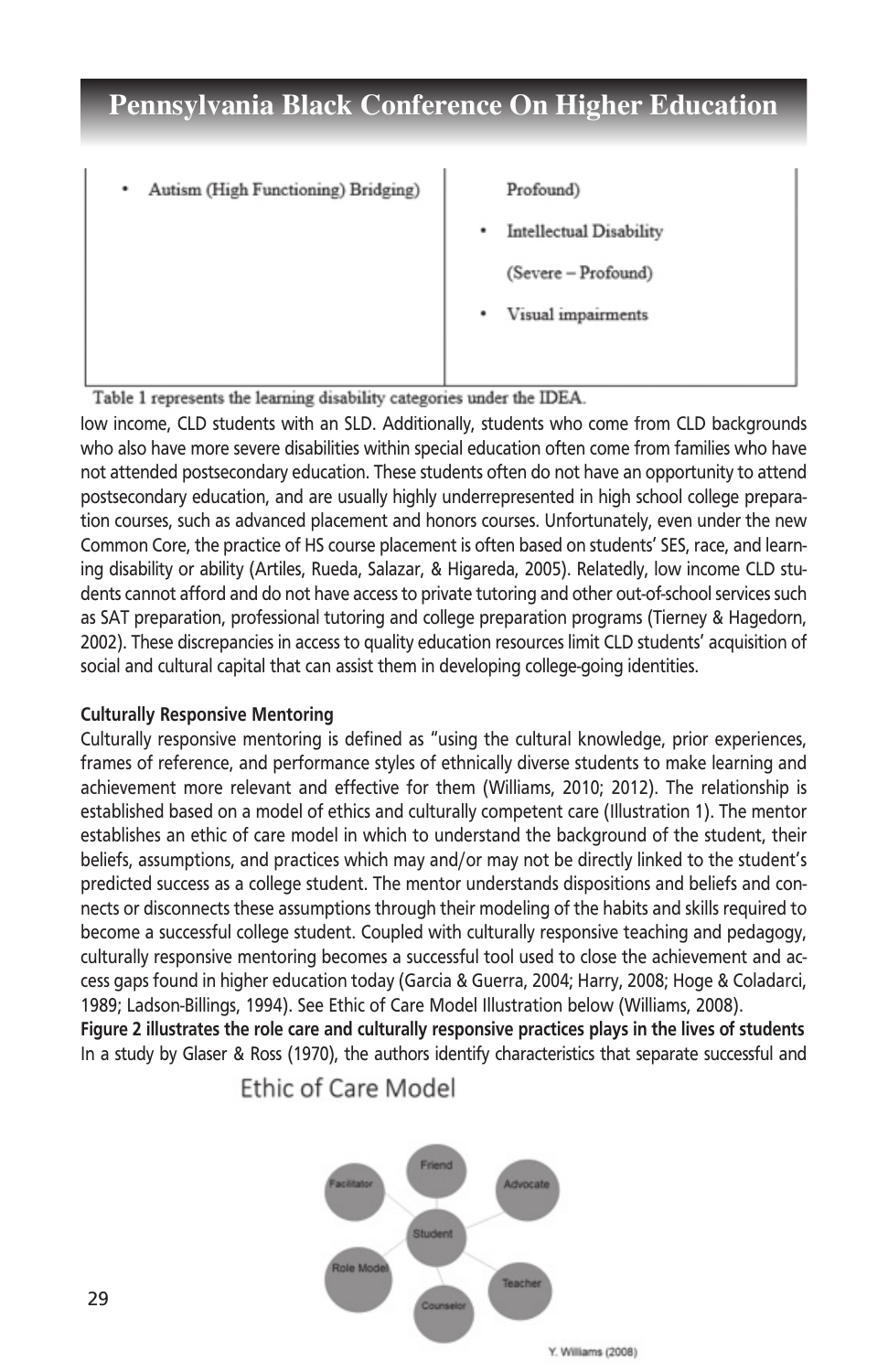unsuccessful adults in developing long range goals, most notably, ones that include a positive vision of one's future. Most of these long-range goals are obtained by planning, preparation, and consistent efforts born through a strong commitment to work towards one's future in small obtainable steps. Glaser and Ross suggest that less successful students believe that their future stems from an external locus of control. According to Howard (1990), the driving forces behind a formal mentoring program with economically disadvantaged youths include: teaching students efficacy regarding effective selfmotivation, and providing exposure to the values, resources, and programs available to assist in the development of their visionary future while encouraging motivation to become a successful adult. Markus, Cross, and Worth (1990) maintain that higher aspirations help students to receive greater meaning through their academics because they can envision success in school that relates in a positive way that is interconnected to the attainment of their future goals and accomplishments. Hence, academic achievement is improved when students are mentored to actualize these goals (Blum & Jones, 1993; Bush, 1994; McPartland & Nettles, 1991; Russ, 1993; Slicker & Palmer, 1993).

Data on mentoring shows that mentors do not take control of a student's educational direction, but assists the student in developing and improving his or her own direction in life. The cliché used many times that fits so well is "you can lead a horse to the water, but you can't make them drink it." It is up to the student to use the mentoring process to their advantage. As a mentor, a trusted teacher, or guide, the position must not be taken lightly as it strongly affects the student's future educational outcome. The culturally responsive mentoring relationship creates a framework through which the CLD student can grow and develop the tools to use while making progress along their pre-college journey. Although the field of education is sparse on the topic of mentoring, let alone how it can be culturally responsive to the needs of CLD students, new studies will bring with them new ideas, solutions, and better opportunities for the success and guidance by mentors for students of low socioeconomic status. Culturally responsive mentoring is a key concept here that can aid in the retention and graduation of students who come from CLD backgrounds, and who possess a learning disability; and who are also interested in or who currently attend postsecondary education.

### **Social and Cultural Capital**

Students' social and cultural capital creates differences in college-going identities (McDonough, 1997). Social capital for students with disabilities in relation to college includes the availability of information-sharing networks about college. Cultural capital is the value placed on obtaining a college education and the information available about acquiring one. Special educators' ability to influence how low income and working-class African American, Latino/Latina, and Native American students with disabilities form college-going identities and achieve their subsequent success in college is directly related to nurturing social and cultural capital in relation to college. This includes addressing social and economic stratification that exists in society in relation to race, class, and disability; understanding the law, and facilitating the selection of a college with resources and demographics that match students' diverse social, economic, and emotional needs.

Students who come from low income and at-risk backgrounds typically yield non-traditional forms of social capital. Social networks such as churches, boys and girls clubs, cultural and community centers, museums, and local mom & pop establishments can support school efforts to enforce education and culturally responsive and competent transition practices (Williams, 2013). Additionally, in low income communities, educators and schools can partner with public welfare agencies and local adults with disabilities organizations, such as the Association for Retarded Citizens (ARC) and the Social Security Administration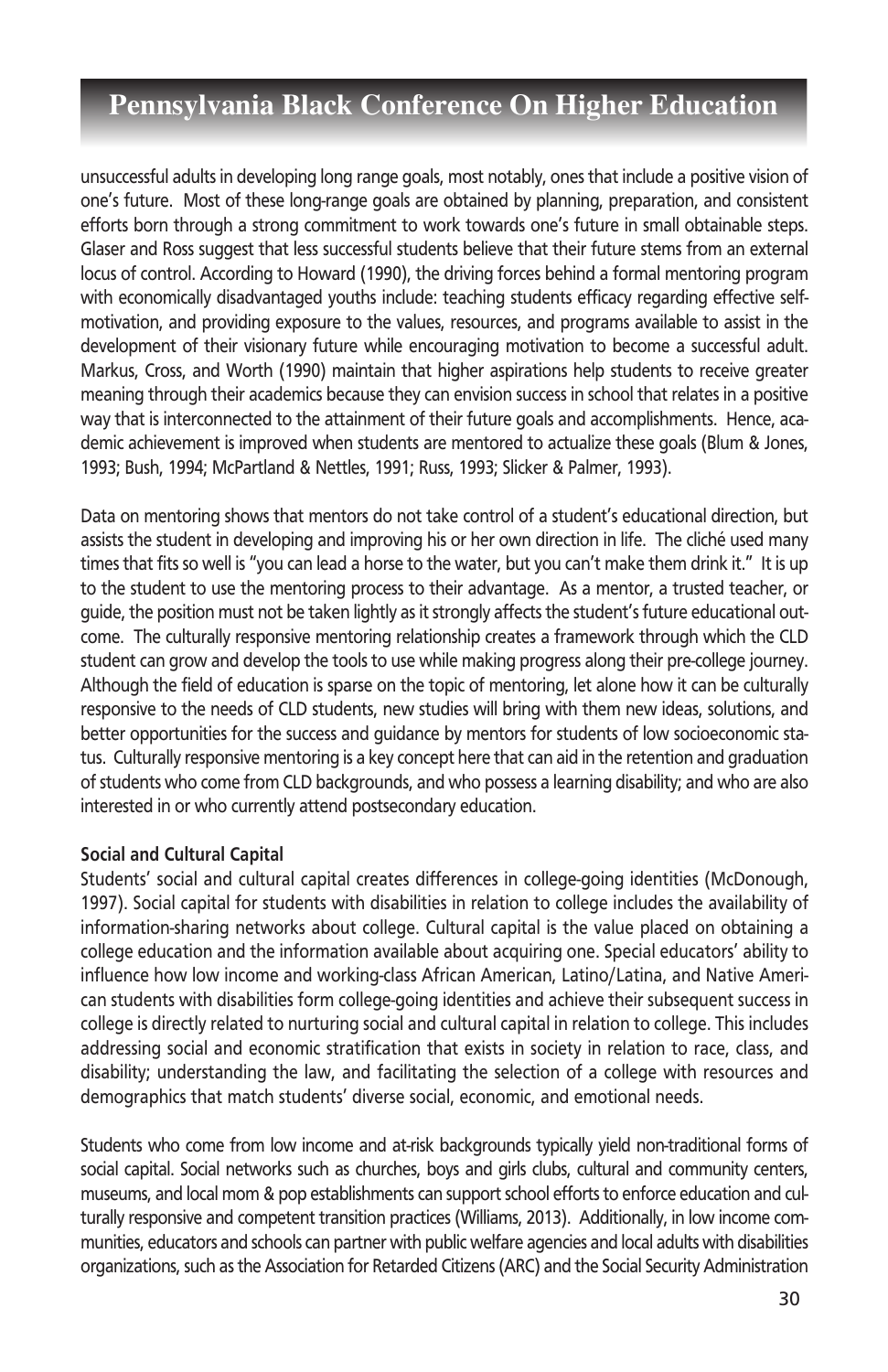and the employment office. Social networks can be located in any one of these institutions and can form what Granovetter calls thick social networks with strong ties. These networks are renewable and transferable for successive generations of low income CLD students with disabilities (1982).

According to Bordieu and Coleman (1991), cultural capital entails, amongst other salient themes, the norms, beliefs, assumptions, and ideas of a particular group that translates into practice and takes on a form of its own life. Bordieu and Colman maintain that culturally relevant practices provide meaning for the actor. Here, inner-city and residentially segregated schools can harvest the cultural capital embedded within their neighborhoods, that transcends the oftentimes negative images reported by the media. Such vestiges of cultural capital include community church groups, folk club organizations, music and dance ensembles such as drill teams and African dance schools, theatre, spoken word, and more. The capital that exists within these localized organizations can be coupled with school transition practices that promote sustainability with rich transcendental meaning around the transition practices used for CLD students. College trips may be a means to an end, but a more familiar starting point for schools might be to look within their local community by way of sponsored service learning and/or related activities that can be used to move students beyond the parameters of the school community.

### **Culturally Responsive Family Collaboration**

Some policy revisions found in the amended IDEA (2004) address issues around school and home collaboration. In the new requirements, schools are responsible for creating practices that ensure that caregivers understand the IEP for their child. Schools are also responsible for making sure the caregivers are pleased with their level of collaboration. Therefore, the system of special education has moved away from a focus on narrow school practices to a focus on families and students. With such requirements, issues are bound to arise. These issues are noted in experiences of CLD families.

Kalyanpur (1998) examines how the discourse between parents and professionals, based on blindness of cultural differences through cultural assumptions, impacted special education services provided for CLD families. These services essentially left parents without adequate resources to assist in making decisions for their child's special education needs. Kalyanpur recommends the need for communicative competence, as well as the acknowledgement by educators of cultural assumptions they may possess, which may be embedded in the services provided by them and other professionals for families from diverse communities. Kalyanpur notes the discrepancies in the dialogue between school teachers and school leaders who fail to understand CLD families and who view the child's school experience as a collective. The author highlights the cultural assumptions that abound when special educators believe that postsecondary education is an individual student choice, when in fact, this decision typically impacts the entire extended CLD family. Kalyanpur concludes that the structure and expectations of support groups are often incompatible with the norms and values of minority cultures. The latter oftentimes leads to gaps of misunderstandings.

Tekin-Iftar (2008) emphasizes the importance of parent participation in the education of children, especially those with more severe disabilities. Tekin-Iftar maintains that parent participation results in greater continuity, maintenance of skills, and increased parent satisfaction. Tekin-Iftar suggests that parents can effectively teach their children with developmental disabilities a variety of skills, including language and communication skills, as well as daily living skills. Tekin-Iftar investigates the effectiveness of parent-delivered community-based instruction using simultaneous prompting. More importantly, in Tekin-Iftar's seminal study, the caregivers did not have high levels of edu-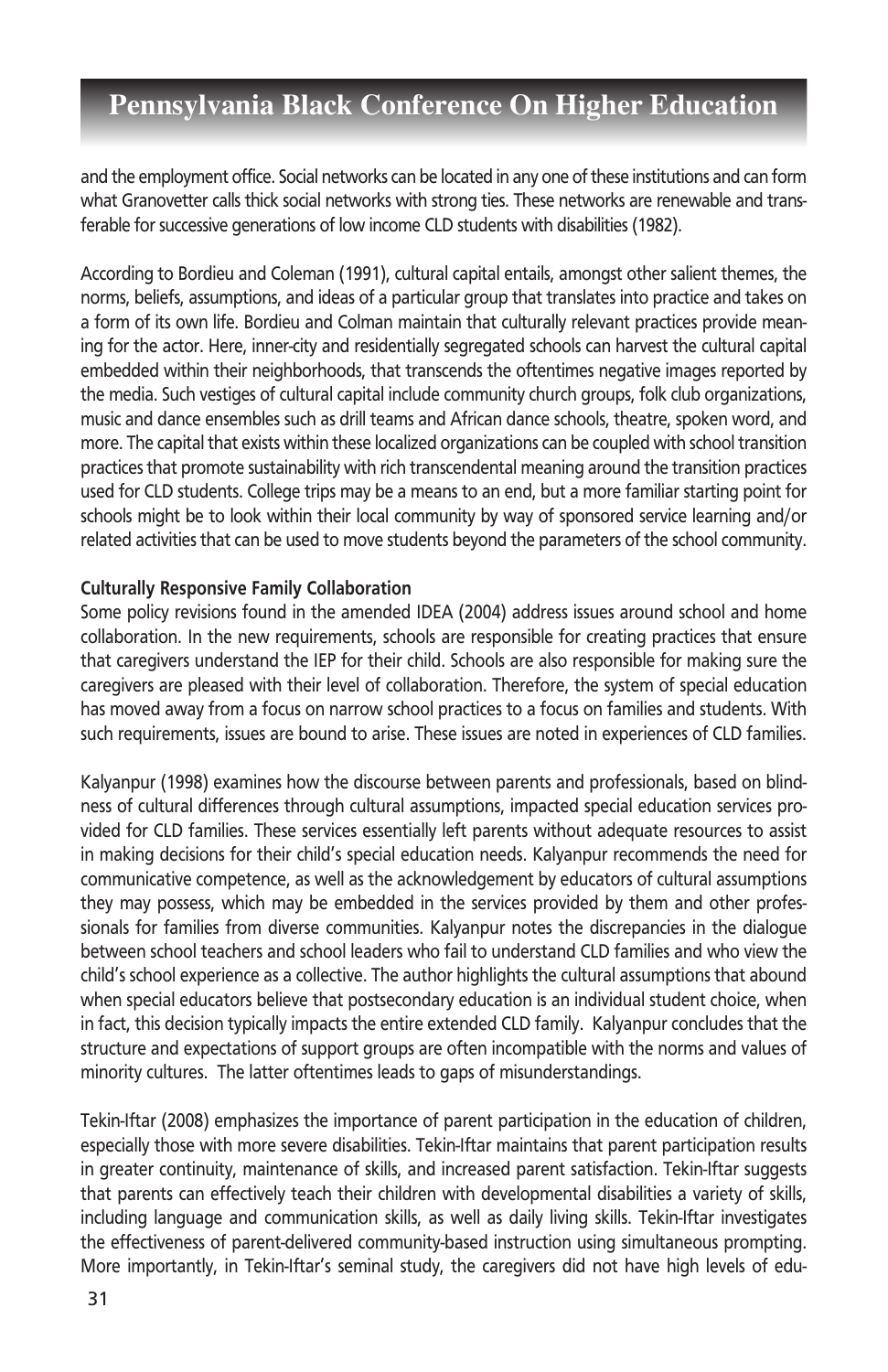cation. Two parents had high school diplomas, and two only completed elementary school. The strength of these data reveal that there are a variety of ways to develop culturally responsive and respectful family collaboration that focus on the whole child, beyond his or her disability.

For students who come from low income CLD families and who have disabilities, the family typically becomes the primary source of capital and support that can further assist the student in the secondary transition process. The earlier the involvement, the stronger the impact on post-school outcomes for these students with learning and other disabilities. Additionally, educators should become familiar with the changing roles of the African American and Latino family. In some demographics, foster care, grandmother, and even second or third generation caregivers are raising children in their extended families. There is no such thing as the 'one best' familial system in a post-industrial society. The ever-evolving American public school system truly does reflect the old African proverb that notes, "it takes a village."

#### **Summary & Recommendations**

Given the nexus of issues that result in poor post-high school to college transition outcomes, poor college performance and cultural deficit theories of CLD students and their families, there is a need for K-college educators to adopt a framework that supports teaching beyond the disability. This framework envisions pedagogy and practices that look at the student and his or her community/ family and constructs culturally responsive practices through instruction, transition plans, and services. The aforementioned framework considers the needs of the 'whole' student (Hughes, Valle-Riestra, & Arguelles, 2002; Lo, 2010; Salas, 2004). Students who come from CLD backgrounds, low income, at-risk urban school communities, and more, and who may also possess disabilities, will benefit from the inclusion of culturally responsive transition planning (CRTP) coupled with an individual education transition plan that includes a special lens on diversity. The author makes the following special education reform recommendations concerning transition planning for post high school to college:

1. Engage in site-based, school, and teacher leadership critical reflection that explores one's own attitudes and perceptions concerning cultural and linguistic diversity, and the influence of these attitudes and perceptions on students with special needs and others who come from (CLD) backgrounds across all school programs.

2. Acquire accurate information about (CLD) groups and their families (e.g., histories, cultural styles, values, customs and traditions, child rearing practices, etc.) and group identity development, and how this impacts adolescent students with disabilities and their outcomes using culturally responsive transition practices to plan for beyond postsecondary education.

3. Participate in formal and ongoing multicultural professional development in order to maximize an understanding of (CLD) students and develop skills that can address the academic, cognitive, social, psychological, and cultural needs of (CLD) students;

4. Participate in professional development that allows a special focus on the complex issues that serve as obstacles for specific high needs diverse groups, such as African American and Latino/ Hispanic males' experiences across achievement and opportunity gaps in special education.

5.Examine the framework used to address family collaboration and the roles of practitioners,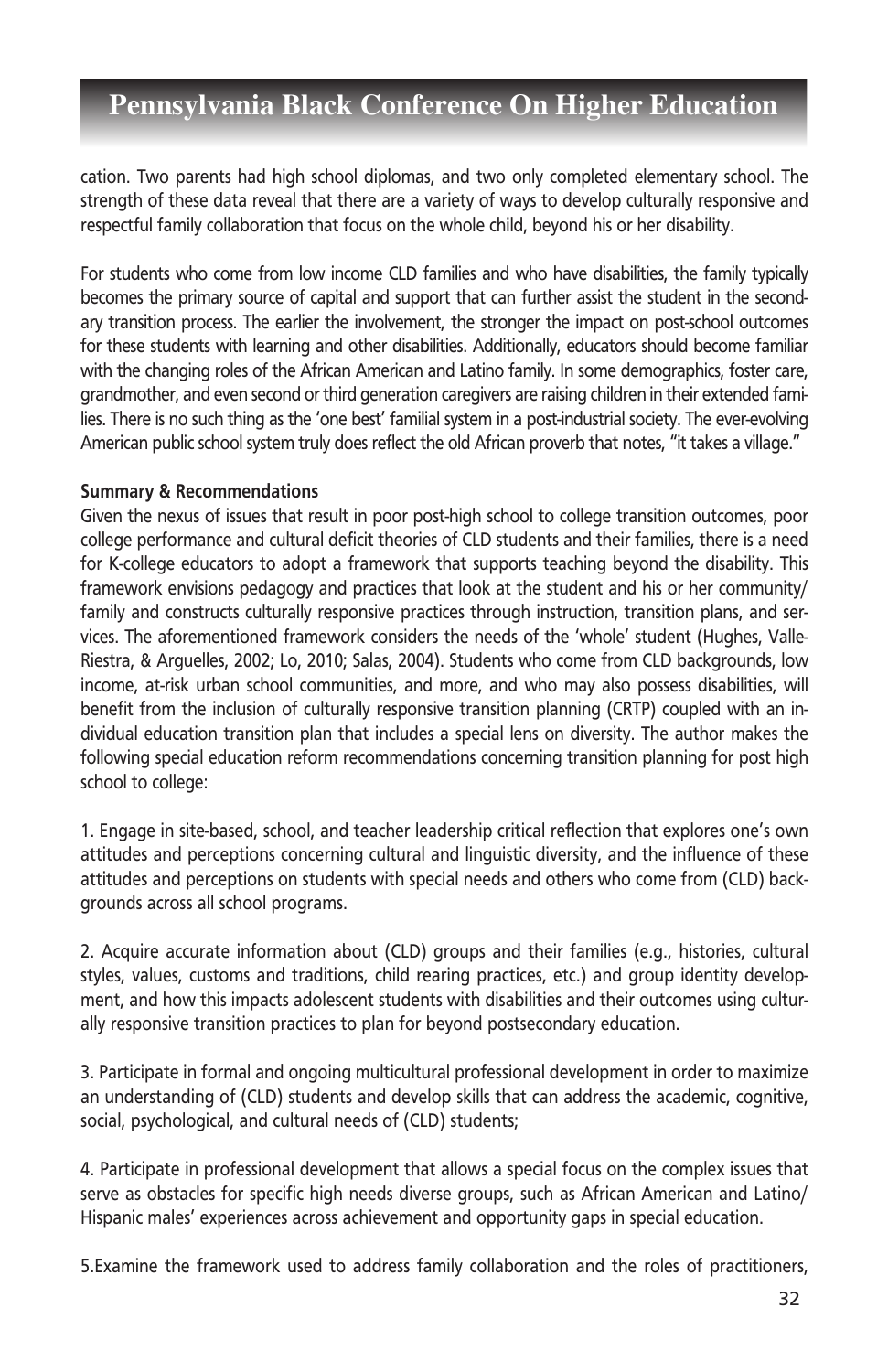paraprofessionals, administrators, and others, so as to create a learning community for families and caretakers of (CLD) students that extends beyond the boundaries of the IEP and quarterly progress notes and meetings.

#### **References**

Americans with Disabilities Act of 1990, P.L. 101-336, 42 U.S.C. § 12101 et seq.

- Artiles, A. J., & Harry, B. (2004). Addressing Culturally and Linguistically Diverse Student Overrepresentation in Special Education: Guidelines for Parents. National Center for Restructuring Education, Schools, and Teaching (NCREST) Practitioner Brief Series. New York: NCREST Press.
- Artiles, A. J., Rueda, R., Salazar, J., & Higareda, I. (2005). Within Group Diversity in Minority Disproportionate Representation: English Language Learners in Urban School Districts. Exceptional Children, 71, 283–300.
- Banks, J. (2014). Barriers and Supports to Postsecondary Transition: Case Studies of African American Students with Disabilities. Remedial & Special Education, 35(1), 28-39. doi:10.1177/0741932513512209
- Blum, D. J. & Jones, L. A. (1993). Academic Growth Group and Mentoring Program for Potential Dropouts. The School Counselor, 40(3), 207-217.
- Bourdieu, P. & Coleman, S. J. (1991). Social Theory for a Changing Society. Boulder, CO: Westview.
- Bush, L. D. (1994). A case Study of a Mentoring Program for At-Risk Fourth and Fifth Grade African-American Male Students (Doctoral Dissertation, University of Miami, 1990). Dissertation Abstracts International, 54(07), 2457A.
- Brown, M.R. (2007). Educating All Students: Creating Culturally Responsive Teachers, Classrooms, and Schools. Intervention in School & Clinic, 43(1), 57-62. Retrieved from http://web.a.ebscohost.com/ehost/pdfviewer/pdfviewer?vid=7&sid=63fe61bc-d062- 4588acfa-d055ef76af62 percent40sessionmgr4008.
- Cabeza, B., Magill, L., Jenkins, A., Carter, E. W., Greiner, S., Bell, L., & Lane, K. L. (2013). Promoting Self-Determination Among Students with Disabilities: A Guide for Tennessee educators. Cabeza, L. Magill, A. Jenkins, EW Carter, S. Greiner, L. Bell, KL Lane.
- Chamberlain, S. P. (2005). Alfredo Artiles and Beth Harry: Issues of Overrepresentation and Educational Equity for Culturally and Linguistically Diverse Students. Intervention in School and Clinic, 41(2), 110–113.
- Coutinho, M. J., Oswald, D. P., & Best, A. M. (2002). The Influence of Sociodemographics and Gender on the Disproportionate Identification of Minority Students as Having Learn ing Disabilities. Remedial and Special Education, 23, 49–59.
- Flanagan, D. P., Keiser, S., Bernier, J. E., & Ortiz, S. O. (2003). Diagnosis of Learning Disability in Adulthood. Boston, MA: Allyn &
- Gandara, P., & Maxwell-Jolly, J. (1999). Priming the Pump: Strategies for Increasing Achievement of Underrepresented Minority Graduates. New York: The College Board.
- Garcia, S. B., & Guerra, P L. (2004). Deconstructing Deficit Thinking: Working with Educators to Create More Equitable Learning Environments. Education and Urban Society. 36, 150-168.

Glaser, E. M., & Ross, H. L. (1970, March). A Study of Successful Persons from Seriously Disadvantaged Backgrounds (Final Report Contract No. 82-05-68-03). Washington, DC: Department of Labor, Office of Special Manpower Programs.

Granovetter, M. (1982). The Strength of Weak Ties: A Network Theory Revisited. In P. Marsden,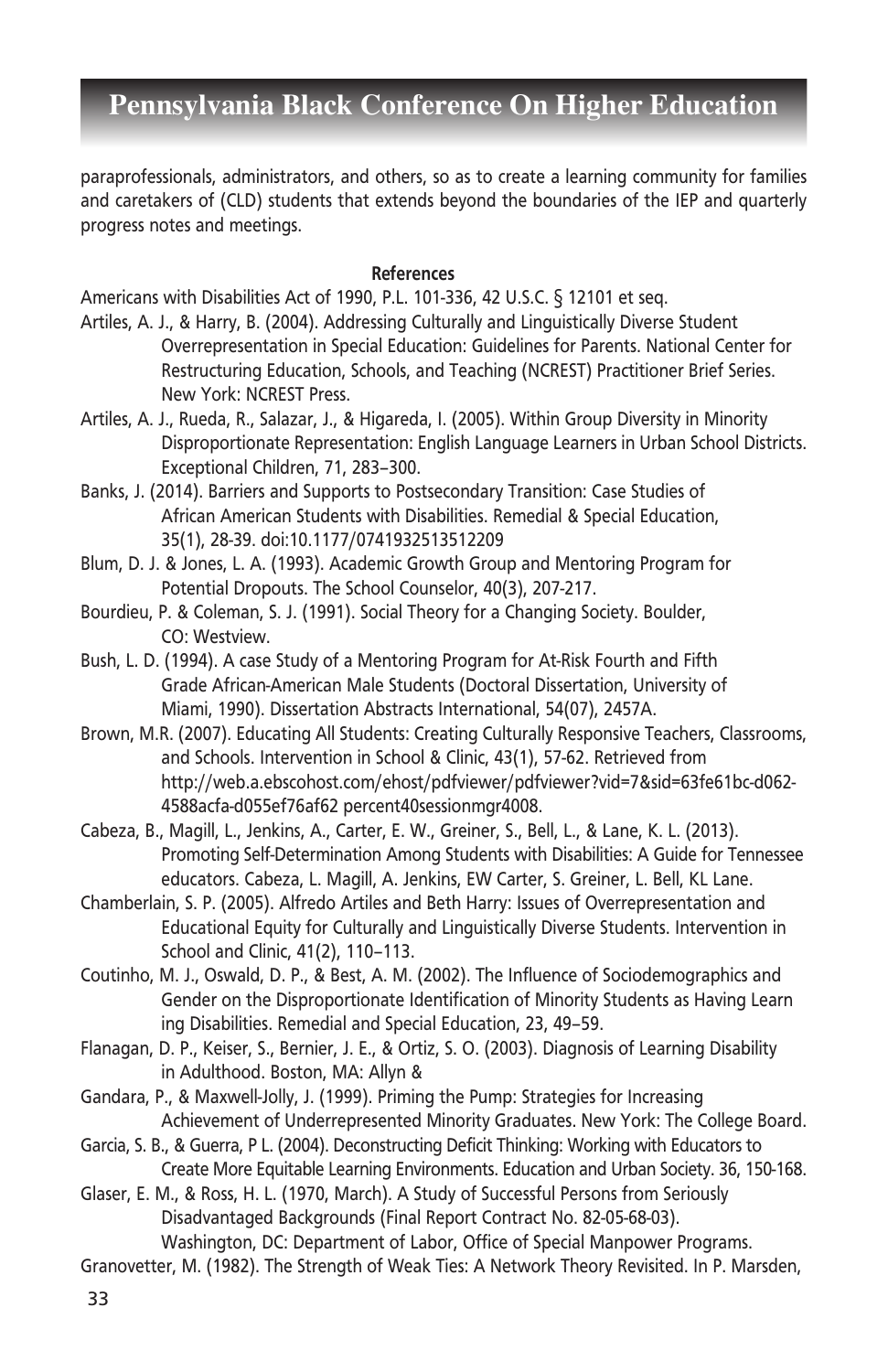& N. Lin (Ed.) Social Structure & Network Analysis, 105-130, CA: Sage.

- Harry, B. (2008). Collaboration with Culturally and Linguistically Diverse Families: Ideal Versus Reality. Exceptional Children, 74, 372-388.
- Henderson, C. (2001). College Freshmen with Disabilities, 2001: A Biennial Statistical Profile. Washington DC: American Council on Education.
- Herndon, M. K., & Hirt, J. B. (2004). Black Students and Their Families: What Leads to Success in College? Journal of Black Studies, 34(4), 489–513.
- Higher Education Opportunities Act of 2008, Public Law 110-315, 20 U.S.C. §§ 1001 et seq.
- Hoge, R. D., & Coladarci, T. (1989). Teacher-Based Judgments of Academic Achievement: A Review of Literature. Review of Educational Research, 59, 297-313.
- Howard, J. (1990). Getting Smart: The Social Construction of Intelligence. Lexington, MA: The Efficacy Institute.
- Hughes, M. T., Valle-Riestra, D. M., & Arguelles, M. E. (2002). Experiences of Latino Families with Their Child's Special Education Program. Multicultural Perspectives, 4(1), 11–17. Individuals With Disabilities Education Act Amendments of 2004 (IDEA). U.S.C. §1400 et seq (2004).
- Johnson, M. J. (1991). Native American and Alaska Natives with disabilities. Washington, DC: Indian Nations at Risk Task Force.
- Kalyanpur, M. (1998). The Challenge of Cultural Blindness: Implications for Family-Focused Service Delivery. Journal of Child and Family Studies, 7(3), 317-332.
- Knight, M. G., Oesterreich, H., & Newton, R. (2003). "It Doesn't Happen by Accident": Creating Successful Cultures of College Preparation for Urban Latino/a Youth. Educators for Urban Minorities, 2(2), 91–107.
- Ladson-Billings, G. (1994). The Dreamkeepers: Successful Teachers for African-American Children. San Francisco: Jossey-Bass.
- Landmark, L.J. (2013). Compliance and practices in transition planning: A review of individualized education program documents. Remedial & Special Education, 34(2), 113-125. doi:10.1177/0741932511431831
- Lindstrom, L., Doren, B., Metheny, J., Johnson, P., & Zane, C. (2007). Transition to Employment: Role of the Family in Career Development. Exceptional Children, 73(3), 348. Retrieved from EBSCOhost.
- Lo, L. (2010). Perceived Benefits Experienced in Support Groups for Chinese Families of Children with Disabilities. Early Child Development and Care, 180, 405-415.
- Losen, D. J., & Orfield, G. (Eds.) (2002). Racial Inequity in Special Education. The Civil Rights Project at Harvard University. Cambridge, MA: Harvard Education Press.
- Markus, H., Cross, S., & Wurf, W. (1990). The Role of the Self-System in Competence. In R. J. Sternberg & J. Kolligian, Jr. (Eds.), Competence Considered (pp. 205-225). New Haven, CT: Yale University Press.
- McDonough, P. M. (1997). Choosing Colleges: How Social Class and Schools Structure Opportunity. Albany: State University of New York Press.
- McPartland, J., & Nettles, S. M. (1991). Using Community Adults as Advocates or Mentors for At-Risk Middle School Students: A Two-Year Evaluation of Project RAISE. American Journal of Education, 99(4), 568-586.
- Murray, C. & Naranjo, J. (2008). Poor, Black, Learning Disabled, and Graduating: An investigation of factors and processes associated with school completion among high-risk urban youth. Remedial & Special Education, 29(3), 145-160. Retrieved from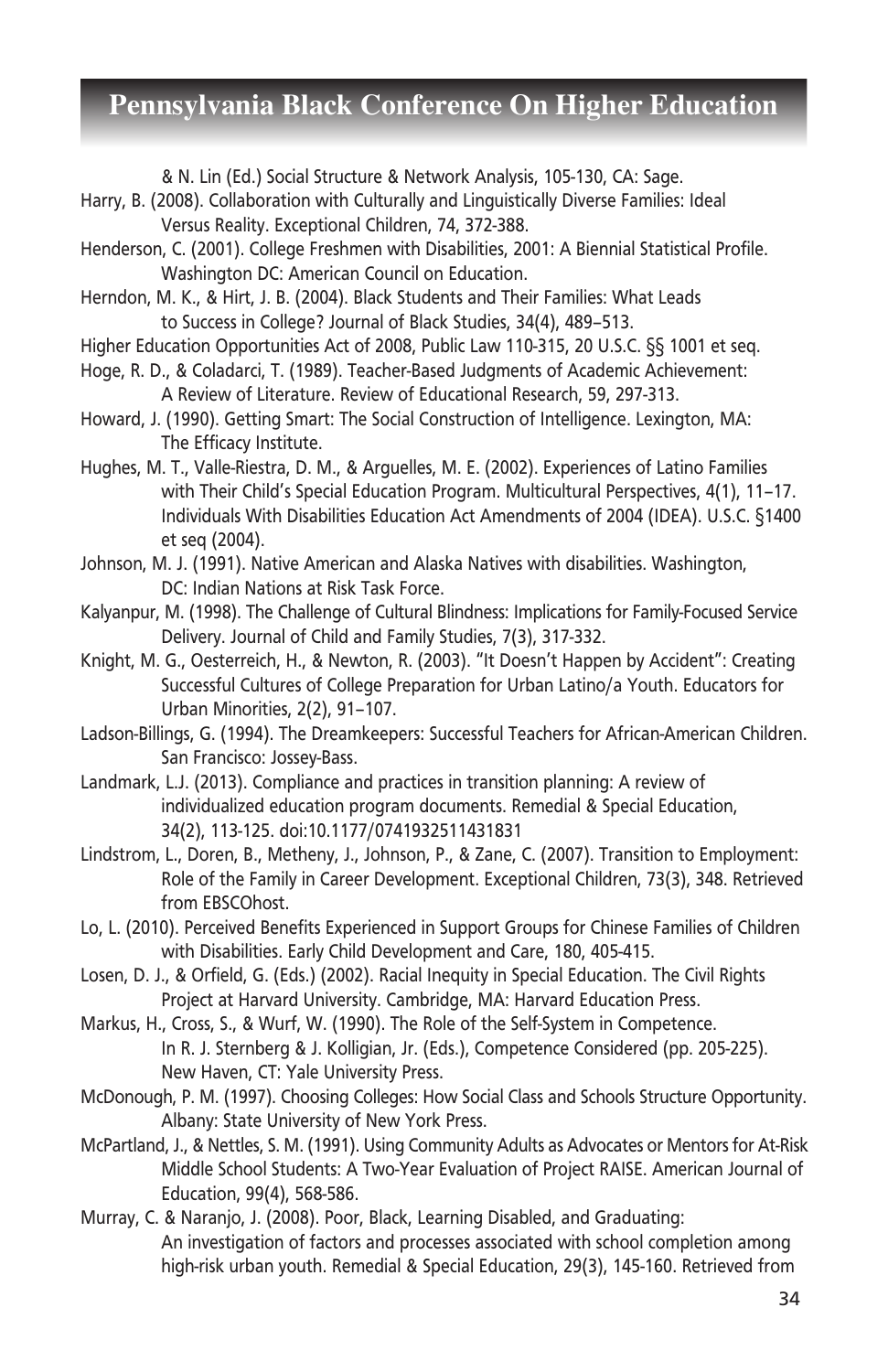http://journals.sagepub.com/doi/abs/10.1177/0741932508315052 National Organization on Disability. (2004). Harris Survey on Employment of People with Disabilities. New York: Author

- National Longitudinal Transition Study-2 [NLTS2]. (2007). Wave 3 (2005) parent/youth survey. from http:// ww.nlts2.org/data\_tables/chooseConceptArea.jsp Retrieved on Tuesday July 10, 2019.
- Noonan, P. M., Morningstar, M. E., & Erickson, A. G. (2008). Improving Interagency Collaboration: Effective Strategies Used by High-Performing Local Districts and Communities. Career Development for Exceptional Individuals, 31(3), 132-143.
- Pacer Center Action Information Sheet (PACER). (2017). Retrieved from the WWW at file:///F:/Edinboro/PHP-c250.pdf Retrieved on Tuesday July 10, 2018.
- Povenmire-Kirk, T.C., Bethune, L.K., Alverson, C.Y., and Gutmann Kahn, L. (2015). A Journey, Not a Destination. Teaching Exceptional Children, 47(6), 319-328. doi:10.1177/0040059915587679.
- Russ, P. (1993). Partners in Education: A University-Middle School Mentorship Program. Clearing House, 66(5), 285-287.
- Salas, L. (2004). Individualized Educational Plan (IEP) Meetings and Mexican American parents: Let's Talk About it. Journal of Latinos and Education, 3, 181-192.
- Salend, S. J., & Garrick Duhaney, L. M. (2005). Understanding and Addressing the Disproportionate Representation of Students of Color in Special Education. Intervention in School and Clinic, 40(4), 213–221. Section 504 of the Rehabilitation Act of 1973, 29 U.S.C. §794 et seq. Retrieved September 7, 2006 from http://www.dol.gov/oasam/regs/ statutes/sec504.htm
- Skinner, M. L., & Lindstrom, B.D. (2003). Bridging the Gap Between High School and College: Strategies for Successful Transition of Students with Learning Disabilities. Preventing School Failure, 47(3),132–137.
- Slicker, E. K., & Palmer, D. J. (1993). Mentoring At-Risk High School Students: Evaluation of a School-Based Program. The School Counselor, 40(5), 327-334.
- Tekin-Iftar E. 2008. Parent-Delivered Community-Based Instruction with Simultaneous Prompting for Teaching Community Skills to Children with Developmental Disabilities. Education and Training in Developmental Disabilities 43(2):249-265.
- Test, D. W., Mazzotti, V. L., Mustian, A. L., Fowler, C. H., Kortering, L., & Kohler, P. (2009). Evidence-Based Secondary Transition Predictors for Improving Postschool Outcomes for Students with Disabilities. Career Development for Exceptional Individuals, 32(3), 160-181.
- Tierney, W. G., & Hagedorn, L. S. (Eds.) (2002). Increasing Access to College: Extending Possibilities for All Students. Albany: State University of New York Press. U.S. Department of Education, National Center for Education Statistics. (2001). Paving the Way to postsecondary Education: K-12 Intervention Programs for Underrepresented Youth (NCES 2001-205). Washington, DC: Author.
- Wehmeyer, M. Brief paper on personal, family and community strategies to enhance consumer-direction and self-determination. CommunityGateway.org is made possible by the Massachusetts Department of Developmental Services Central/West Regions. www.CommunityGateway.org Retrieved Monday June 18, 2018.
- Williams, Y. (2013). Urban Charter Schools: African American Parents' School Choice Reform. Lambert Academic Publishing, Co. KG.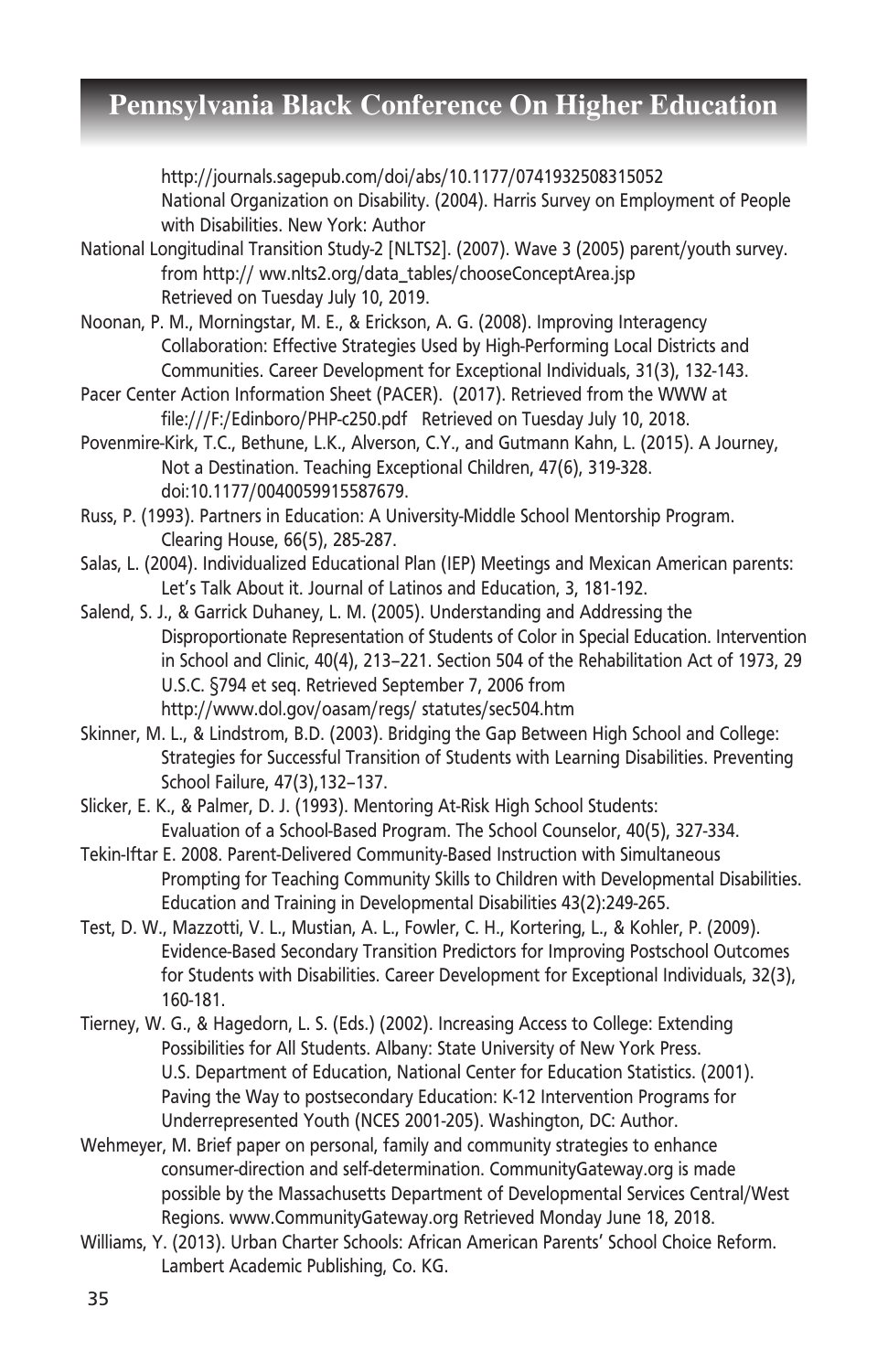- Williams, Y. (2012). Race to the Top: Implications for Higher Education Policy and Students Who Come from Culturally and Linguistically Diverse and At-Risk Backgrounds. Journal of Pennsylvania Black Conference on Higher Education (18),pp. 27-38 at www.Pbcohe.org.
- Williams, Y. (2010). Culturally Responsive Mentoring and Pedagogy for College Students Who Come from Culturally and Linguistically Diverse (CLD) Backgrounds; Sustainability, Recruitment and Retention for Students Who are At-Risk. Presented at the Knowledge Crossing Borders: Opportunities & Challenges in Regional, Transnational, and Global Collaboratives Conference to be held March 8-12, 2010 on the campus of Universidad National (UNA), Heredia, Costa Rica.
- Williams, Y. (2008). Deconstructing Gifted and Special Education, Policy and Practice: A Paradigm of Ethical Leadership in Residentially Segregated Schools and Communities. Eds.) Ikpa Vivian and McGuire, Kent, Advances in Educational Leadership and Policy: K-16 Issues Impacting Student Achievement in Urban Communities. Information Age Publications, New York.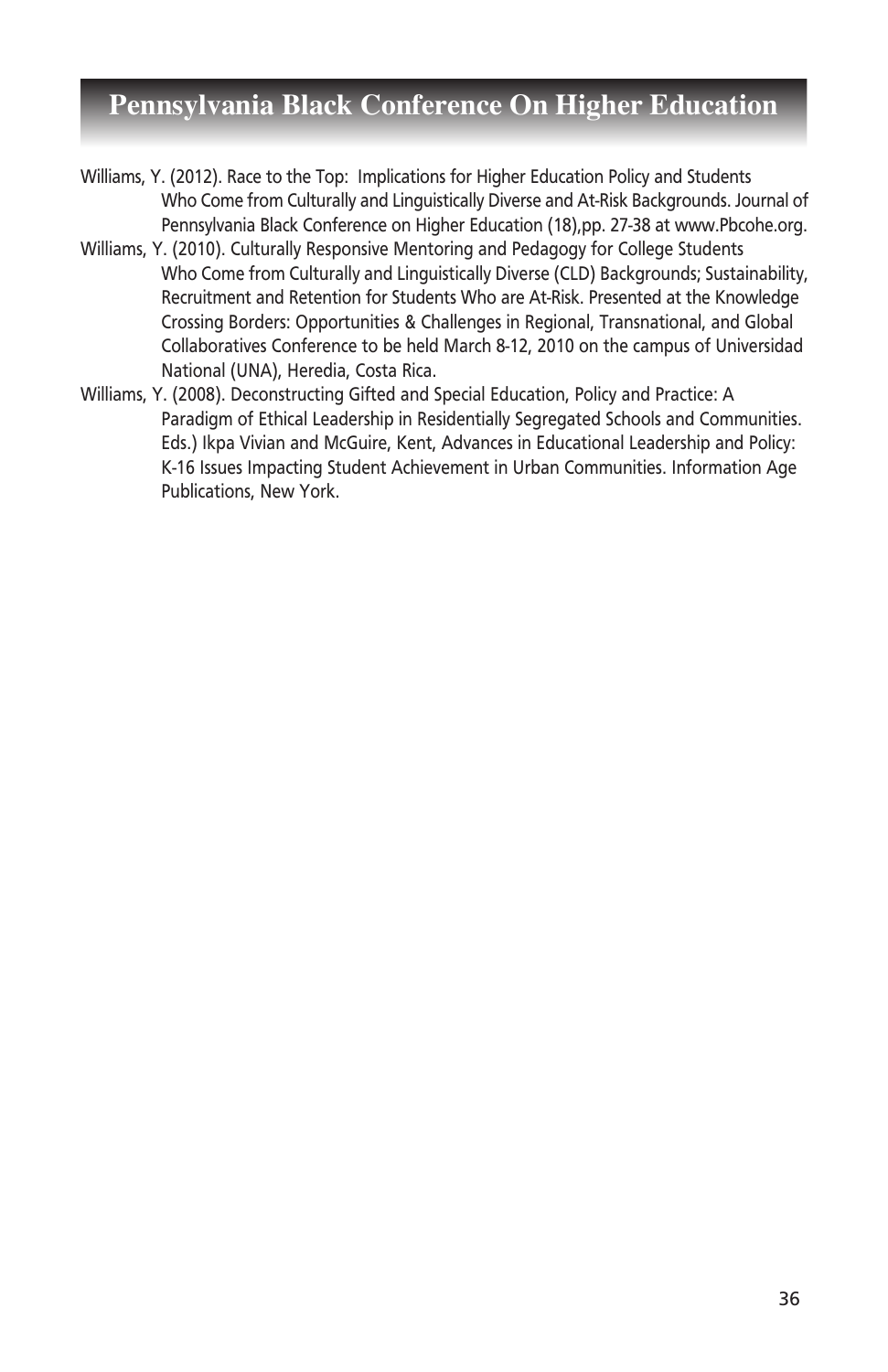#### **Pathways to Academic Success:**

A Literature Review of a Strengths-Based Approach to Support Student Success

#### **Joseph Webb**

#### **Introduction**

According to Garza and Bowden (2014), "virtually every institution of higher education in the United States is faced with the issue of student retention and success" (p. 402). Recently, Appreciative Inquiry has been the focus of discussions and research using the strengths-based approach to support student success. "Unfortunately, most institutions have not yet been able to translate what we know about student retention into forms of action that have led to substantial gains in student persistence and graduation" (Tinto, 2007, p. 5). Furthermore, with recent changes to the financial aid satisfactory academic progress (FASAP) guidelines, students are required to maintain a cumulative GPA of above a 2.0 or better and pass an average of 12 credits per semester to remain eligible to receive financial aid. According to the National Student Clearinghouse Research Center, 30 percent of students who entered college in the fall of 2014 did not return in the second year. In an effort to support disadvantaged students, the intent of this study will explore the effects of using Appreciative Inquiry to support first-year at-risk student success in higher education.

Appreciative Inquiry (AI) is a strengths-based approach to positive change through structured, positively framed inquiry. In essence, AI is an approach to development that discovers the best of 'what is' in order to imagine 'what can be' and then design 'what will be' (Philips, 2004, p. 31). Most recently, Appreciative Inquiry has been applied in a wide variety of educational contexts and settings such as an appreciative approach to diversity training (Bloom, Weiser, & Buonocore, 2012), appreciative education (Bloom, Hudson, He, & Konkle, 2013), appreciative advising (Bloom, Hudsen, & He, 2008; Howell, 2010; Truschel, 2007), and appreciative coaching (Maritz, & Roets, 2013; Roberts, 2013; Herr 2017). Proceeding from the results on previous studies, this study will further explore the application of Appreciative Inquiry and the AI derivatives used to support student success. Thus, decades of research literature on Appreciative Inquiry support the strengths-based approach in identifying what works with individuals, team, and whole organizations and how to build on those elements to create a positive future. Furthermore, few studies have attempted to implement the strengths-based approach of AI in regards to supporting atrisk students in higher education, and no prior studies have addressed the influence Appreciative Inquiry has on supporting at-risk student success. According to Hammond and Royal (2001), "AI deliberately seeks to discover people's exceptionality – their unique gifts, strengths, and qualities. It actively searches and recognizes people for their specialties – their essential contributions and achievements" (p. 12). In addition, Truschel (2007) suggested, "Appreciative Inquiry may be a valuable method for engaging at-risk students, helping them to modify their behaviors, and assisting them to achieve academic success" (p. 2).

Therefore, this study is to explore the current literature on Appreciative Inquiry and the impact

**Joseph Webb** currently serves as the Interim Director of Student Affairs at Penn State Berks. He is in the final stages of completing his Ph.D. in workforce education and development at The Pennsylvania State University. Joe has a passion for positively impacting higher education to create experiences that promote college student success.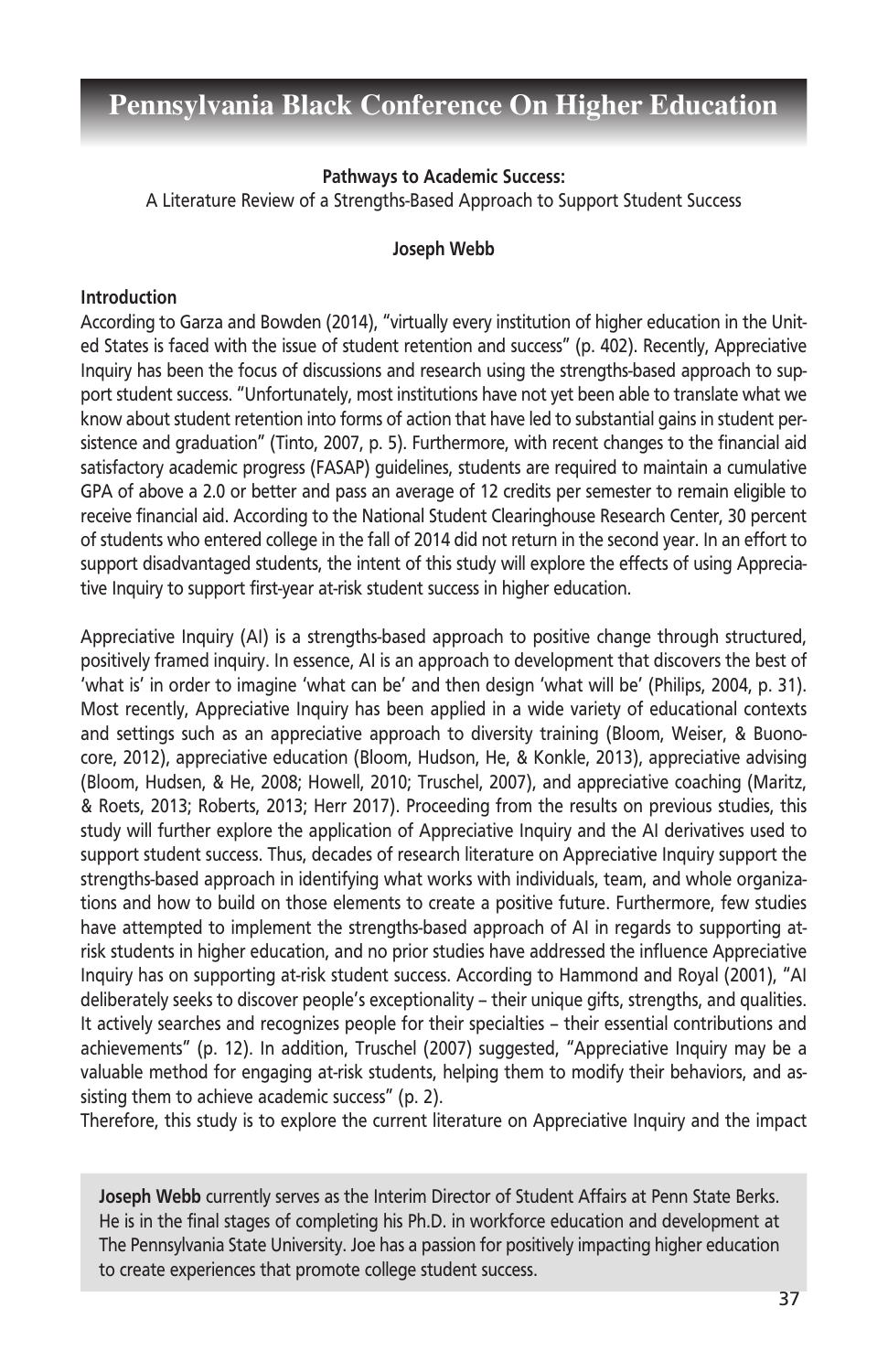AI has on student academic success. In addition, this study will examine the different contexts in which AI has been applied, research methods, and findings from previous studies. This article contains the following sections: (a) search strategy and inclusion criteria, (b) organization of review, (c) definitions of Appreciative Inquiry, (d) practical application of Appreciative Inquiry, (e) a case for Appreciative Inquiry to support student success, (f) literature critique and recommended research, and (g) conclusion.

### **Search Strategy and Inclusion Criteria**

With the goal of identifying pertinent empirical literature on the topic of Appreciative Inquiry and its impact on college student success, searches were conducted between October 2017 and March 2018. Research was conducted using multiple databases accessible through EBSCO Host, Google Scholar, and ProQuest. In addition, several book chapters were examined to support the literature on Appreciative Inquiry and student success. Furthermore, the following databases offered the most useful, applicable, and relevant results for this literature review: Sage Journals Online, and Wiley Online Library. For the purposes of this study, the following keywords were used in the search: Appreciative Inquiry, Appreciative Inquiry in higher education, and Appreciative Inquiry to support student success.

The initial search of "Appreciative Inquiry" resulted in over 17,700 results from scholarly articles, peer-reviews, and books. However, to narrow the search results, the terms "Appreciative Inquiry" in "Higher Education" were used, which resulted in over 5,770 results from scholarly articles, peer-reviews, and books. In order to refine the search results, a new search using the terms "Appreciative Inquiry" to "support student success" was used, which resulted in 74 results from scholarly articles, peer-reviews, and books. The searches for this review produced a wealth of results – many of which were not applicable for the intent of this literature review. However, 18 scholarly articles and peer-reviews were used to support this literature review, as well as five books. Once relevant articles were identified, each article was synthesized to identify themes to better support this literature. In addition, several other relevant articles where identified from the reference pages of those articles.

### **Organization of Review**

This literature review focuses on themes across multiple research studies that used Appreciative Inquiry to support student success in higher education. It begins with providing a definition of Appreciative Inquiry and the different contexts in which AI has been used. It then delves into practical applications of Appreciative Inquiry used to support student success in higher education. Most specifically, how Appreciative Inquiry has been used to support at-risk student in higher education. Next, there is a focus on student success and retention and the need for foundational theory's such as Appreciative Inquiry to help promote student success and retention in higher education. The review concludes with discussions and implications regarding the use of Appreciative Inquiry-derived positive change models used to support student success in higher education.

### **Definitions of Appreciative Inquiry**

Cooperrider and Srivastva (1987) originally developed Appreciative Inquiry as an action-research methodology in organizational and community development fields. Appreciative Inquiry uses a strengths-based approach for promoting positive change. Through storytelling and reflection,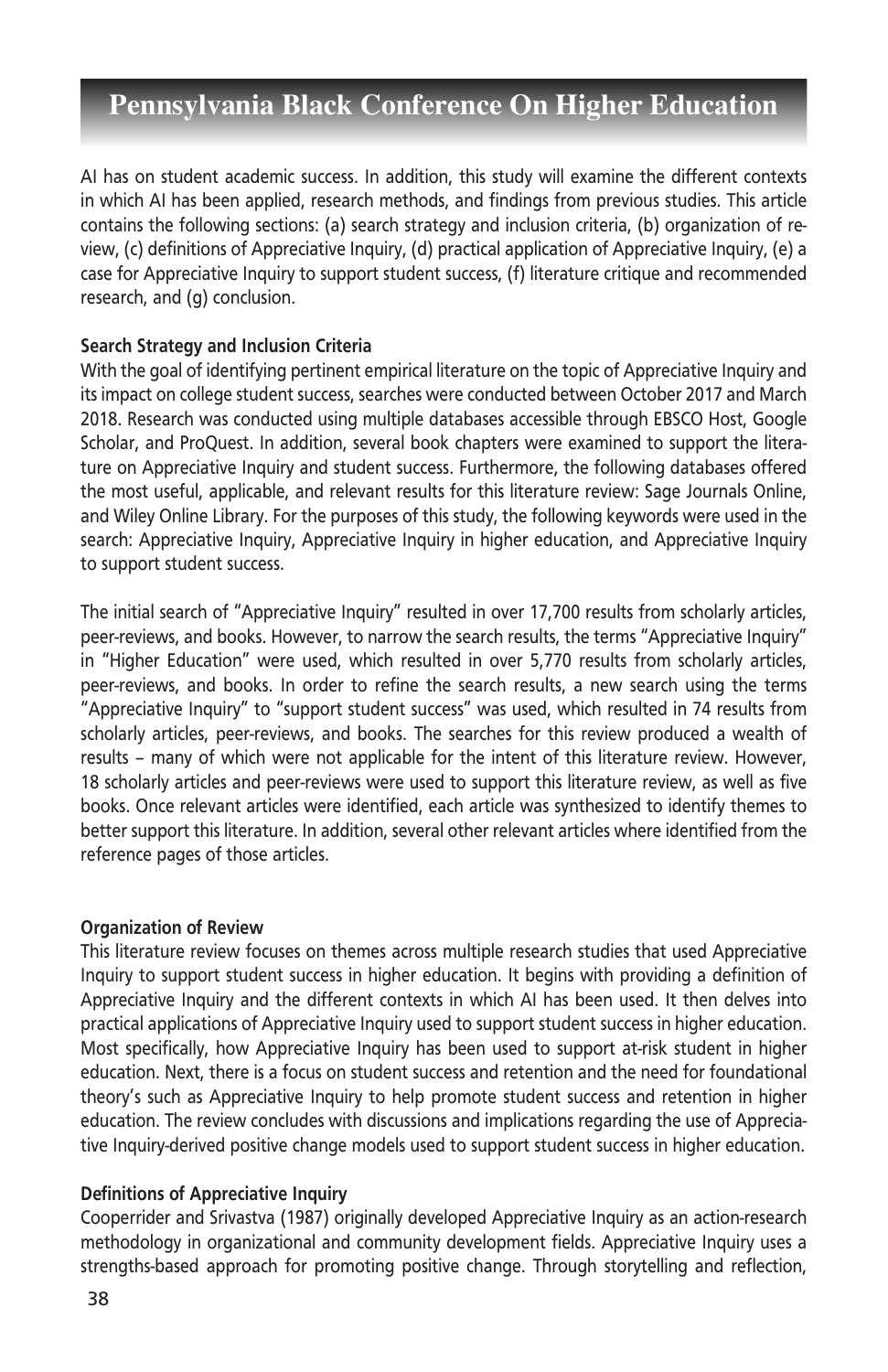individuals and organizations are able to identify the best of "what is" and imagine a positive future that they desire, and dream to systematic inquiry. According to Cooperrider et al. (2008),

Appreciative Inquiry is the cooperative co-evolutionary search for the best in people, their organizations, and the world around them. It involves the discovery of what gives "life" to a living system when it is most effective, alive, and constructively capable in economic, ecological, and human terms. AI involves the art and practice of asking questions that strengthen a systems capacity to apprehend, anticipate, and heighten positive potential. The inquiry is mobilized through the crafting of the "unconditional positive question," often involving hundreds or thousands of people. AI interventions focus on the speed of imagination and innovation instead of the negative, critical, and spiraling diagnoses commonly used in organizations. The discovery, dream, design, and destiny model links the energy of the positive core to changes never thought possible (p. 3).

From the time when Cooperrider and Srivastva developed Appreciative Inquiry in 1987, many researchers have used this philosophy in different contexts other than organizational development. In addition, the term Appreciative Inquiry (AI) has also been changed to support the contexts in which it is now being used. According to Whitney and Trosten-Bloom (2010), "Appreciative Inquiry is the study of what gives life to human systems when they function at their best. This approach to personal change is based on the assumption that questions and dialogue about strengths, successes, values, hopes, and dreams are themselves transformational. In short, Appreciative Inquiry suggests that human organizing and change at its best is a relational process of inquiry, grounded in affirmation and appreciation" (p. 1).

Appreciative Inquiry is best used in the process of identifying strengths, and building on those strengths to create a positive future. Furthermore, AI differs from the problem-solving approach which is typically used in change management. The process of facilitating AI consist of implementing the 4-D cycle, which includes: (1) discovery, (2) dream, (3) design, and (4) destiny. However, as AI has been used in different contexts, various typologies have been developed to support the different usage of AI. For example, Bloom et al., (2013), provide the 6-D model of Appreciative Education, which includes: (1) disarm, (2) discovery, (3) dream, (4) design, (5) deliver, and (6) don't settle. Appreciative Advising emerged when Bloom and Martin (2002) incorporated Appreciative Inquiry into Academic Advising. Hutson and Amundsen from the University of North Carolina at Greensboro (UNCG) later coined the term "Appreciative Advising." Bloom, Hutson, and He later expanded on the AI 4-D model and developed the six phases of Appreciative Advising – Disarm, Discover, Dream, Design, Deliver, and Don't Settle. In 2008, Hudson, Bloom, and He (2008) wrote the first book on the topic of Appreciative Advising.

### **Appreciative Advising Phases**

• Disarm – Recognizing the importance of first impressions, create a safe, welcoming environment for students.

• Discover - Utilize positive open-ended questions to draw out what they enjoy doing, their strengths, and their passions. Listen to each answer carefully before asking the next positive question.

• Dream - Help students formulate a vision of what they might become, and then assist them in developing their life and career goals.

• Design – Help students devise concrete, incremental, and achievable goals

• Deliver – The students follows through on their plans. The advisor is there for them when they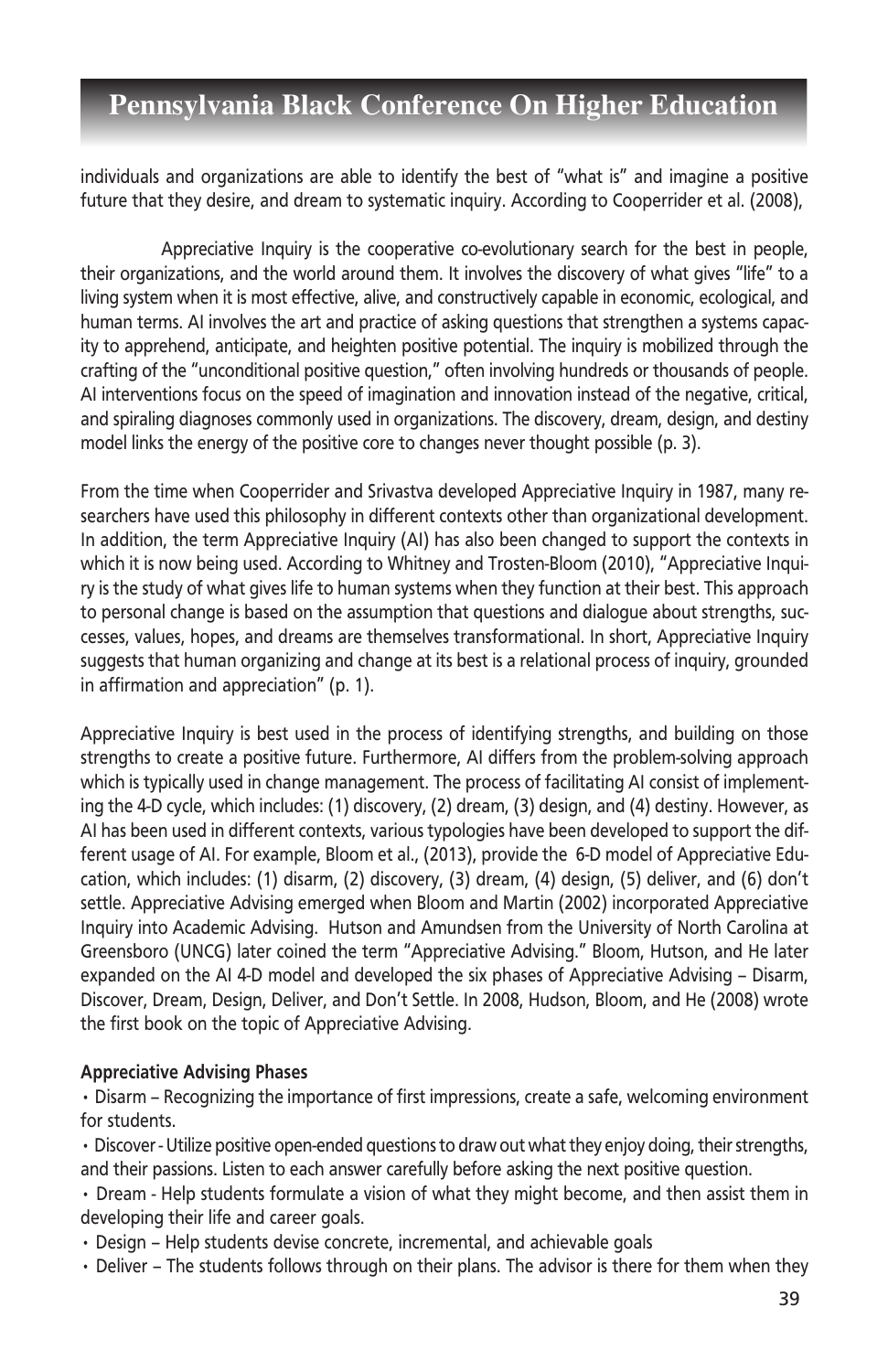stumble, believing in them every step of the way, and helping them continue to update and refine their dreams as they go.

• Don't Settle – The advisor challenges the student to proactively raise the student's internal bar of self-expectations (Bloom et at., 2008)

In the past decade, researchers have used the strengths-based approach of AI and applied this methodology to support student success in higher education. Most recently, Appreciative Advising, Appreciative Education, and Appreciative College Instruction have been used to support student success in higher education. Although there are other applications of AI used in higher education, these particular applications have focused their methods on support student interactions, engagement, and academic success. Definitions of each of the AI derivatives are provided below to gain a better understanding of these positive change models and how they're used in an educational setting.

Appreciative Advising (AA) was first introduced by Bloom and Martin (2002), who conducted studies on how the AI 4-D model could be used by academic advisors to better support their interactions with students. Based on the literature provided from Bloom and Martin (2002), Bloom, Hutson, and He (2008), proposed the addition of adding two phases to Cooperrider's initial 4-D model (Disarm and Don't Settle) to better support the interactions advisors have with their students. According to Bloom et al., (2008), Appreciative Advising is a "social constructivist advising philosophy that provides a framework for optimizing adviser interactions with students" (p. 11).

Appreciative Education was developed based on the positive psychology theories and Appreciative Inquiry principles. Appreciative Education (AE) is a positive approach to identifying what is working well and seeks to enhance and/or do more of it. According to Bloom, Hutson, He, and Konkle (2013), "Appreciative Education is a framework for delivering high-quality education on both an individual and organizational level. It provides an intentional and positive approach to bettering educational enterprises by focusing on the strengths and potential of individuals and organizations to accomplish co-created goals" (pp.5-6). Appreciative Education provides a flexible framework, which can be used to support many areas of the institution. This framework consists of six innovative practices such as (1) positive interactions, (2) reciprocal learning, (3) holistic engagement, (4) strategic design, (5) appreciative leadership, and (6) intentional change. Positive interactions, reciprocal learning, and holistic engagement are innovative practices better suited for supporting student success. Positive interactions are critical for students to establish meaningful relationships with faculty and staff. In addition, reciprocal learning allows the teaching and learning process to be shared by both the student and professor. This approach allows both the student and professor to ask questions and become engaged in the learning and teaching process. Similar to the reciprocal learning practice, holistic engagement focuses on helping students make the most of their higher education experience at the institution. This approach encourages curricular and cocurricular involvement. Thus, helping students identify their strengths and apply these strengths to both in – and –out of class experiences. Appreciative Education focuses on other areas besides individual and organizational development. According to Bloom et al., (2013), "Appreciative Education celebrates the development of a framework that is interactive, transformational, adaptable, and can be used to guide both individual interactions and organizational efforts" (p.8).

Lastly, Appreciative College Instruction (ACI) uses the foundational theory of Appreciative Inquiry (AI), Appreciative Advising (AA), and Appreciative Mindset (AM) for use in student success courses. Appreciative Mindset focuses on identifying the positive attributes in students and using these attributes to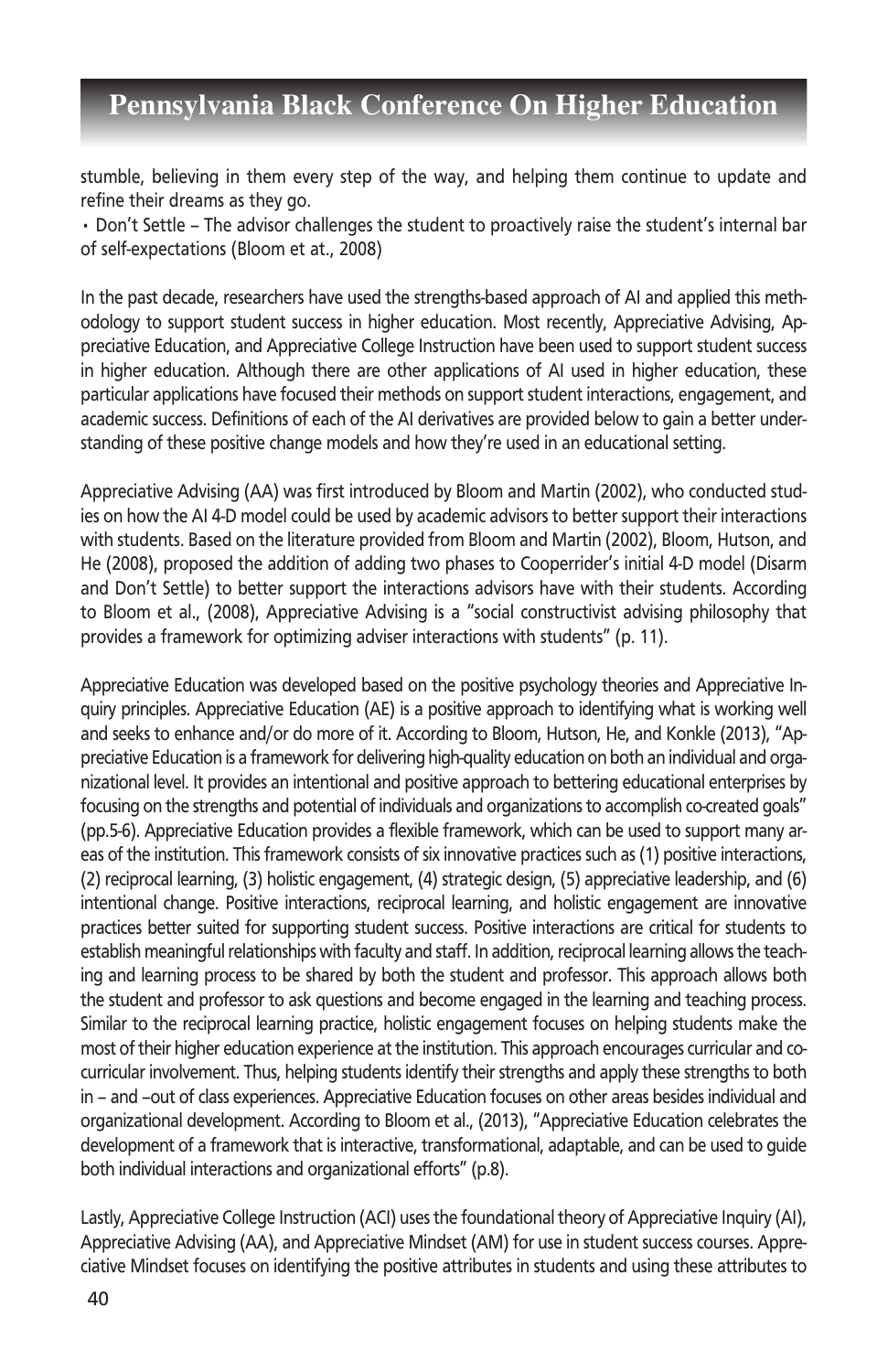support learning outcomes in the classroom. According to Bloom, Hutson, He, and Robinson (2011), "The heart-and-soul of ACI is the Appreciative Mindset. Rooted in the positive psychology theories and the organizational development theory of Appreciative Inquiry, the Appreciative Mindset is predicate on an acknowledgment of instructor choices in his/her approach to students as well as teaching style" (p. 3). Similar to the other AI derivatives, ACI seeks to identify the best in students and how they can be taught. With the constant changes in student demographics and teaching pedagogies, this approach can be effective in supporting all students and the learning challenges they face.

#### **Practical Applications**

As previously discussed, AI has been used in many different context to apply the strengths-based approach to achieve positive change within organizations and individuals. This segment will focus on previous studies using AI in the educational context to support student success. Each study has been synthesized to include the methodology, research participants, and research results using the foundational theory of AI and its derivatives. In addition, key themes have been identified from each study to report the effects AI has on student success.

#### **Appreciative Advising**

In a study to determine whether Appreciative Advising could be used as a student retention model to support at-risk students in higher education, Truschel, (2008) examined the effects of AA on 112 at-risk students at a Comprehensive Public Regional University. Students who had less than 30 credit hours and obtained less than a 2.0 cumulative GPA were identified as at-risk. The study consisted of three advising meetings during the first five weeks of the semester. The first meeting consisted of incorporating the Discovery phase of the AI 4-D model. The second meeting included the Dream and Design phases. Moreover, the third and final meeting included the Destiny phase. In order to assess the effectiveness of AA, a survey instrument was developed to measure the student's perception of traits such as self-efficacy, self-esteem, motivation, and commitment to the positive process. From the survey data collected, the Appreciative Advising approach demonstrated positive results in increasing student's self-esteem, self-efficacy, motivation, and commitment to the positive process. Truschel (2008) indicated the advisors participating in this research study, "felt uplifted and more positive as a result of the affirming interactions with the students. At the end of a busy day, there was a sense of accomplishment and positive self-worth with more available energy than there had been when advising students in a negative (deficit) manner. The appreciative advising process placed the burden and positive experience on the students who ultimately have control and responsibility of their academic experience" (p. 14).

#### **Appreciative Inquiry**

In a study to identify how at-risk high school students in an alternative school describe how they best learn and extrapolate their preferred learning to improve teacher pedagogical practices, San Martin and Calabrese (2010) used a qualitative case study design as their research method for this study (p. 10). Eight students (four males and four females) were identified by faculty and staff to participate in this study. Data was collected from recorded transcriptions of focus groups, semistructured paired interviews, and group discussions. This study focused on the first two D's in the AI 4 D cycle – discovery and dream. Data was analyzed using content analysis, open coding, axial coding, text analysis software, and pattern matching. Multiple methods of collecting and analyzing data was used to provide additional validation of results for this study.

Four key themes were identified through the results of this study: (a) relevant experiences were im-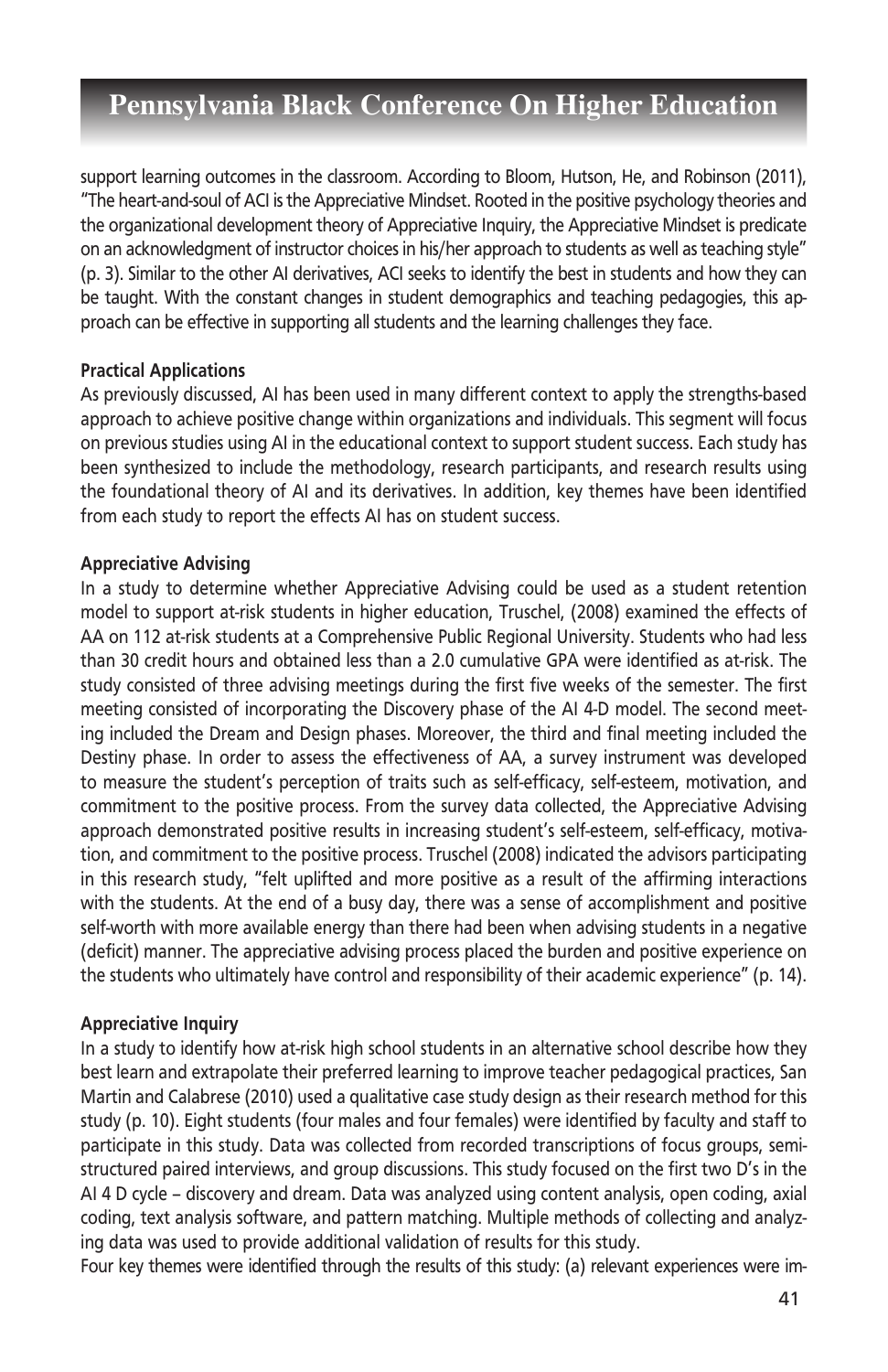portant for learning, (b) a cooperative and respectful learning environment is a core value, (c) learning should be enjoyable, and (d) the concept of family became an important metaphor for the learning environment. The strengths-based approach of the AI process allowed these at-risk students to gain a better understanding of their unique strengths, and participate in a study to identify best practices and benchmarking to increase student engagement and learning outcomes in the classroom. Using the AI process with at-risk students, the results from this study showed how beneficial it is to work with these students, instead of working on them. Furthermore, San Martin and Calabrese (2010) indicated, "The AI process can be beneficial to administrators and teachers concerned with creating an optimal learning environment. The AI process offers an alternative to the traditional, deficit-based problem-solving view often taken of at-risk students who seemingly fail in traditional high school classroom settings and are placed in alternative high schools as a last resort" (p. 119).

#### **Appreciative Education**

In a study to explore the strengths of Chinese international students and to identify areas where support is needed during their transition to U.S. higher education settings, He and Hutson (2018) conducted a convergent mixed methods study to identify, what are Chinese international student's perceptions of their transition experiences? As well as, what are the strengths they use to support their transition? This study used Appreciative Education as a strengths-based framework to explore the acculturation process of international students from China (He & Hutson, 2018, p. 88). The study consisted of 61 first-year Chinese students enrolled in a mid-sized public university in the Southeast United States. Surveys, focus groups, and interviews were used to collect data throughout the study. Using a convergent mixed methods approach, He and Hutson (2018) used the Appreciative Advising Inventory to collect quantitative data, and the Appreciative Education framework to collect qualitative data. This study focused on the data collection and analysis on Chinese students' strengths.

According to He and Hutson (2018), findings from the research indicated a commitment and motivation as well as network and community are two areas of strength participants not only reported possessing, but that they leveraged to support their transition in the United States (p. 99). Furthermore, He and Hutson (2018) indicated, "Applying the AE framework with Chinese international students, we were able to uncover strengths students can leverage to not only ease their transition to the U.S. higher education system, but also maximize their learning while pursuing their degrees. The process also revealed the need for higher education professionals and students to shift their mindsets from filling the language and cultural gaps to uncovering and leveraging their strengths" (p. 101).

As a result, He and Hutson concluded that using the Appreciative Education framework to help international students discover their strengths. As a result, higher education professionals will be able to design innovative programs that not only support international students with their transition to the institution, but also capitalize on their strengths to support their growth and development and enrich the educational experiences for all students.

### **Using a Strengths-Based Approach to Support Student Success**

Student success and retention is an on-going concern for many higher education institutions throughout the United States. Many students who enroll in a postsecondary institution with the goal to earn a college degree fail to persist until graduation. Furthermore, with recent changes to the financial aid satisfactory academic progress (FASAP) guidelines, students are required to maintain a cumulative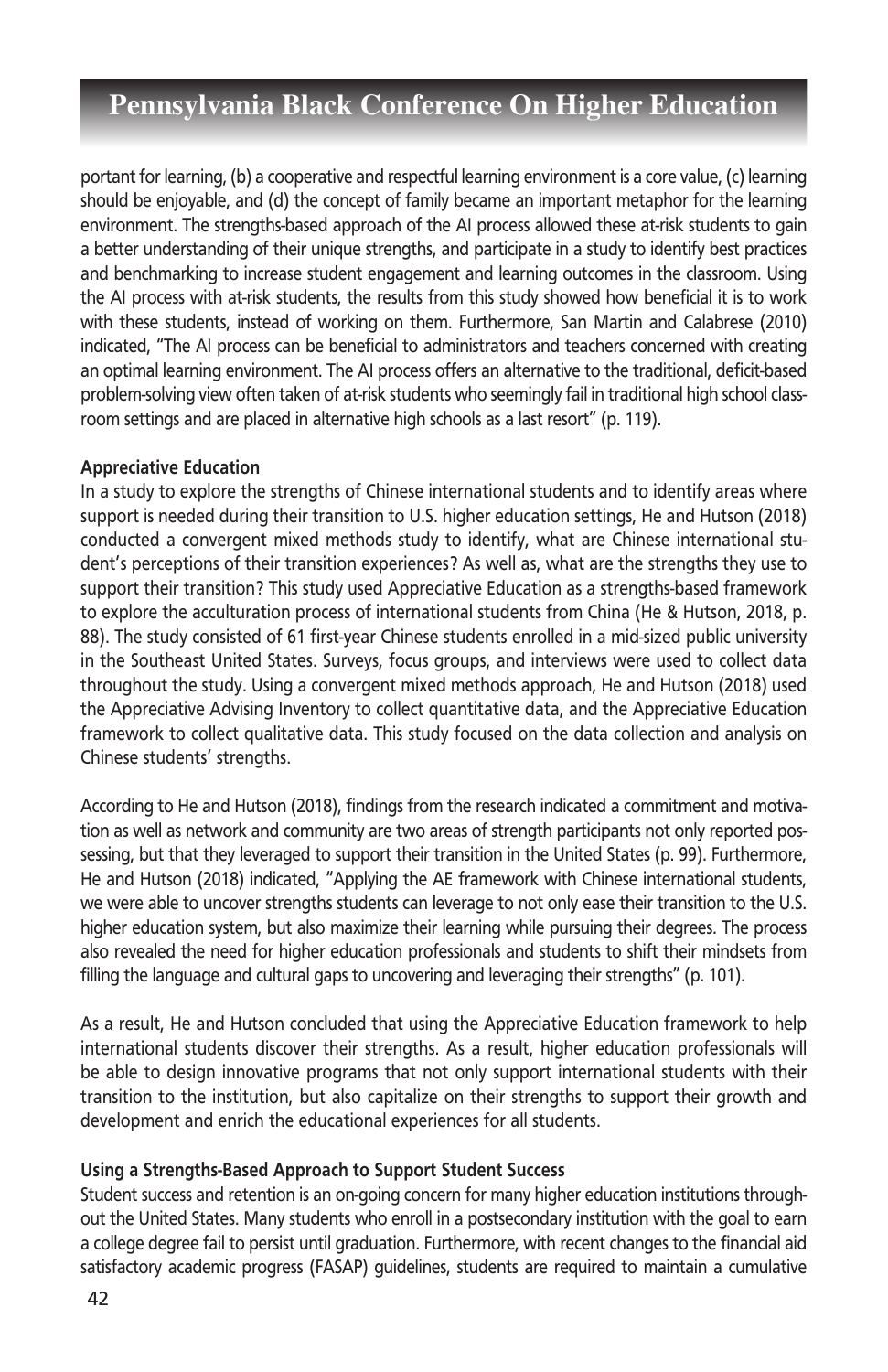GPA of above a 2.0 or better and pass an average of 12 credits per semestesr to remain eligible to receive financial aid. Thus, providing first-year students two semester to maintain above a 2.0 cumulative GPA to remain eligible for financial aid. Tinto (1999) reported that over half of all students who depart a university do so prior to their second year of college and that only 60 percent of students who are enrolled at a four-year college actually earn a degree (Morrow, et al. 2012, p. 483). Research has shown that the first few weeks of a student's experience on a college campus is critical towards persisting and obtaining a college degree. According to Tinto (2007), two areas, among many, that are ripe for exploration are the effects of classroom practice upon student learning and persistence and the impact of institutional investment in faculty and staff development programs on those outcomes (p. 7).

So how can institutions move from focusing on the problems of retention, to implementing possibilities to promote student success? Appreciative Inquiry at its core is one of the most fundamental processes to help individuals and organizations shift their views from focusing on the problems to seeing the possibilities. Problem solving previously began with 1) identifying the problem or the missing item, 2) analyzing the reasons, 3) analyzing solutions, and 4) developing plans for practice. On the contrary, AI attempts to step away from conventional methods with a tendency to focus on improving areas that already yield good results. This method activates changes by emphasizing the key outstanding features of an organization or a community, and uses those outstanding features as the starting point in changing a society or an organization (Cooperrider, Whitney & Stavros, 2003; Mohr, Smith & Whitney, 2001 cited in Tosati, Lawthong & Suwanmonkha, 2015). Furthermore, when focusing on the positive attributes that support student success, the results from a study conducted by Morrow & Ackermann (2012) demonstrated the impact non-cognitive factors have on predicting intention to persist in college and retention of students from their first to second year. In addition, Van Den Bergh et al., (2014) conducted a study to determine the affective values of students' learning experiences using the foundational theory of Appreciative Inquiry. The results from this study identified many key themes that determine the affective value of student learning experience. The application of AI proved to produce valuable student experiences. These experiences increased student engagement in learning and resulted in change and development on emotional, cognitive, and behavioral levels. Thus, the results indicate when students feel secure and supported in their leaning environment, they are more open and willing to involve themselves in the learning process.

Student success and retention is based primarily on a student's cumulative GPA and their ability to persist from semester to semester. A student's GPA is determined by their academic performance in the classroom. Appreciative College Instruction (ACI) provides a learning-centered classroom environment that allows the student and professor to share in the learning and teaching process. According to Tinto (2007) "regarding faculty and staff development, it is increasingly clear that faculty actions, especially in the classroom, are critical to institutional efforts to increase student retention, but it is also clear that the faculty of our universities and colleges are, as matter of practice, the only faculty from kindergarten through universities who are literally not trained to teach their students" (p. 7).

Appreciative College Instruction includes the foundational theory of Appreciative Mindset, and uses the six stages parallel to the Appreciative Advising 6-D model: Disarm, Discovery, Dream, Design, Destiny, and Don't Settle. According to Bloom et al., (2011) the "Appreciative Mindset basis of ACI allows instructors to be themselves. That is, the instructors can incorporate the principles into lesson plans in the most individualized and meaningful way because ACI is not a lock-step, cookie-cutter approach in which teachers must contort their style to fit into the model or one misstep results in disaster" (p. 6).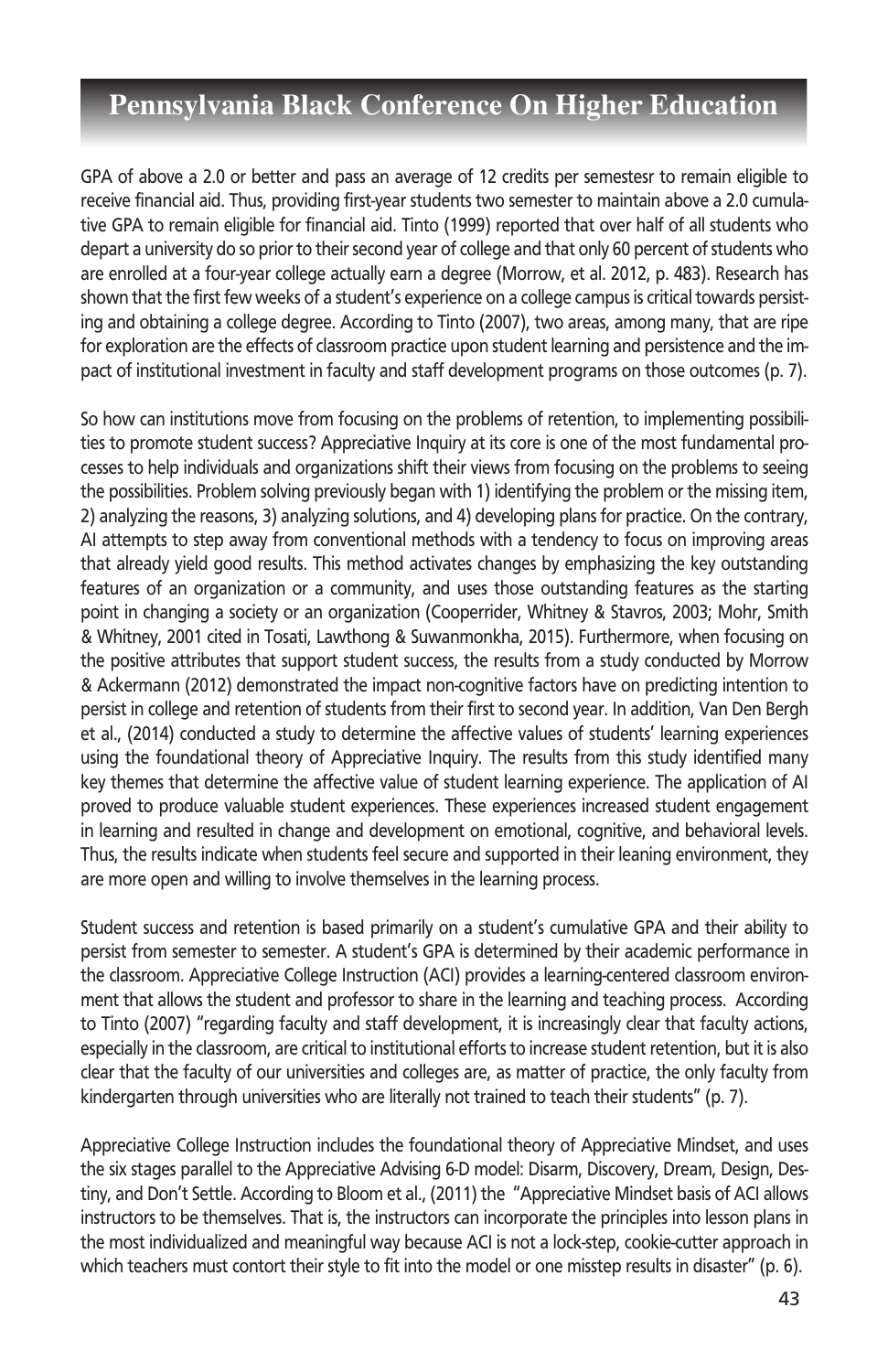Over the past three decades, most literature and research focusing on student success and retention address the effects of programs and initiatives to support student success, such as learning centers, tutoring, mentoring programs, summer bridge programs, academic advising, writing centers, student support services, etc. However, there is a dismal amount of literature and research focusing on what higher education faculty are doing to support student retention within the classroom setting. Student success and retention is an institutional commitment. Successful student retention initiatives require support and collaboration with all constituents within the institution. Tinto (2007) stated: "Unfortunately too many of our conversations with faculty are not about student education but student retention and focus instead on the ways their actions can enhance student education. If faculty attend to that task, increased student retention will follow of its own accord. It is for this reason that we must bring to the study of student retention the extensive body of research on student learning and demonstrate the multiple connections between faculty efforts to improve student learning to that of improved student retention" (p. 9).

#### **Literature Critique and Recommended Research**

Since the foundational theory of Appreciative Inquiry is a new concept to the field of higher education, there is a plethora of opportunities for additional research to study the effects of AI on supporting student success and retention in postsecondary education. Most recently, Appreciative Advising (AA), Appreciative Inquiry (AI), Appreciative College Instruction (ACI), and Appreciative Education (AE) have been implemented into the higher education context to support student success. However, the results from these studies demonstrate positive outcomes using the strengths-based approach when working with students. Furthermore, little research has proven whather AI has an effect on increasing student graduation rates and the overall college experience for students. In addition, when facilitating AI using the different AI derivatives, no current research indicates specific competencies needed by the AI facilitator to effectively implement the foundational theory of AI. Although researchers have demonstrated this approach to be effective on supporting student success, the greatest shortcoming of this research is identifying competencies needed to successfully implement AI in a higher education context.

Another area for future research when working with at-risk students in postsecondary education is what are some ways that at-risk students perceive that Appreciative Inquiry enhances their academic performance? This could be done by conducting a qualitative study on at-risk students who participated in a program, which used AI as the foundational theory for supporting student success. Interviews and observations can be the main source of collecting data. Data analysis can be accomplished by following a standard format for coding. This approach can provide rich and valid data to identify key components of the AI methodology that have the greatest impact on helping student achieve their full potential in higher education.

#### **Conclusion**

While there is an increasing need to enhance student success and retention, most student success and retention programs focus on solving the student issue or concern. Appreciative Inquiry provides a framework that promotes positive change in individuals and organizations by identifying the best of "what is" and creating a vision of the best of "what can be." Given the findings from the previous studies using the different AI derives in an educational setting, there is evidence in support of the impact the strengths-based approach of AI can have on supporting student success and retention in postsecondary education. In addition, research has identified successful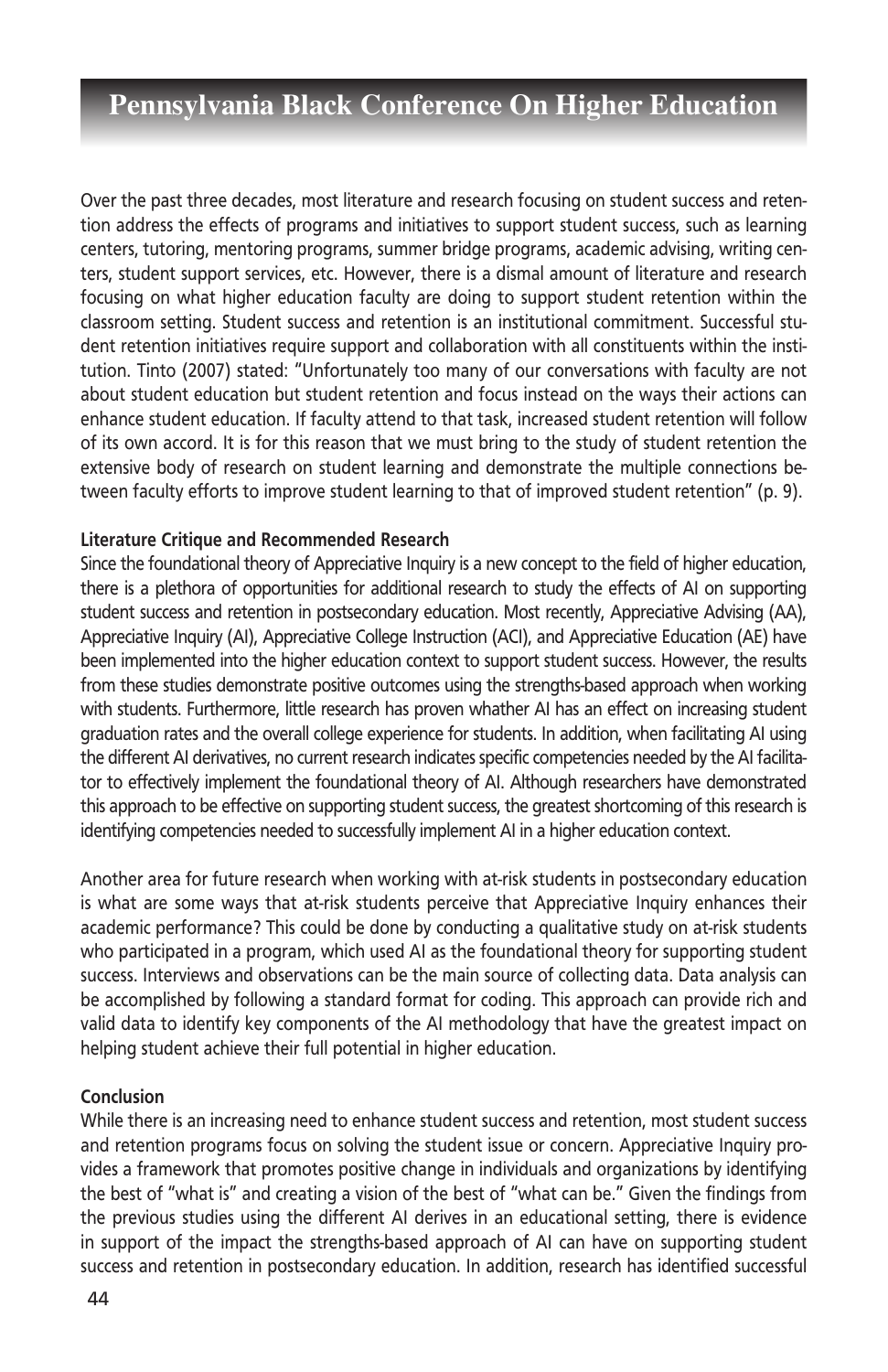implementation of AI to enhance student learning through curricular and co-curricular instruction.

What is noticeable is that the strengths-based approach of Appreciative Inquiry is being incorporated in the higher education context to support student success and retention. The results have proven successful, thus providing many opportunities for researchers to continue building on the literature of Appreciative Inquiry and student success. In contrast, as higher education institutions continue to experience changes in technology, student demographics, financial aid, teaching pedagogies, and learning strategies, Appreciative Inquiry creates a framework to support positive change initiatives, by helping students identify their strengths and use those strengths to develop action plans for academic success. This strengths-based approach stimulates the growth and development of students through an increase in positive emotions, confidence, relationship building, curricular, and co-curricular engagement. Furthermore, Appreciative Inquiry has the ability to improve student success, innovation, and well-being.

#### **References**

- Bloom, J. L., Hutson, B. L., & He, Y. (2008). The Appreciative Advising Revolution. Champaign, IL: Stipes.
- Bloom, J. L. (2007). The Impact of Appreciative Advising on Student Success. E Source for College Transitions, 5(1), 1-7. Retrieved from https://www.researchgate.net/profile/ Jennifer Bloom2/publication/322211279 The impact of appreciative advising on student\_success/links/5a4bda08458515a6bc6bf0e2/The-impact-of-appreciative-advis ing-on-student-success.pdf
- Bloom, J. L., Hutson, B.L., He, Y., & Konkle, E. (2013). Appreciative Education. New Directions for Student Services, 143. doi: 10.1002/ss.20055
- Bloom, J. L., Hutson, B. L., He, Y., & Robinson, C. E. (2011). Appreciative College Instruction: Becoming a Force for Positive Change in Student Success Courses. Champaign, IL: Stipes.
- Browne, B. (2018, February 18). What is appreciative inquiry? Appreciative Inquiry Commons. Retrieved from www.imaginechicago.org/docs/ai/Crafting%20Appreciative%20Ques tions.doc
- Cooperrider, D., Whitney, D., & Stavros, J. M. (2008). Appreciative Inquiry Handbook for Leaders of Change. Oakland, CA: Berrett-Koehler Publishing, Inc.
- Cooperrider, D. L., & Sirvastva, S. (1987). Appreciative Inquiry in Organizational Life. Research in Organizational Change and Development, 1, 129-169.
- Garza, E., & Bowden, R. (2014). The Impact of a First Year Development Course on Student Success in a Community College: An Empirical Investigation. American Journal of Educational Research, 2(6), 402-419. doi: 10.12691/education-2-6-13.
- Hammond, S. A., & Royal, C. (2001). Lessons from the Field: Applying Appreciative Inquiry. Plano, TX: Thin Book Publishing Company.
- He, Y., & Hutson, B. (2018). Exploring and lLveraging Chinese International Student's Strengths for Success. Journal of International Students, 8(1), 87-108. doi: 10.5281/zeno do.1101037
- Lopez, S. J., & Louis, M. C. (2009). The Principles of Strengths-Based Education. Journal of College and Character, 10(4). doi: 10.2202/1940-1639.1041
- Morrow, J. A., & Ackermann, M. E. (2012). Intention to Persist and Retention of First-Year Students: The Importance of Motivation and Sense of Belonging. College Student Journal, 46(3). Retrieved from http://web.b.ebscohost.com.ezaccess.libraries. psu.edu/ehost/pdfviewer/pdfviewer?vid=1&sid=7ff56f2f-5084-4a07-be06-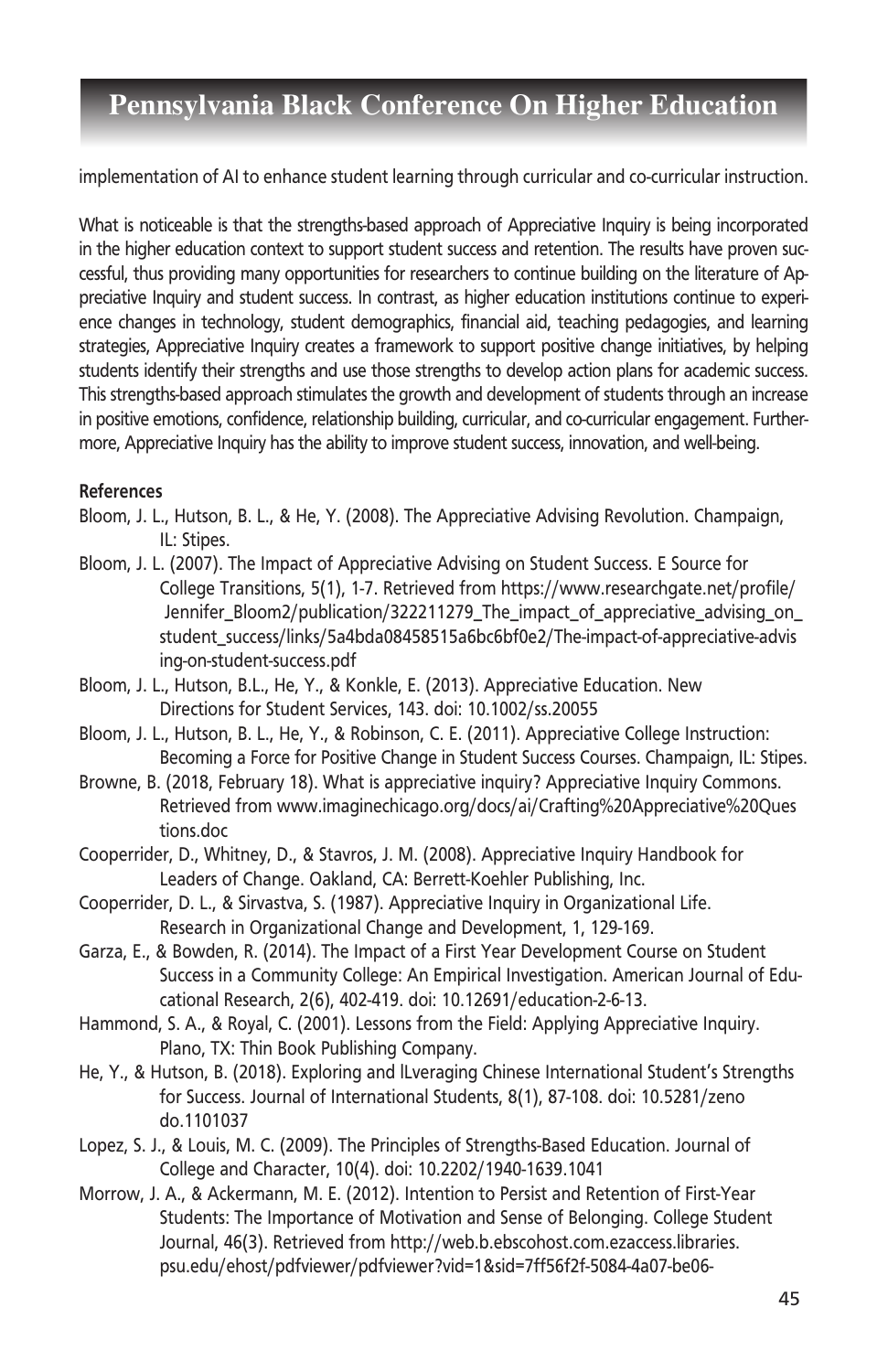100446455ef8%40sessionmgr101

- National Student Clearinghouse Research Center, Snapshot report—Persistence and Retention, January 13, 2018, Retrieved from: https://nscresearchcenter.org/snap shotreport-persistenceretention22/.
- Philips, S. (2004). Appreciative Inquiry: What it is and How it Works. Training Journal, p. 30. ABI Inform/Global Database.
- San Martin, T. L., & Calabrese, R. L. (2011). Empowering At-Risk Students Through Appreciative Inquiry. International Journal of Educational Management, 25(2), 110- 123. doi: 10.1108/09513541111107542
- Tinto, V. (2007). Research and Practice of Student Retention: What next? Journal of College Student Retention, 8(1). p. 1-19. Retrieved from https://search.proquest.com/ docview/196740186?pq-origsite=gscholar
- Truschel, J. (2007) Using Appreciative Inquiry in Advising At-Risk Students: Moving from Challenge to Success. The Mentor. Retrieved from https://dus.psu.edu/mentor/old/ articles/070706jt.htm
- Truschel, J. (2008). Does the Use of Appreciative Advising Work? Learning Assistance Review, 13(2), 7-16. Retrieved from https://eric.ed.gov/?id=EJ818227
- Whitney, D., & Trosten-Bloom, A. (2010). The Power of Appreciative Inquiry: A Practical Guide to Positive Change. Oakland, CA: Berrett-Koehler Publishing, Inc.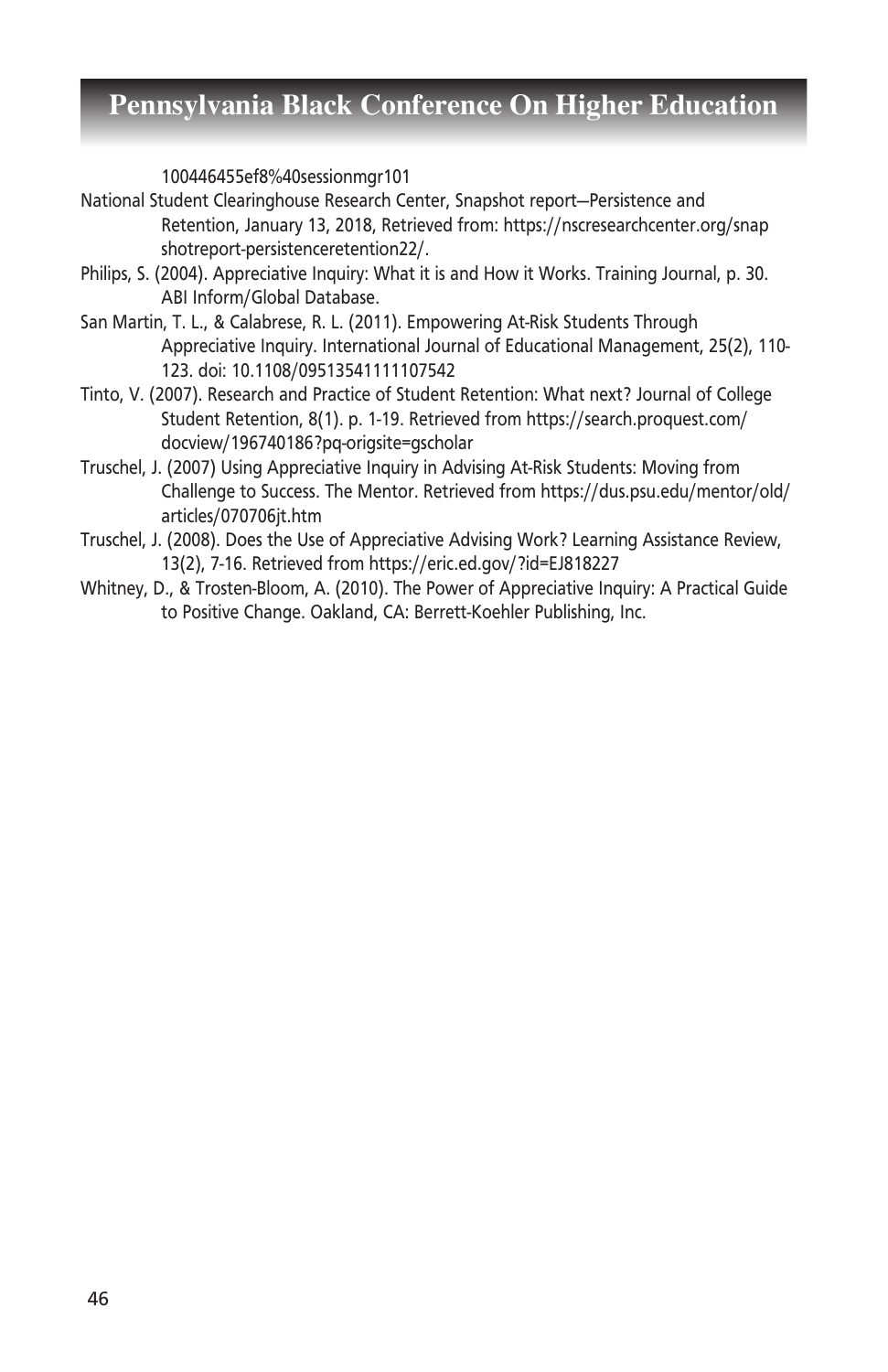#### **Readings for Diversity and Social Justice: You Shouldn't Use this Anthology in Your Class**

Jean Paul Kondantusi

It was the end of fall semester 2013, and we were getting ready for spring 2014. I was ABD and a second-year part-time temporary instructor at Indiana University of Pennsylvania, a university with a predominantly white student population. I was assigned to a new mentor, and as a mentee, I was supposed to discuss my syllabi and textbook choices with my mentor before making them official. It is a custom at IUP that all mentees work closely with their mentors. For my third semester as a graduate student instructor, I ordered Readings for Diversity and Social Justice (2013), edited by Maurianne Adams, Warren J. Blumenfeld, Carmelita (Rosie) Castaneda, Heather W. Hackman, Madeline L. Peters, and Ximena Zuniga, for my composition II class. When I showed this anthology to my mentor to get his opinion, he advised me to forget it, saying: "You shouldn't use this anthology because of who you are." I feigned not to understand and asked him what he meant. He replied, "Let me be blunt. If you use this book, white students will resist you because you are black." He feared that white students would not be ready to discuss diversity and social justice; rather, they would choose to remain silent.

Was he right? Yes, he was. Did he have my best interest in mind and want me to have a successful semester? Absolutely! I knew he meant well, and I grudgingly told him that I will take his advice. However, while I was pondering our conversation, I remembered that earlier, when I defended my dissertation proposal, one of the members of my dissertation committee tagged me, saying that my project was political. Now, this incident (on our diverging opinions on a textbook choice with my mentor) caused me to consider his reaction as a way of reminding me that my white students were entitled to a treatment of privilege and I had no right to change that. I remembered James Baldwin's "A Talk to Teachers," in which he stated that "[w]hat societies really, ideally, want, is a citizenry which will simply obey the rules of society. If a society succeeds in this, that society is about to perish. The obligation of anyone who thinks of himself as responsible is to examine society and try to change it and to fight—at no matter what risk. . . . This is the only way societies change" (326). While I grudgingly agreed with my mentor to drop my textbook choice, Baldwin's words kept bugging me. I wondered about the kind of teacher I am and always wanted to be. I asked myself, although my mentor means well, isn't he unconsciously asking me to accept status quo and live with it? Do I want to be a teacher who should let the society continue to be the way it is without questioning some of its practices and customs?

 In a racialized society, answering "yes" to my questions would mean adhering to what educator Joyce E. King calls "dysconscious racism," which she defines as "a form of racism that tacitly ac-

**Jean-Paul Konda Ntusi** received his B.A at "Institut Pédagogique National," the Congolese national teacher-training college, (Kinshasa-Democratic Republic of the Congo), in 1998. After teaching at the same institution for seven years, he was awarded the Fulbright Scholarship to pursue his master's degree at Indiana University of Pennsylvania. He is currently teaching as an adjunct faculty at the Community College of Allegheny County, and in January 2020, he will start a new position as an assistant professor at San Juan College in Farmington, NW.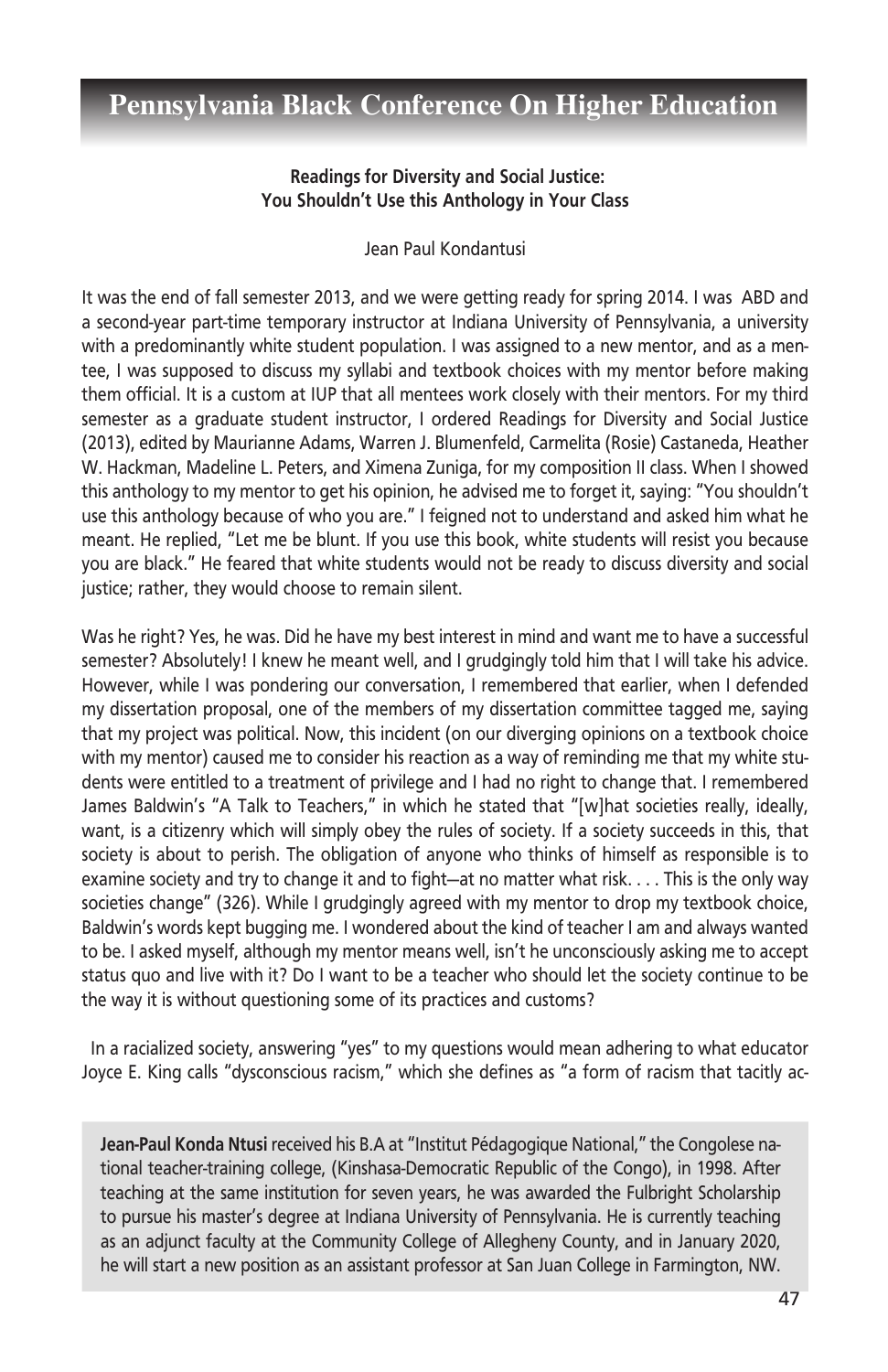cepts dominant White norms and privileges" (135). I always consider that one of the roles of a teacher of humanities is that of an activist for social change. As long as social injustice continues to prevail, it is my duty as a teacher to do whatever I can to fight for a better society. One way of fulfilling that mission is in trying to use texts that challenge my [white] students' deep-seated beliefs; texts that push them out of their comfort zone in order to look at society from the perspective of the oppressed or the underprivileged. While I attempted to follow my mentor's advice, it was out of the question for me to abandon my original plan and objective of using socially significant texts.

After abandoning Readings for Diversity and Social Justice that semester, I chose another textbook with a friendly title. I selected Paul Eschholz, Alfred Rosa, and Virginia Clark's Language Awareness: Readings for College Writers (2013). However, from that moment, I became preoccupied with the idea of finding ways of avoiding to fall in the trap of "inappropriate" book selection. My question was, how could I use the "inappropriate" or "politically sensitive" texts without drawing unnecessary negative attention on myself? The answer to this question would help me serve my students in reshaping the way they look at society. My goal was to help my white students see that many things they consider to be okay are not necessarily so—that their expected entitlement to a treatment of privilege is detrimental to those whose skin color is different from theirs. Education does not really benefit the learners if it does not have a transformative power. It should incite the learners to fight for a better society rather than a recycling of the same ideologies. In Pedagogy of the Oppressed, the Brazilian educator and activist Paulo Freire points out that education either functions as an instrument that is used to facilitate the integration of the younger generation into the logic of the present system and bring about conformity to it, or it becomes 'the practice of freedom,' the means by which men and women deal critically and creatively with reality and discover how to participate in the transformation of their world (34). Put differently, Freire believes that real education does not limit itself to helping the younger generation to become a member of its society in adhering to its practices. Real education must help the younger generation to become free thinkers who can rebel against the established order of society, especially if it does not treat its individual members equally.

One of the common teaching objectives for a teacher is to help students become critical thinkers. Teachers of writing and literature put a special emphasis on this critical thinking. In his book Engaging Ideas (2011), John C. Bean points out that "[p]art of the difficulty of teaching critical thinking . . . is awakening students to the existence of problems all around them" (3). For me, one of these problems is racial and social injustice. How do I make sure that my students do not view racial and social injustice as past issues but rather as current problems in this country? What kinds of texts and class activities can I design to help them consider these issues critically without falling in what Alice McIntyre calls "white talk" (45)? For McIntyre, white talk constitutes "the different ways that white people "talk themselves out" of being responsible for racism. White talk is a "talk that insulates white people from examining their/our individual/collective role(s) for the perpetuation of racism. It is the result of white talking uncritically with/to other whites, all the while, resisting critique, massaging each other's racist attitudes, beliefs, and actions" (45). In other words, white talk is a stratagem that individual white folks use to exempt themselves from being responsible for any racist acts. In a classroom situation, this is one aspect where critical thinking is needed. Ken Bain helps us [teachers] in telling us what we need to do to encourage critical thinking when he writes, "highly effective teachers confront students with 'intriguing,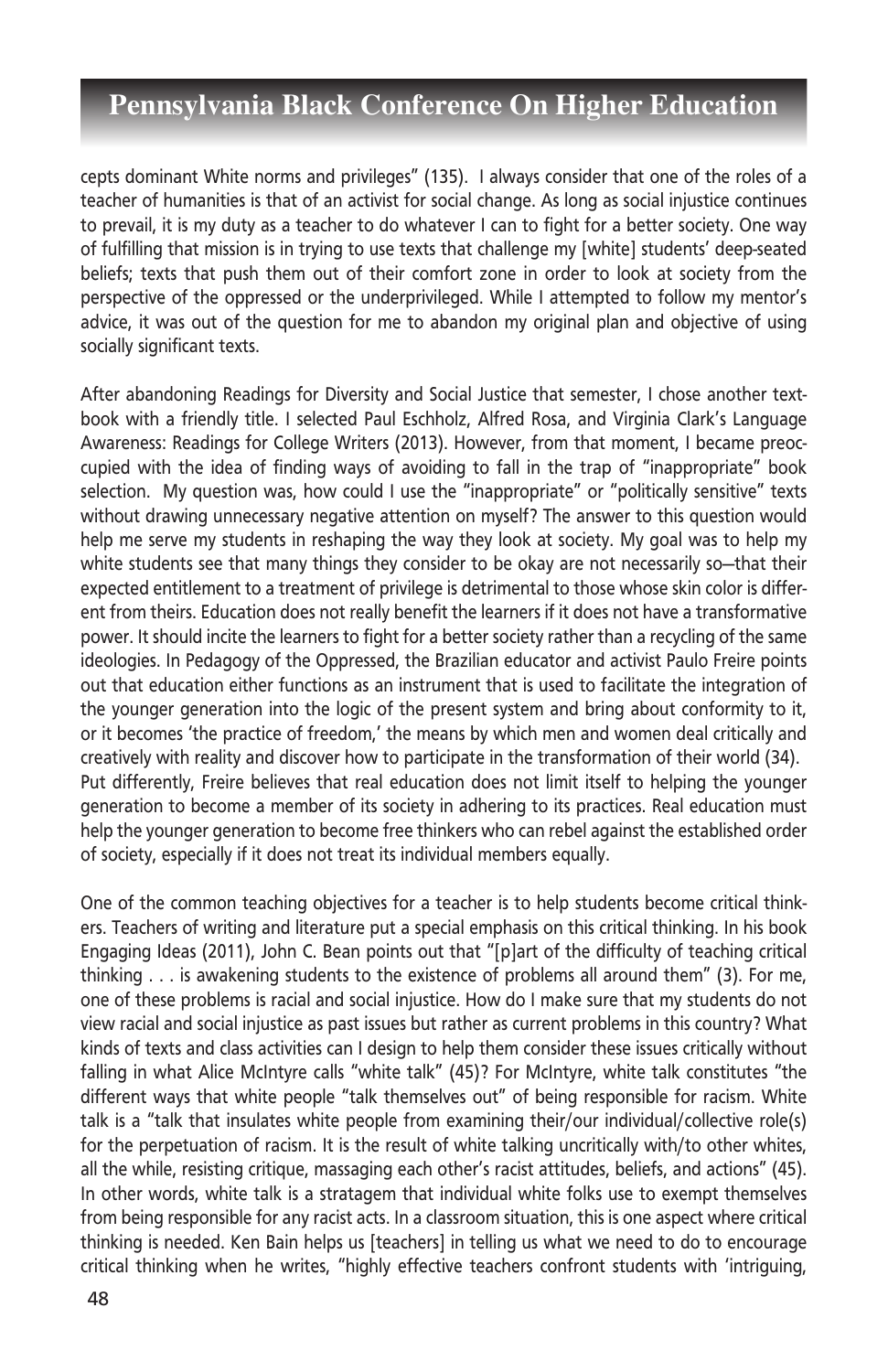beautiful, or important problems, authentic tasks that would challenge them to grapple with ideas, and examine their mental models of reality" (qtd in Bean 3). Bain has a point. One way of helping students to become critical thinkers is in using texts that push them out of their comfort zone, causing them to doubt their traditions and what they consider as reality. Texts written from the perspective of minorities confront most white students with unusual ideas, with a different form of reality, especially in matters related to racial and social injustice.

However, my years of education as a graduate student and my modest experience as in instructor in American classrooms have taught me that many of my white students stop being critical thinkers once a class discussion hits the danger zone: race. Any discussion on race and social justice causes many students to become emotional. Oftentimes, they react with a deafening silence. Most of them look like they are overwhelmed by a feeling of guilt or discomfort that they cannot explain. This is the main reason why I agreed with my mentor because I remember that any time I use a text on racial issues, many students look at me as if I am accusing them of wrongdoing. Sometimes, their facial expressions imply that I am torturing them. My goal, however, is to help them see that it is okay to talk about race. It is not a taboo subject; to realize that race continues to be a problem in this country because of the lack of an honest conversation about it.

Given the fear of discussions on race, diversity, and social justice, I decided to forego the use of anthologies in favor of course packets. I did not want to have to explain myself over the use of a given anthology because it has a title that sounds controversial to certain ears. In The Rise and Fall of English (1998), Robert Scholes names political agendas as one of the reasons for the fall of English as a discipline when he writes, Literature, which seemed to be an end in itself because it led directly to transcendental virtues ("the kingdom of light"), is now seen, both positively, and negatively, as politically interested. That is, literature, which once represented universal values, is now seen as representing values that are more local, historical, connected to particular times and places, to particular interests. Its universality has given way to the interests of particular groups, time, and places. Individuals—both faculty and students—who identify themselves as members of oppressed minorities - are drawn to texts that adequately represent them and their struggles. (21-22)

Scholes is right that literature went from representing universal values to represent local, historical, and particular interests. It is also true that members of minority groups are more inclined to reading books that symbolize their struggles. However, political moves are not a new strategy in American literature. The beginning of typically American literature was a political move in itself. While early American writers had to emulate their European precursors, a strong feeling of national identity developed in early nineteenth century to such extent that writers needed to do their very best to creative literary works that were really American with no trace of European influence. In his book Nationalism in Europe and America: Politics, Cultures, and Identities since 1775, Lloyd S. Kramer writes, "American managed to construct a national identity and nationalist ideology quite rapidly in the decades between their break from Britain (1776) and their painful, bloody Civil War (1861-1865), so their early national history shows how a diverse, scattered population could be 'narrated' into a nation in political institutions, schools . . . literature, and history books" (126). It is obvious that the creation of an identity that would be reflected in all aspects of American life is nothing more and nothing less than a political move. If one would not consider it as a political move, then I will be curious to know what it is.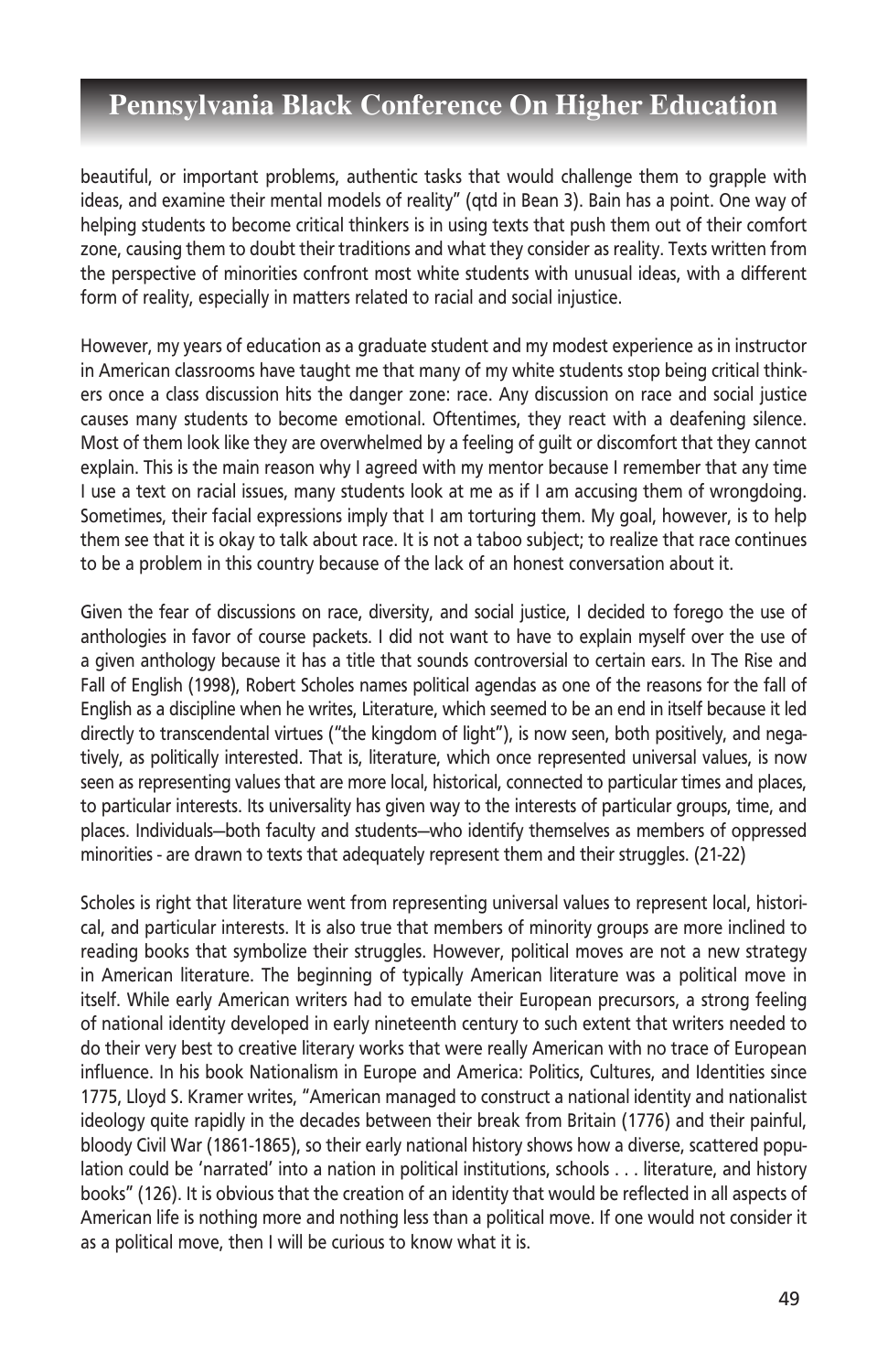Moreover, the American Renaissance writers were also fighting to free themselves from the influence of Elizabethan writers. In the words of the American historian and literary critic David S. Reynolds, while there was a noticeable struggle on the part of American writers to break free from the strong influence of classic writers, "[I]t has not been recognized that one of the main weapons wielded by the American writers against oppressive literary influence was a native idiom learned from their own popular culture" (5). Note that Reynolds uses the adjective "oppressive" to refer to classic writers' influences on their American imitators. In other words, the classic writers' influences were domineering or tyrannical. Therefore, American writers needed to liberate themselves in producing a "truly indigenous American literary texts" (4). Whether these decisions were deliberate or not, the literary production shows a very strong and undeniable sense of national identity. By the same token, members of minority groups whose struggles are often overlooked by the mainstream, find literature as one of the venues to voice their preoccupations and to resist the overwhelming mainstream cultural influence.

Being conscious of the cultural oppression that members of minority groups are subjected to in institutions of higher education, my mentor's advice sounded like a call to silence dissenting voices. In other words, I needed to follow the norm and teach texts that would tickle my white students' ears. I figured that I could achieve the goal of challenging my white students with using a course packet with selected texts rather than having a reader with a strong or unfriendly title. My course packet has the advantages of not including a title that would put people on the edge; an eclectic selection of the texts I want my students to read rather than conforming to an imposed anthology; a number of mainstream texts that are directly followed by the study of texts from minority groups to offer a counter perspective to the ideas of the people of the center, or to give information on the forgotten experiences of individuals in the margins. As an illustration, when I teach Walt Whitman's "I Hear America Singing," which celebrates American life in mentioning the different activities of the common American, it is directly followed by Langston Hughes's "I, Too, Sing America!" I begin with a free-writing activity in asking my students to explain what they consider to be the most important word in the title of that poem. When the students read their free-writing and I notice that they did not choose "too," I use some follow-up questions to help them see why it is so. Then, we contextualize and historicize the poem in order to help them make sense of it. From that point, we can discuss race without making it feel like a confrontation between oppressors and oppressed.

We also watch a 2006 movie titled *Something New*, directed by Saana Hamri and starring African American actress Saana Lathan as Kenya McQueen, and white American Simon Baker as Brian Kelly. The movie portrays interracial romance at odds with African American family customs. The couple's first encounter is a blind date. Kenya is a successful young woman and a certified public accountant, while Brian is a landscaping architect. Kenya is disappointed to see that her date is a white man, but she keeps an open mind and decides to give Brian a chance. The scene that I like to analyze with my students is the one in which Kenya and Brian are shopping, and as always, Kenya brings race in their conversation. Brian is frustrated and replies that he wants a break from that topic tonight, especially in public. Kenya is so mad that she rebukes Brian saying that if he will be in a relationship with her, race will always be there—because "that's what being black is, not having a night off." Then, I let the students comment on Brian's reaction. I ask them to explain why Brian feels uncomfortable. The vicarious experience they get from this scene enables them to discuss race in a relaxed way. Later, I ask my students to think about their own experiences—to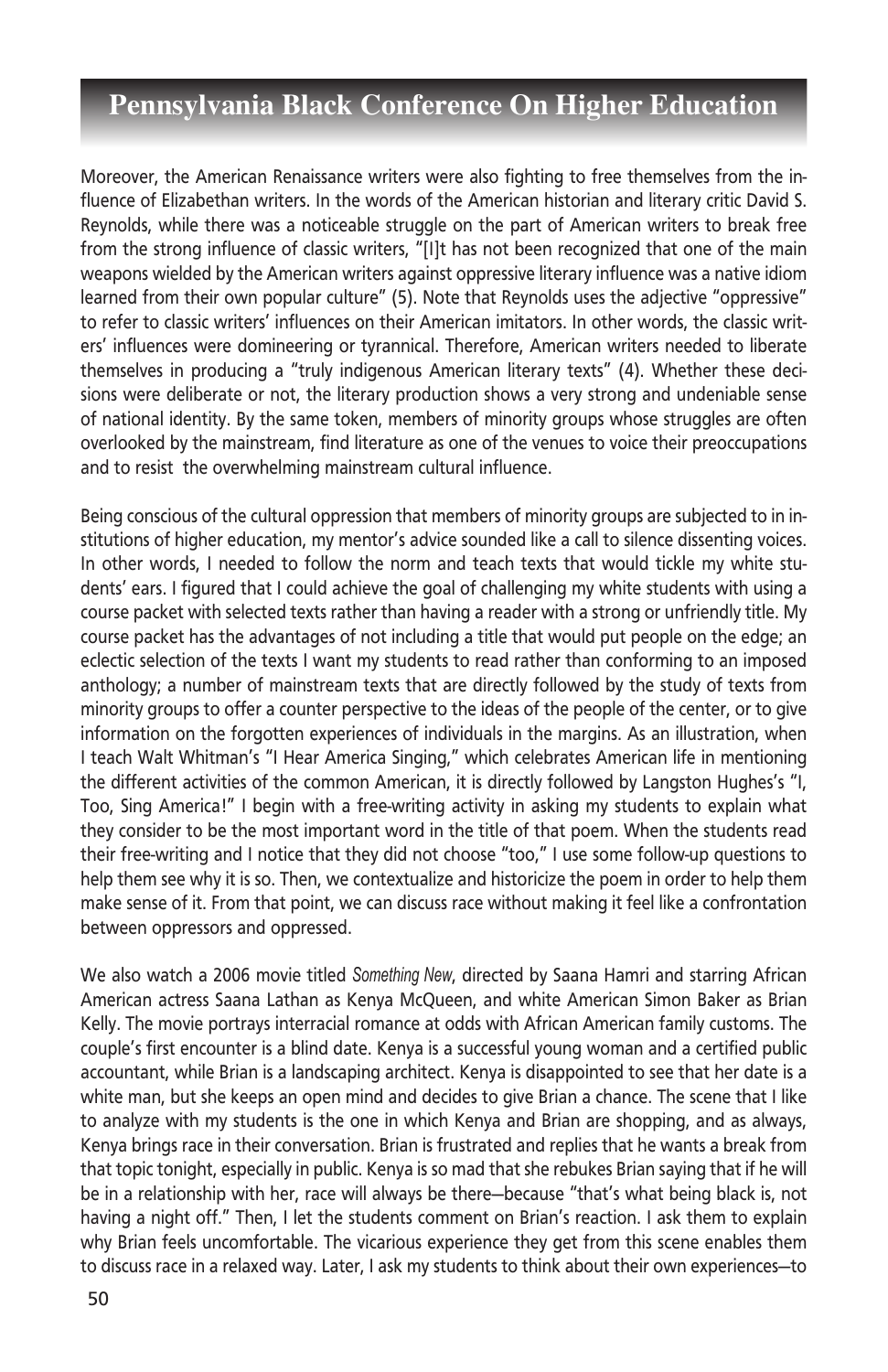think about awkward moments when they were obliged to discuss race and how they felt. In spring 2016, I taught ENG 101 and covered a few texts with race as a subject matter. Later during the semester, we viewed *Something New* and had a great discussion on it. Two days later, one of my students came to see me during my office hours. I asked him, "How may I help you?" He replied, "No, I don't need help, but I came to thank you because, for the first time in my life, I feel comfortable to talk about race." I was so happy to hear my student say that. I didn't have two students or half of the class come to my office and talk to me; however, I was pleased that I changed the life of one single student. In A Colonel's Dream, Charles Chesnutt reminds us what the invention of race has caused and what it would take to change people's perception when he writes, "The very standards of right and wrong had been confused by the race issue, and must be set right by a patient appeal to reason and humanity" (146). Yes, we should not sit on the sideline and see things continue to be the way they are. Race has twisted the meaning of what it means to be "human." In another class that I am teaching this fall at the Community College of Allegheny County (Boyce Campus), one of my white students confessed in front of the entire class that she has a very racist father and she wouldn't like to be anything like him. This revelation came after our discussion of Martin Luther King, Jr.'s "Letter from Birmingham Jail." When I told them about its historical context, I mentioned how racism can affect even people who call themselves "God's servants." The religious leaders who wrote a public statement against Dr. King's activism were people who should normally defend the truth and reject any form of injustice. However, their statement proved that their whiteness was more important than their being "God's servants." These very few instances where my white students can openly talk about race without feeling that they need to justify themselves are very rewarding for me. It is not a moment for celebration because a lot of work still needs to be done in this regard.

All in all, my adoption of course packets, instead of traditional anthologies, is work in progress because as an adjunct, I still work with textbooks, the selection of which I have no say. However, I will still have an eclectic selection of reading texts that I supplement to the institutional textbook. My objective is to continue to include texts that discuss race in order to demystify it. I want my students to believe that they can discuss racial issues without feeling that they are justifying themselves, but rather, to realize that race is still a big problem in this country, and that we have the obligation to do whatever it takes to make life better for everyone. It is our responsibility as teachers to work toward changing a mindset that tacitly condones injustice. It is a difficult task because it often results in letters of rejections when applying for full time positions, but it may be the price to pay for the hope of a better society.

#### **Works Cited**

- Bean, John C. Engaging Ideas: The Professor's Guide to Integrating Writing, Critical Thinking, and Active Learning in the Classroom. 2nd ed. John Wiley and Sons, 2011.
- Chesnutt, Charles. A Colonel's Dream. 1905. Harlem Moon, 2005.
- Freire, Paulo. Pedagogy of the Oppressed. 30th Anniversary ed. Translated by Mira Bergman, Continuum, 2005.
- King, Joyce E. "Dysconscious Racism: Ideology, Identity, and the Miseducation of Teachers." Journal of Negro Education, vol. 60, no 2, (SPR. 1991), pp. 133-146.
- Kramer, Lloyd S. Nationalism in Europe and America: Politics, Cultures, and Identities since 1775. University of North Carolina Press, 2011. eds.a.ebscohost.com/eds/ebookviewer/ ebook?sid=c1fce539-b468-46f5-96ec-960f765d668d%40sdc-v-sessmgr01&ppid=pp\_64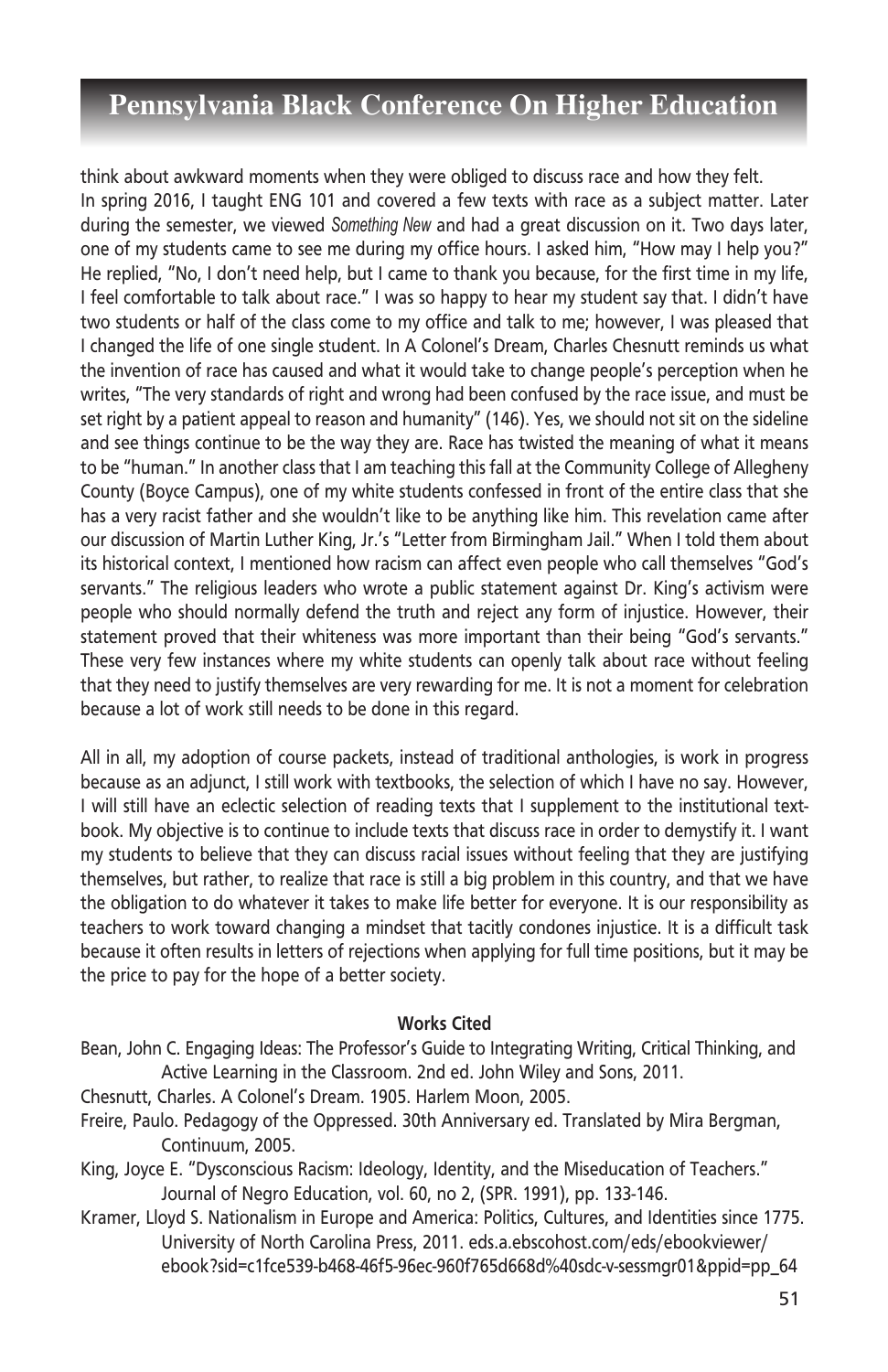&vid=0&format=EB. Accessed Oct. 4, 2018.

- McIntyre, Alice. Making Meaning of Whiteness: Exploring Racial Identity with White Teachers. State University of New York: 1997.
- Reynolds, David S. Beneath the American Renaissance: The Subversive Imagination in the Age Emerson and Melville. Harvard UP,1988.

Scholes, Robert. The Rise and Fall of English. Yale University Press, 1998.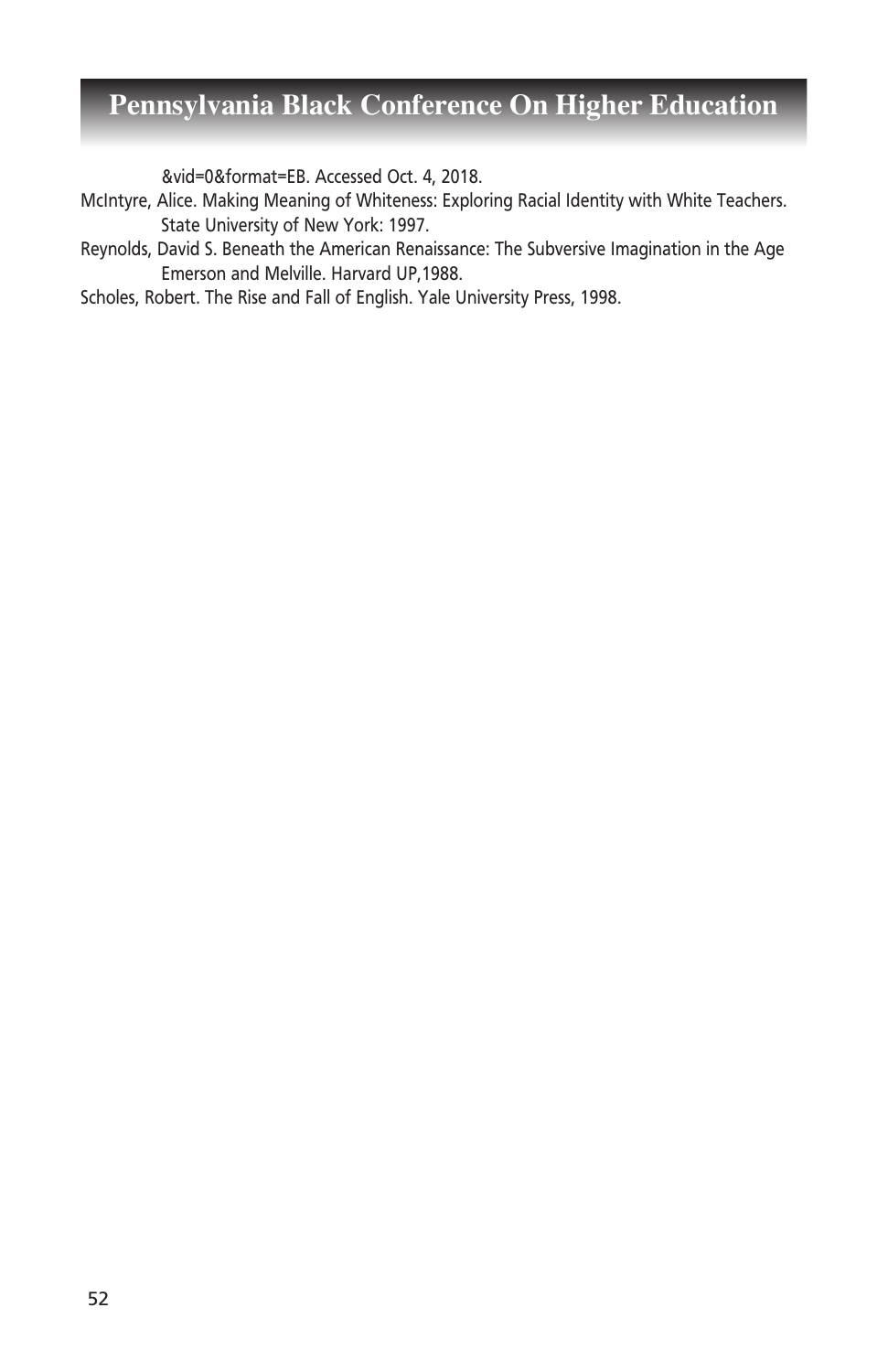#### **PRESIDENT**

**Dr. John B. Craig** Director, Academic Development Program/ACT101 West Chester University of PA Lawrence Center Room 232 West Chester, PA 19383 Phone: 610-436-3133 jcraig@wcupa.edu

#### **VICE/PRESIDENT-ELECT**

**Mrs. Valdijah Brown** Director, ACT101/EOP Thaddeus Stevens Coll of Tech 750 East King Street Lancaster, PA 17602 Phone: 717-391-7299 brownv@stevenscollege.edu

#### **IMMEDIATE PAST PRESIDENT JOURNAL CO-EDITOR**

**Dr. Sharon Stringer** Professor, Communications Lock Haven University of PA 603 Robinson Hall Lock Haven, PA 17745 Phone: 570-484-2092 sstringe@lockhaven.edu

#### **CENTRAL REGION DIRECTOR JOURNAL CO-EDITOR**

**Dr. Shavonne Shorter** Assistant Professor, Communications Bloomsburg University of PA 1128 McCormich Center 400 East Second Street Bloomsburg, PA 17815 Phone: 570-389-5423 sshorter@bloomu.edu

#### **EASTERN REGION DIRECTOR**

**Mrs. Madeline Somerville-Reeves** Coordinator, Black Student Retention Delaware Co Community College 901 South Media Line Road Media, PA 19063 Phone: 610-359-5215 msomervillereeves@dccc.edu

#### **WESTERN REGION DIRECTOR**

**Mr. Michael Phillip**s Director, Penn State Univ - Pgh APO 1001 Liberty Ave., Suite R14-A Pittsburgh, PA 15222 Phone: 412-263-2903 map5@psu.edu

#### **PARLIAMENTARIAN**

**Mr. Lawrence A. Dowdy\*\*** ldowdy@gmail.com

### **ACT-SO/NAACP**

**EDUCATION POLICY C0-CHAIRS Mr. Kaaba Brunson\*\*** kaabanjie@verizon.net

**Dr. Judith A. W. Thomas\*\*** 67thomas@gmail.com

#### **SECRETARY MEMBERSHIP CHAIR**

**Mrs. Karla Roach** PHEAA PA School Services 1200 North 7th Street, HQ3A Harrisburg, PA 17102 Phone: 717-720-2657 Kroach@pheaa.org

#### **TREASURER**

**Mrs. Verona Griffin\*\*** 1823 Howell Street North Versailles, PA 15137 Phone: 717-525-4913 veewb@aol.com

### **BUSINESS LIAISON**

**THINK TANK CHAIR Dr. Francene Haymon-Phillips\*\*** 102 Parkside Place Cranberry Township, PA 16066 Phone: 724-776-4314 francene@consolidated.net

#### **THINK TANK CO-CHAIR**

**Dr. Richard E. Arnold\*\*** 2393 Wheatland Circle Delmont, PA 15626 arnold@scots.edinboro.edu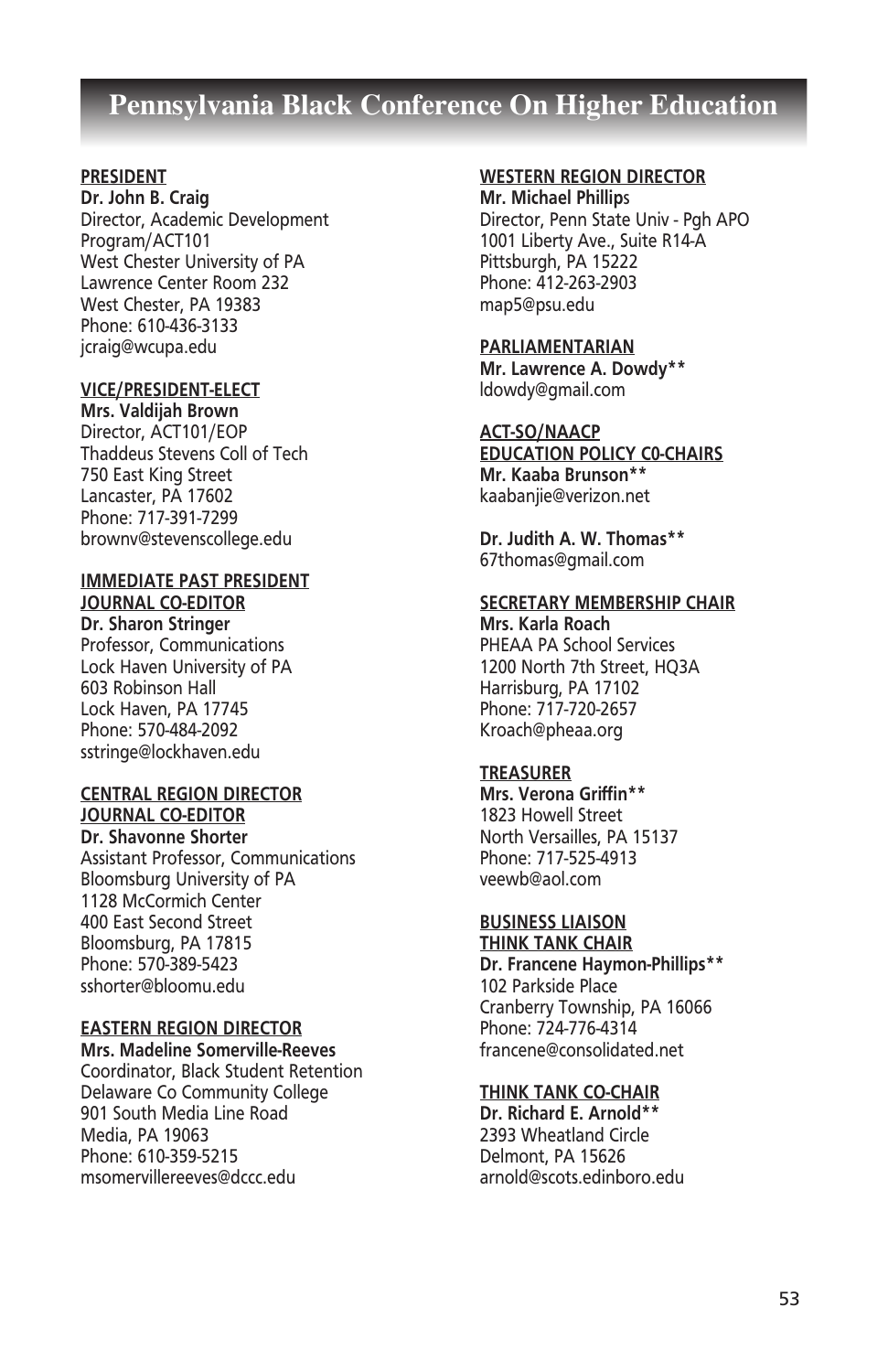#### **EXECUTIVE DIRECTOR IEML CO-DIRECTOR/HISTORIAN SCHOLARSHIP CHAIRPERSON Dr. Brenda Sanders Dédé\*\***

P.O. Box 290 Clarion, PA 16214 bsdede48@gmail.com

#### **IEML CO-DIRECTOR**

**Mr. Ron Felder** PHEAA PA School Services 1200 North 7th Street, HQ3A Harrisburg, PA 17102 Phone: 267-294-8204 rfelder@pheaa.org

#### **INTERNATIONAL EDUCATION CHARI**

**Dr. George Agbango** Acting Provost Dean of Undergraduate Education Bloomsburg University of PA 400 East 2nd Street Bloomsburg, PA 17815 Phone: 570-389-4516 gagbango@bloomu.edu

#### **NEWSLETTER EDITOR**

**Mrs. Pricilla Robertson** Interim Assistant Director Military and Veterans Services CCAC Boyce Campus 595 Beatty Road - Room N503 Monroeville, PA 15146 Phone: 724-325-6617 Probertson@ccac.edu

#### **SLDI DIRECTOR**

**Mrs. Barbara A. Thompson\*\*** bagthompson@comcast.net

**MARKETING AND FUNDRAISING** Vacant